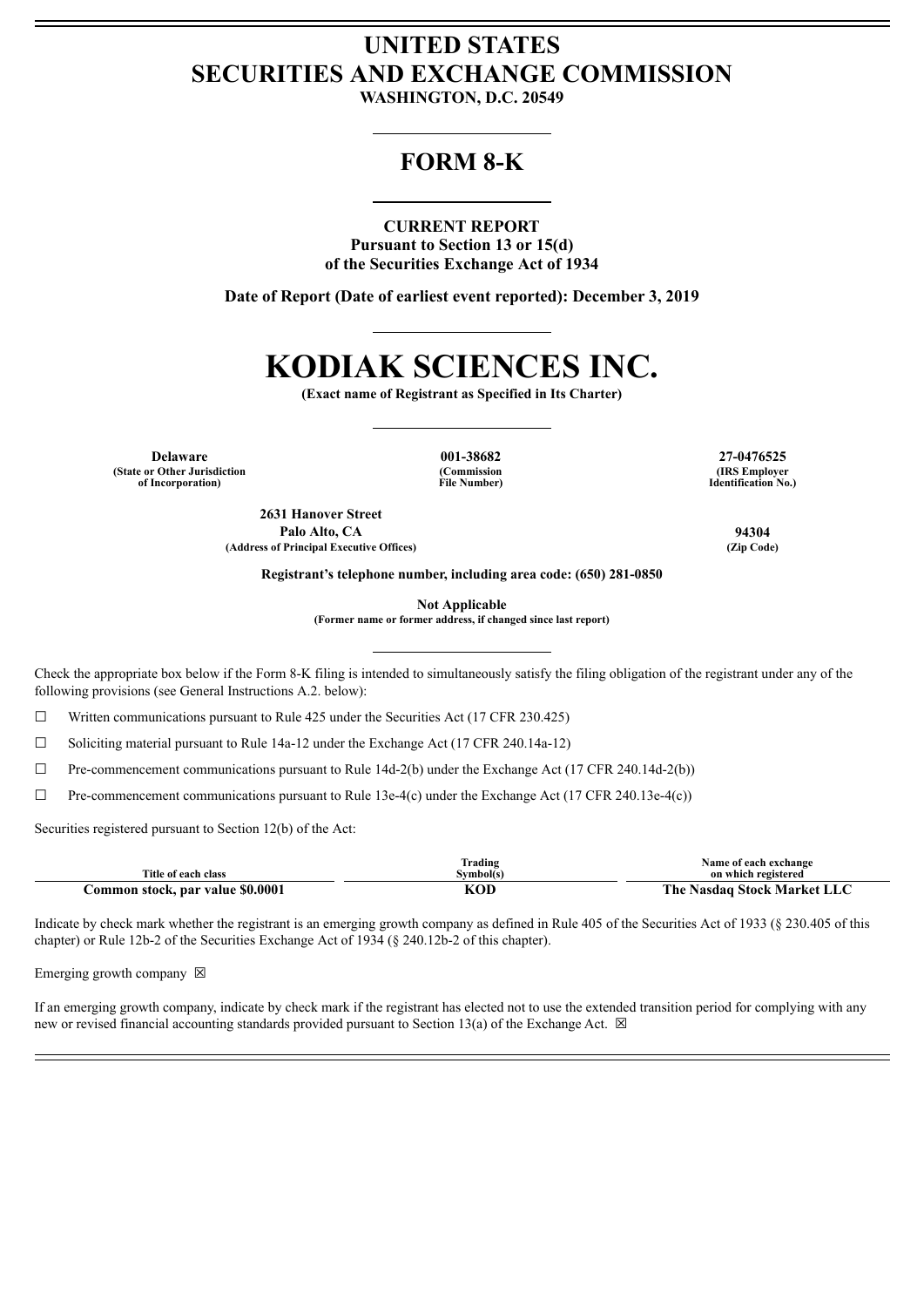## **Item 8.01 Other Events.**

On December 3, 2019, Kodiak Sciences Inc. (the "Company") entered into an underwriting agreement (the "Underwriting Agreement") with J.P. Morgan Securities LLC, Goldman Sachs & Co. LLC and Jefferies LLC, as representatives of the several underwriters named therein (collectively, the "Underwriters"), relating to the public offering, issuance and sale of 6,000,000 shares of its common stock, par value \$0.0001 ("Common Stock"). The price to the public in the offering is \$46.00 per share of Common Stock. Under the terms of the Underwriting Agreement, the Company also granted the Underwriters an option exercisable for 30 days to purchase up to an additional 900,000 shares of Common Stock at the public offering price, less underwriting discounts and commissions. The gross proceeds to the Company from the offering are expected to be approximately \$276.0 million, before deducting underwriting discounts and commissions and other estimated offering expenses payable by the Company, or \$317.4 million if the Underwriters exercise in full their option to purchase additional shares. The offering is expected to close on December 6, 2019, subject to customary closing conditions.

The Underwriting Agreement contains customary representations, warranties and agreements by the Company, customary conditions to closing, indemnification obligations of the Company and the Underwriters, including for liabilities under the Securities Act of 1933, as amended, other obligations of the parties and termination provisions. The representations, warranties and covenants contained in the Underwriting Agreement were made only for purposes of such agreement and as of specific dates, were solely for the benefit of the parties to such agreement and may be subject to limitations agreed upon by the contracting parties, including being qualified by confidential disclosures exchanged between the parties in connection with the execution of the Underwriting Agreement.

The offering is being made pursuant to a registration statement on Form S-3 (File No. 333-234443) and an accompanying prospectus previously filed with the SEC and a preliminary and final prospectus supplement thereunder. The Underwriting Agreement is filed as Exhibit 1.1 hereto, and the description of the material terms of the Underwriting Agreement is qualified in its entirety by reference to such exhibit. A copy of the opinion of Cooley LLP relating to the legality of the issuance and sale of the shares in the offering is attached as Exhibit 5.1 hereto.

# **Item 9.01 Financial Statements and Exhibits.**

(d) The following exhibits are being filed herewith:

| No. | <b>Description</b>                                                                                                                  |
|-----|-------------------------------------------------------------------------------------------------------------------------------------|
|     | <u>Underwriting Agreement, dated as of December 3, 2019, by and among Kodiak Sciences Inc., J.P. Morgan Securities LLC, Goldman</u> |
|     | Sachs & Co. LLC and Jefferies LLC.                                                                                                  |
|     |                                                                                                                                     |

5.1 [Opinion](#page-46-0) of Cooley LLP.

**Exhibit**

23.1 Consent of Cooley LLP [\(contained](#page-46-0) in Exhibit 5.1).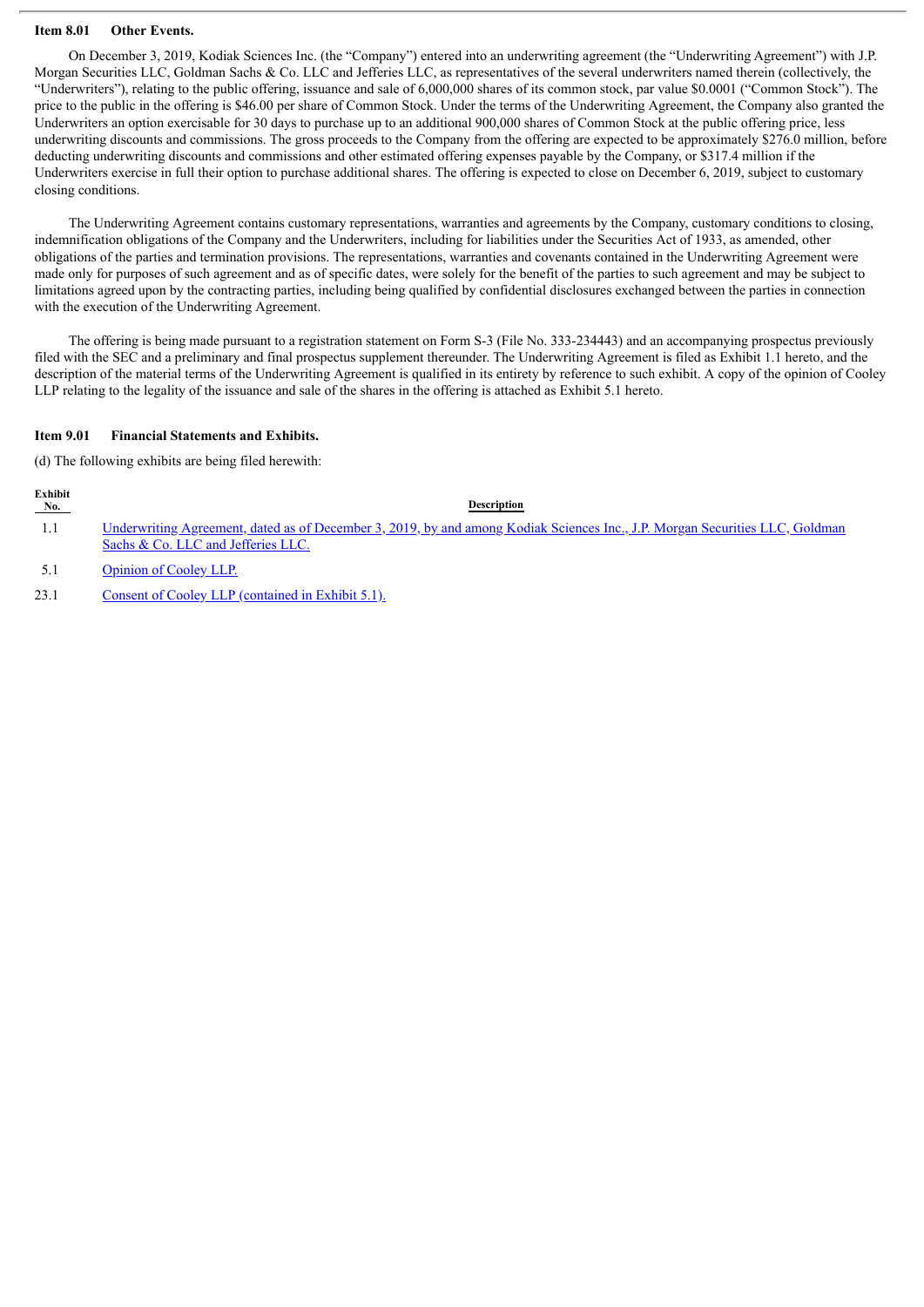**SIGNATURES**

Pursuant to the requirements of the Securities Exchange Act of 1934, the registrant has duly caused this report to be signed on its behalf by the undersigned thereunto duly authorized.

KODIAK SCIENCES INC.

Name: Victor Perlroth, M.D. Title: Chief Executive Officer

Date: December 4, 2019 By: /s/ Victor Perlroth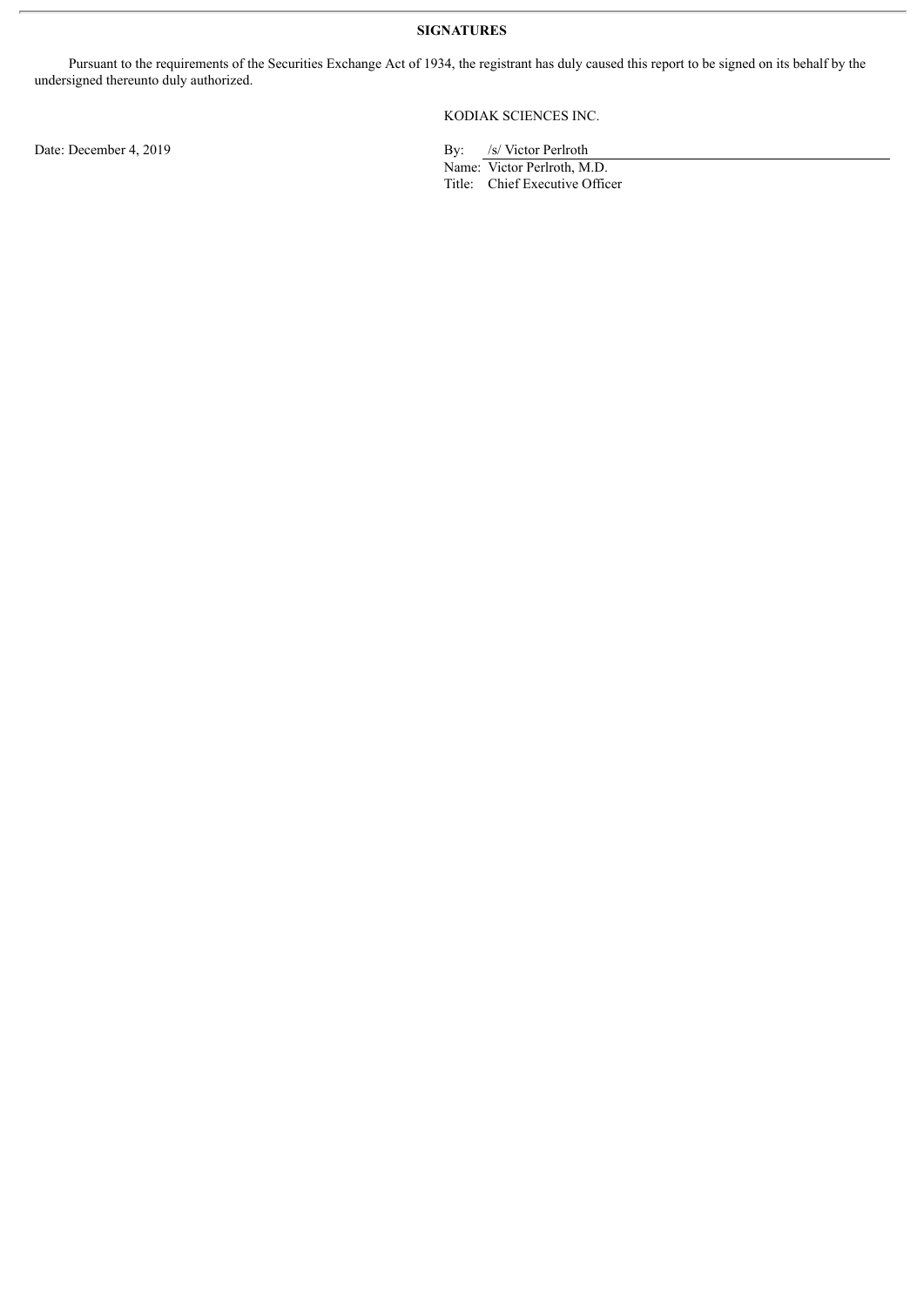## **KODIAK SCIENCES INC.**

#### **6,000,000 Shares of Common Stock, par value \$0.0001 per share**

Underwriting Agreement

December 3, 2019

#### <span id="page-3-0"></span>J.P. MORGAN SECURITIES LLC GOLDMAN SACHS & CO. LLC JEFFERIES LLC

- As Representatives of the several Underwriters listed in Schedule 1 hereto
- c/o J.P. Morgan Securities LLC 383 Madison Avenue New York, NY 10179
- c/o Goldman Sachs & Co. LLC 200 West Street New York, NY 10282
- c/o Jefferies LLC 520 Madison Avenue New York, NY 10022

#### Ladies and Gentlemen:

Kodiak Sciences Inc., a Delaware corporation (the "Company"), proposes to issue and sell to the several underwriters listed in Schedule 1 hereto (the "Underwriters"), for whom you are acting as representatives (the "Representatives"), an aggregate of 6,000,000 shares of common stock, par value \$0.0001 per share, of the Company (the "Underwritten Shares") and, at the option of the Underwriters, up to an additional 900,000 shares of common stock of the Company (the "Option Shares"). The Underwritten Shares and the Option Shares are herein referred to as the "Shares". The shares of common stock of the Company to be outstanding after giving effect to the sale of the Shares are referred to herein as the "Stock".

The Company hereby confirms its agreement with the several Underwriters concerning the purchase and sale of the Shares, as follows:

1. Registration Statement. The Company has prepared and filed with the Securities and Exchange Commission (the "Commission") under the Securities Act of 1933, as amended, and the rules and regulations of the Commission thereunder (collectively, the "Securities Act"), a registration statement (File No. 333-234443), including a prospectus, relating to the Shares.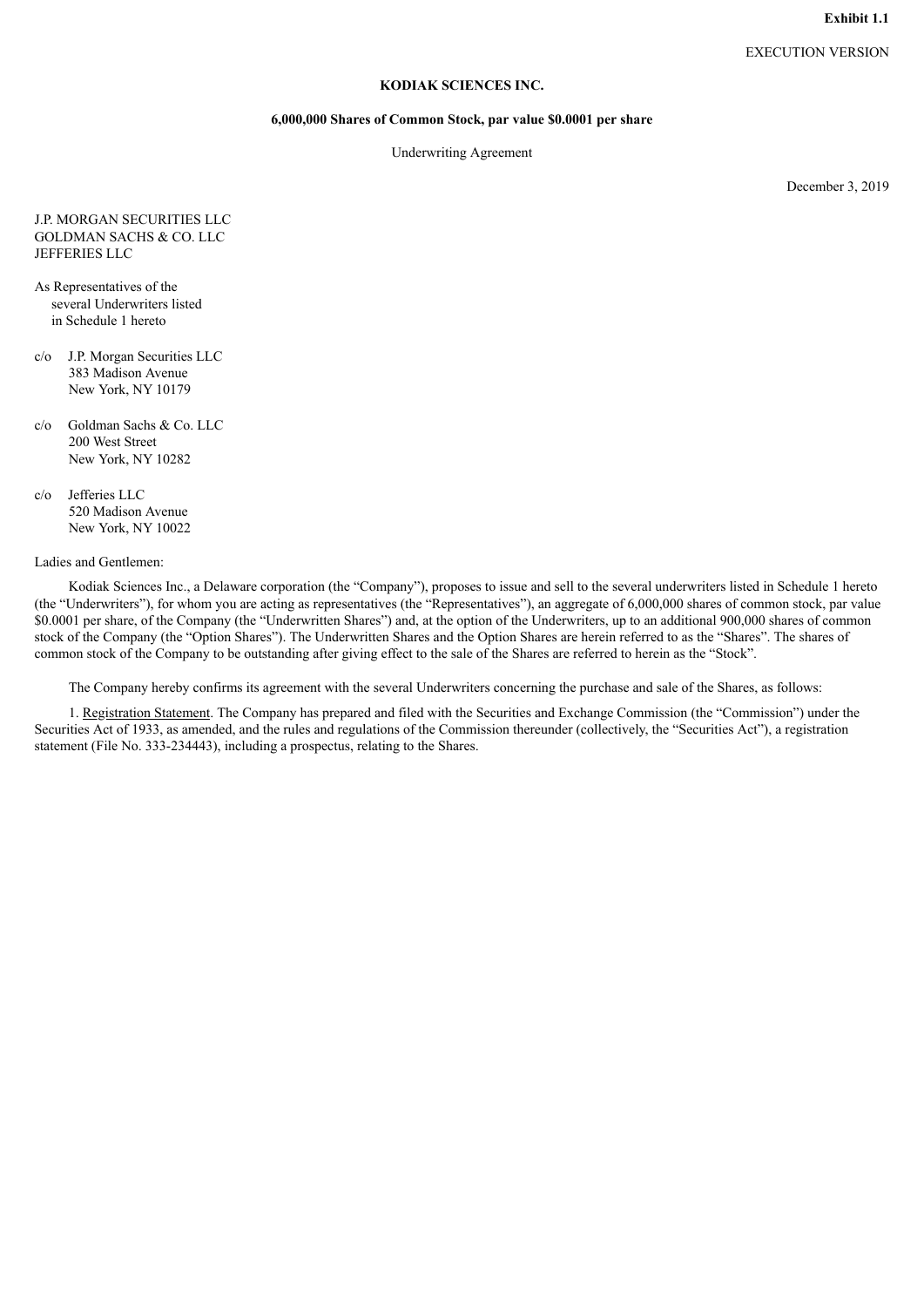Such registration statement, as amended at the time it became effective, including the information, if any, deemed pursuant to Rule 430A, 430B or 430C under the Securities Act to be part of the registration statement at the time of its effectiveness ("Rule 430 Information"), is referred to herein as the "Registration Statement"; and as used herein, the term "Preliminary Prospectus" means each prospectus included in such registration statement (and any amendments thereto) before effectiveness, any prospectus filed with the Commission pursuant to Rule 424(a) under the Securities Act and the prospectus included in the Registration Statement at the time of its effectiveness that omits Rule 430 Information, and the term "Prospectus" means the prospectus in the form first used (or made available upon request of purchasers pursuant to Rule 173 under the Securities Act) in connection with confirmation of sales of the Shares. If the Company has filed an abbreviated registration statement pursuant to Rule 462(b) under the Securities Act (the "Rule 462 Registration Statement"), then any reference herein to the term "Registration Statement" shall be deemed to include such Rule 462 Registration Statement. Any reference in this underwriting agreement (this "Agreement") to the Registration Statement, any Preliminary Prospectus or the Prospectus shall be deemed to refer to and include the documents incorporated by reference therein pursuant to Item 12 of Form S-3 under the Securities Act, as of the effective date of the Registration Statement or the date of such Preliminary Prospectus or the Prospectus, as the case may be, and any reference to "amend", "amendment" or "supplement" with respect to the Registration Statement, any Preliminary Prospectus or the Prospectus shall be deemed to refer to and include any documents filed after such date under the Securities Exchange Act of 1934, as amended, and the rules and regulations of the Commission thereunder (collectively, the "Exchange Act") that are deemed to be incorporated by reference therein. Capitalized terms used but not defined herein shall have the meanings given to such terms in the Registration Statement and the Prospectus.

At or prior to the Applicable Time (as defined below), the Company had prepared the following information (collectively with the pricing information set forth on Annex A, the "Pricing Disclosure Package"): a Preliminary Prospectus dated December 2, 2019 and each "free-writing prospectus" (as defined pursuant to Rule 405 under the Securities Act) listed on Annex A hereto.

"Applicable Time" means 6:00 P.M., New York City time, on December 3, 2019.

#### 2. Purchase of the Shares.

(a) The Company agrees to issue and sell the Underwritten Shares to the several Underwriters as provided in this underwriting agreement (this "Agreement"), and each Underwriter, on the basis of the representations, warranties and agreements set forth herein and subject to the conditions set forth herein, agrees, severally and not jointly, to purchase at a price per share of \$43.24 (the "Purchase Price") from the Company the respective number of Underwritten Shares set forth opposite such Underwriter's name in Schedule 1 hereto.

In addition, the Company agrees to issue and sell the Option Shares to the several Underwriters as provided in this Agreement, and the Underwriters, on the basis of the representations, warranties and agreements set forth herein and subject to the conditions set forth herein, shall have the option to purchase, severally and not jointly, from the Company the Option Shares at the Purchase Price less an amount per share equal to any dividends or distributions declared by the Company and payable on the Underwritten Shares but not payable on the Option Shares.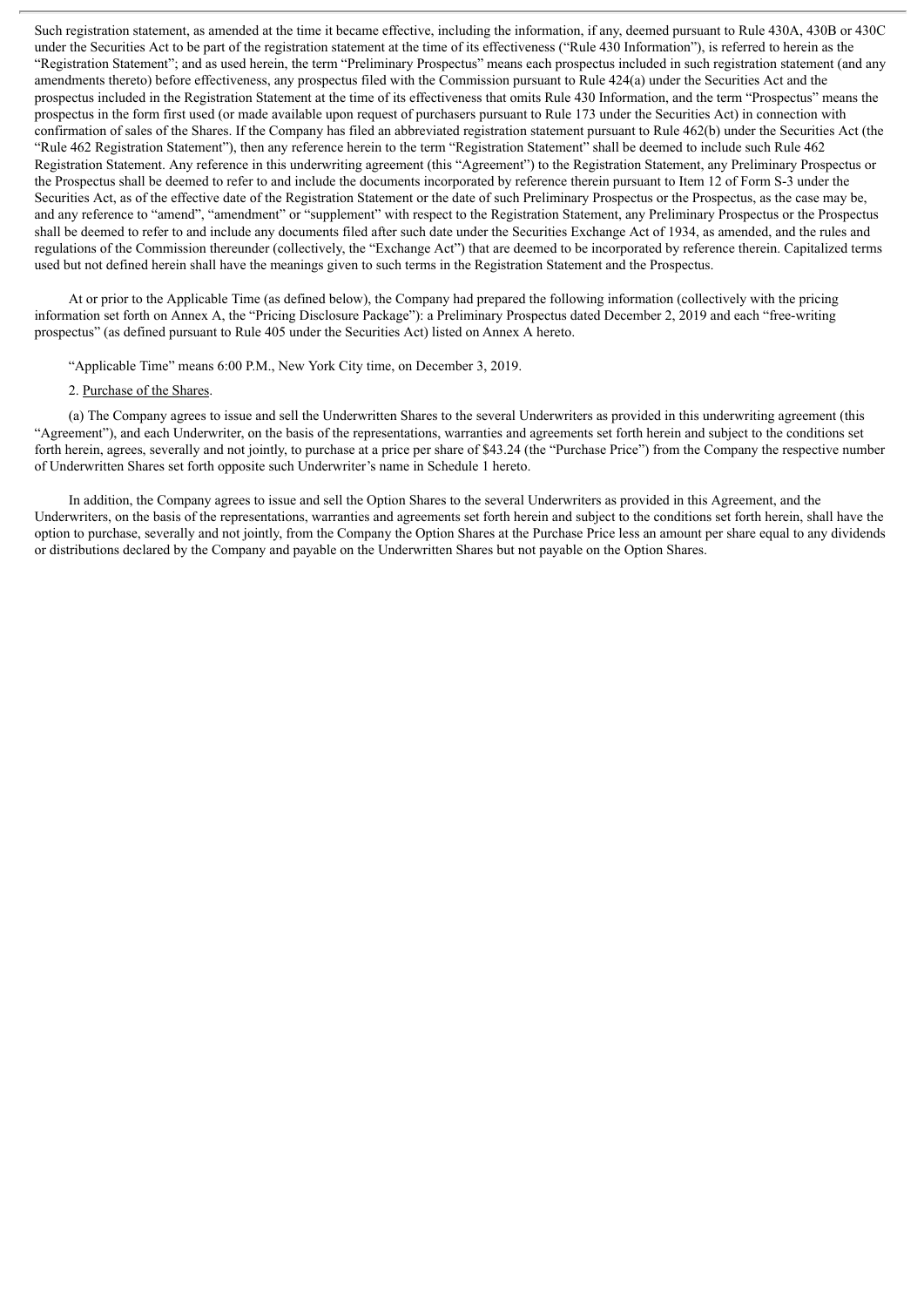If any Option Shares are to be purchased, the number of Option Shares to be purchased by each Underwriter shall be the number of Option Shares which bears the same ratio to the aggregate number of Option Shares being purchased as the number of Underwritten Shares set forth opposite the name of such Underwriter in Schedule 1 hereto (or such number increased as set forth in Section 10 hereof) bears to the aggregate number of Underwritten Shares being purchased from the Company by the several Underwriters, subject, however, to such adjustments to eliminate any fractional Shares as the Representatives in their sole discretion shall make.

The Underwriters may exercise the option to purchase Option Shares at any time in whole, or from time to time in part, on or before the thirtieth day following the date of the Prospectus, by written notice from the Representatives to the Company. Such notice shall set forth the aggregate number of Option Shares as to which the option is being exercised and the date and time when the Option Shares are to be delivered and paid for, which may be the same date and time as the Closing Date (as hereinafter defined) but shall not be earlier than the Closing Date nor later than the tenth full business day (as hereinafter defined) after the date of such notice (unless such time and date are postponed in accordance with the provisions of Section 10 hereof). Any such notice shall be given at least two business days prior to the date and time of delivery specified therein.

(b) The Company understands that the Underwriters intend to make a public offering of the Shares, and initially to offer the Shares on the terms set forth in the Pricing Disclosure Package. The Company acknowledges and agrees that the Underwriters may offer and sell Shares to or through any affiliate of an Underwriter.

(c) Payment for the Shares shall be made by wire transfer in immediately available funds to the account specified by the Company to the Representatives in the case of the Underwritten Shares, at the offices of Davis Polk & Wardwell LLP, 1600 El Camino Real, Menlo Park, California at 10:00 A.M. New York City time on December 6, 2019, or at such other time or place on the same or such other date, not later than the fifth business day thereafter, as the Representatives and the Company may agree upon in writing or, in the case of the Option Shares, on the date and at the time and place specified by the Representatives in the written notice of the Underwriters' election to purchase such Option Shares. The time and date of such payment for the Underwritten Shares is referred to herein as the "Closing Date", and the time and date for such payment for the Option Shares, if other than the Closing Date, is herein referred to as the "Additional Closing Date".

Payment for the Shares to be purchased on the Closing Date or the Additional Closing Date, as the case may be, shall be made against delivery to the Representatives for the respective accounts of the several Underwriters of the Shares to be purchased on such date or the Additional Closing Date, as the case may be, with any transfer taxes payable in connection with the sale of such Shares duly paid by the Company. Delivery of the Shares shall be made through the facilities of The Depository Trust Company ("DTC") unless the Representatives shall otherwise instruct.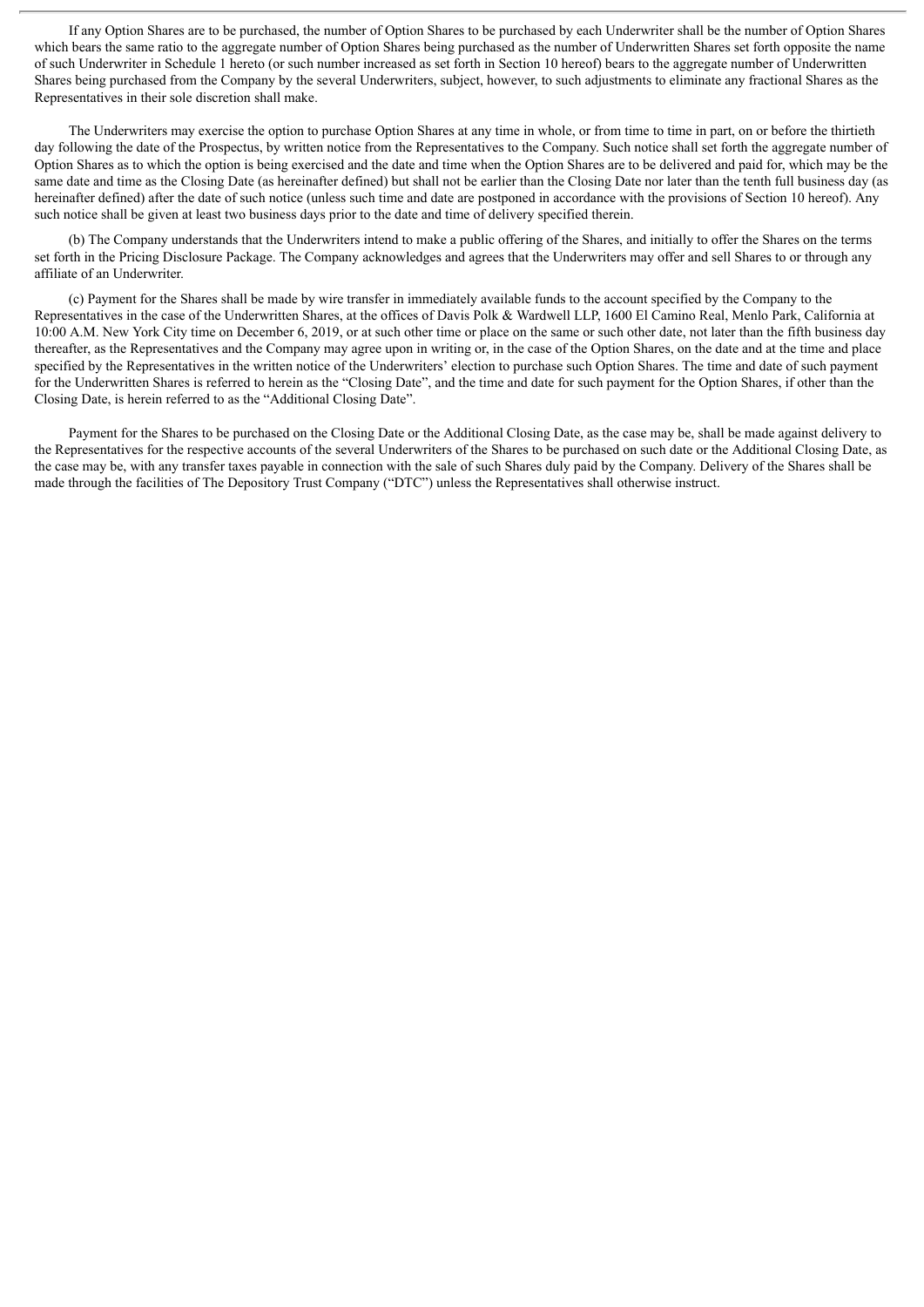(d) The Company acknowledges and agrees that the Representatives and the other Underwriters are acting solely in the capacity of an arm's length contractual counterparty to the Company with respect to the offering of Shares contemplated hereby (including in connection with determining the terms of the offering) and not as a financial advisor or a fiduciary to, or an agent of, the Company or any other person. Additionally, neither the Representatives nor any other Underwriter is advising the Company or any other person as to any legal, tax, investment, accounting or regulatory matters in any jurisdiction. The Company shall consult with its own advisors concerning such matters and shall be responsible for making its own independent investigation and appraisal of the transactions contemplated hereby, and neither the Representatives nor the other Underwriters shall have any responsibility or liability to the Company with respect thereto. Any review by the Representatives and the other Underwriters of the Company, the transactions contemplated hereby or other matters relating to such transactions will be performed solely for the benefit of the Underwriters and shall not be on behalf of the Company.

3. Representations and Warranties of the Company. The Company represents and warrants to each Underwriter that:

(a) *Preliminary Prospectus.* No order preventing or suspending the use of any Preliminary Prospectus has been issued by the Commission, and each Preliminary Prospectus included in the Pricing Disclosure Package, at the time of filing thereof, complied in all material respects with the Securities Act, and no Preliminary Prospectus, at the time of filing thereof, contained any untrue statement of a material fact or omitted to state a material fact necessary in order to make the statements therein, in the light of the circumstances under which they were made, not misleading; provided that the Company makes no representation or warranty with respect to any statements or omissions made in reliance upon and in conformity with information relating to any Underwriter furnished to the Company in writing by such Underwriter through the Representatives expressly for use in any Preliminary Prospectus, it being understood and agreed that the only such information furnished by any Underwriter consists of the information described as such in Section 7(b) hereof.

(b) *Pricing Disclosure Package*. The Pricing Disclosure Package as of the Applicable Time did not, and as of the Closing Date and as of the Additional Closing Date, as the case may be, will not, contain any untrue statement of a material fact or omit to state a material fact necessary in order to make the statements therein, in the light of the circumstances under which they were made, not misleading; provided that the Company makes no representation or warranty with respect to any statements or omissions made in reliance upon and in conformity with information relating to any Underwriter furnished to the Company in writing by such Underwriter through the Representatives expressly for use in such Pricing Disclosure Package, it being understood and agreed that the only such information furnished by any Underwriter consists of the information described as such in Section 7(b) hereof. No statement of material fact included in the Prospectus has been omitted from the Pricing Disclosure Package and no statement of material fact included in the Pricing Disclosure Package that is required to be included in the Prospectus has been omitted therefrom.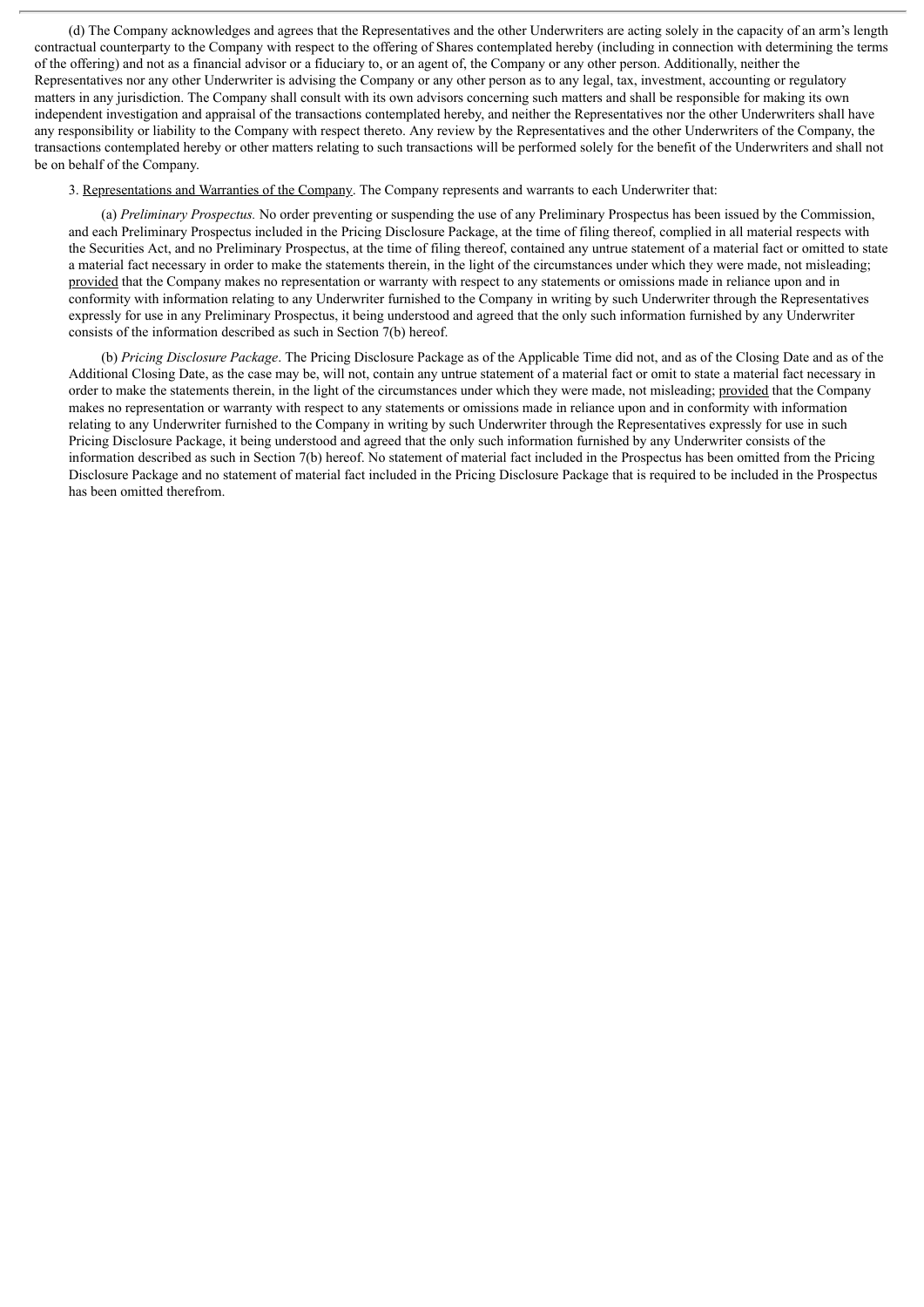(c) *Issuer Free Writing Prospectus.* Other than the Registration Statement, the Preliminary Prospectus and the Prospectus, the Company (including its agents and representatives, other than the Underwriters in their capacity as such) has not prepared, made, used, authorized, approved or referred to and will not prepare, make, use, authorize, approve or refer to any "written communication" (as defined in Rule 405 under the Securities Act) that constitutes an offer to sell or solicitation of an offer to buy the Shares (each such communication by the Company or its agents and representatives (other than a communication referred to in clause (i) below) an "Issuer Free Writing Prospectus") other than (i) any document not constituting a prospectus pursuant to Section  $2(a)(10)(a)$  of the Securities Act or Rule 134 under the Securities Act or (ii) the documents listed on Annex A hereto, each electronic road show and any other written communications approved in writing in advance by the Representatives. Each such Issuer Free Writing Prospectus complies in all material respects with the Securities Act, has been or will be (within the time period specified in Rule 433) filed in accordance with the Securities Act (to the extent required thereby) and does not conflict with the information contained in the Registration Statement or the Pricing Disclosure Package, and, when taken together with the Preliminary Prospectus accompanying, or delivered prior to delivery of, such Issuer Free Writing Prospectus, did not, and as of the Closing Date and as of the Additional Closing Date, as the case may be, will not, contain any untrue statement of a material fact or omit to state a material fact necessary in order to make the statements therein, in the light of the circumstances under which they were made, not misleading; provided that the Company makes no representation or warranty with respect to any statements or omissions made in each such Issuer Free Writing Prospectus or Preliminary Prospectus in reliance upon and in conformity with information relating to any Underwriter furnished to the Company in writing by such Underwriter through the Representatives expressly for use in such Issuer Free Writing Prospectus or Preliminary Prospectus, it being understood and agreed that the only such information furnished by any Underwriter consists of the information described as such in Section 7(b) hereof.

(d) *Emerging Growth Company*. From the time of initial filing of the Registration Statement to the Commission (or, if earlier, the first date on which the Company engaged directly or through any person authorized to act on its behalf in any Testing-the-Waters Communication) through the date hereof, the Company has been and is an "emerging growth company," as defined in Section 2(a) of the Securities Act (an "Emerging Growth Company"). "Testing-the-Waters Communication" means any oral or written communication with potential investors undertaken in reliance on Section 5(d) of the Securities Act.

(e) *Testing-the-Waters Materials.* The Company (i) has not alone engaged in any Testing-the-Waters Communications in connection with the offering of the Shares other than Testing-the-Waters Communications with the consent of the Representatives with entities that are qualified institutional buyers within the meaning of Rule 144A under the Securities Act or institutions that are accredited investors within the meaning of Rule 501 under the Securities Act and (ii) has not authorized anyone other than the Representatives to engage in Testing-the-Waters Communications in connection with the offering of the Shares. The Company reconfirms that the Representatives have been authorized to act on its behalf in undertaking Testing-the-Waters Communications. The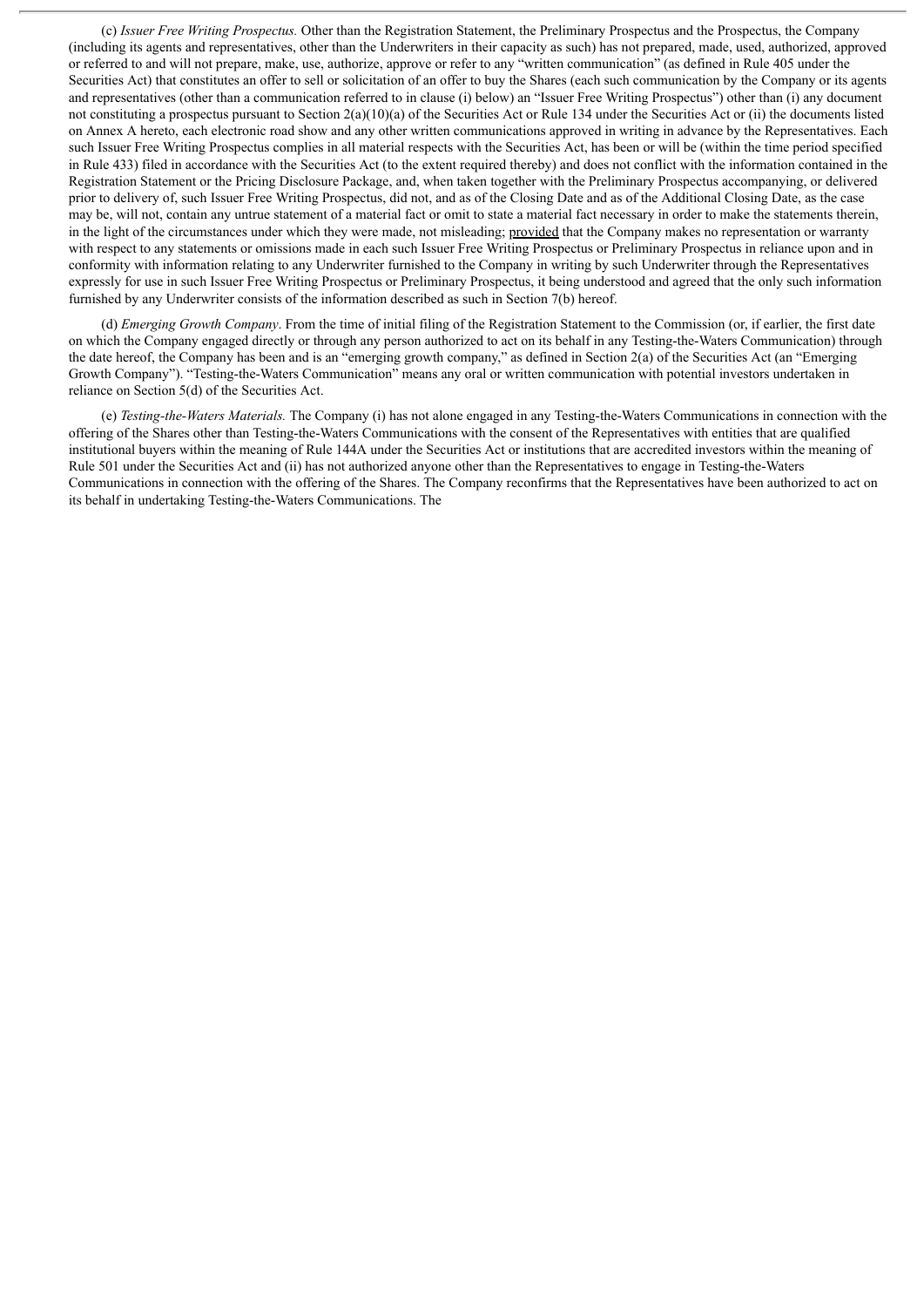Company has not distributed any Written Testing-the-Waters Communications. "Written Testing-the-Waters Communication" means any Testing-the-Waters Communication that is a written communication within the meaning of Rule 405 under the Securities Act. Any individual Written Testing-the-Waters Communication does not conflict with the information contained in the Registration Statement or the Pricing Disclosure Package, complied in all material respects with the Securities Act, and when taken together with the Pricing Disclosure Package as of the Applicable Time, did not, and as of the Closing Date and as of the Additional Closing Date, as the case may be, will not, contain any untrue statement of a material fact or omit to state a material fact necessary in order to make the statements therein, in the light of the circumstances under which they were made, not misleading.

(f) *Registration Statement and Prospectus.* The Registration Statement has been declared effective by the Commission. No order suspending the effectiveness of the Registration Statement has been issued by the Commission, and no proceeding for that purpose or pursuant to Section 8A of the Securities Act against the Company or related to the offering of the Shares has been initiated or, to the knowledge of the Company, threatened by the Commission; as of the applicable effective date of the Registration Statement and any post-effective amendment thereto, the Registration Statement and any such post-effective amendment complied and will comply in all material respects with the Securities Act, and did not and will not contain any untrue statement of a material fact or omit to state a material fact required to be stated therein or necessary in order to make the statements therein not misleading; and as of the date of the Prospectus and any amendment or supplement thereto and as of the Closing Date and as of the Additional Closing Date, as the case may be, the Prospectus will comply in all material respects with the Securities Act and will not contain any untrue statement of a material fact or omit to state a material fact necessary in order to make the statements therein, in the light of the circumstances under which they were made, not misleading; provided that the Company makes no representation or warranty with respect to any statements or omissions made in reliance upon and in conformity with information relating to any Underwriter furnished to the Company in writing by such Underwriter through the Representatives expressly for use in the Registration Statement and the Prospectus and any amendment or supplement thereto, it being understood and agreed that the only such information furnished by any Underwriter consists of the information described as such in Section 7(b) hereof.

(g) *Incorporated Documents.* The documents incorporated by reference in the Registration Statement, the Prospectus and the Pricing Disclosure Package, when they were filed with the Commission conformed in all material respects to the requirements of the Exchange Act, and none of such documents contained any untrue statement of a material fact or omitted to state a material fact necessary to make the statements therein, in the light of the circumstances under which they were made, not misleading; and any further documents so filed and incorporated by reference in the Registration Statement, the Prospectus or the Pricing Disclosure Package, when such documents are filed with the Commission, will conform in all material respects to the requirements of the Exchange Act and will not contain any untrue statement of a material fact or omit to state a material fact necessary to make the statements therein, in the light of the circumstances under which they were made, not misleading.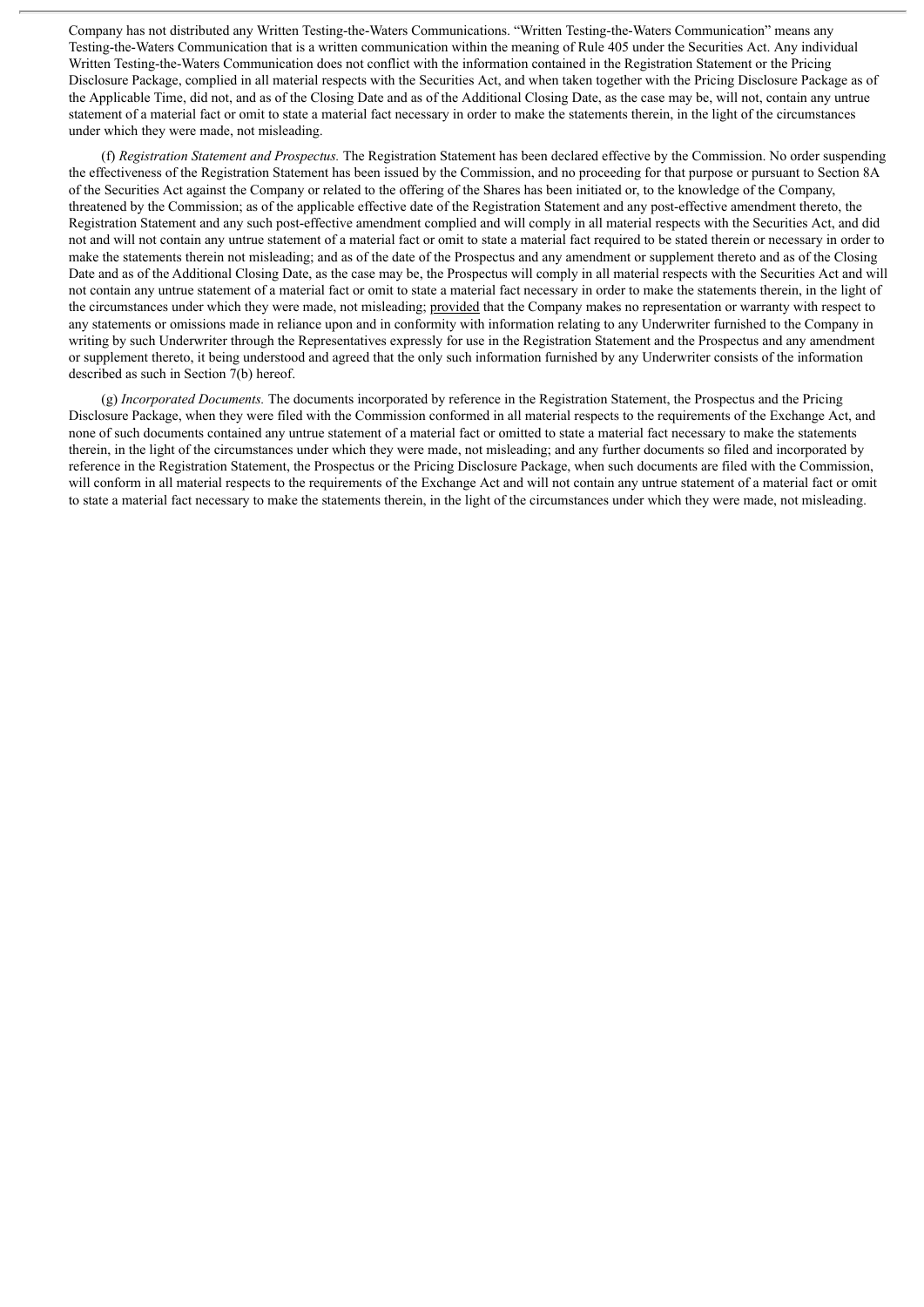(h) *Financial Statements.* The financial statements (including the related notes thereto) of the Company and its consolidated subsidiaries included or incorporated by reference in the Registration Statement, the Pricing Disclosure Package and the Prospectus comply in all material respects with the applicable requirements of the Securities Act and the Exchange Act, as applicable, and present fairly, in all material respects, the financial position of the Company and its consolidated subsidiaries as of the dates indicated and the results of their operations and the changes in their cash flows for the periods specified; such financial statements have been prepared, in all material respects, in conformity with U.S. generally accepted accounting principles ("U.S. GAAP") applied on a consistent basis throughout the periods covered thereby, and any supporting schedules included or incorporated by reference in the Registration Statement present fairly, in all material respects, the information required to be stated therein; and the other financial information included or incorporated by reference in the Registration Statement, the Pricing Disclosure Package and the Prospectus has been derived from the accounting records of the Company and its consolidated subsidiaries and presents fairly, in all material respects, the information shown thereby.

(i) *No Material Adverse Change.* There has not occurred any material adverse change, or any development involving a prospective material adverse change, in the condition, financial or otherwise, or in the earnings, business or operations of the Company and its subsidiaries, taken as a whole, from that set forth in the Pricing Disclosure Package. Subsequent to the respective dates as of which information is given in each of the Registration Statement, the Pricing Disclosure Package and the Prospectus, (A) the Company and its subsidiaries have not incurred any material liability or obligation, direct or contingent, nor entered into any material transaction, in each case that is material to the Company and its subsidiaries, taken as a whole; (B) the Company has not purchased any of its outstanding capital stock other than from employees or other service providers in connection with such person's termination of service from the Company or its subsidiaries pursuant to equity compensation plans or agreements described in the Registration Statement, the Pricing Disclosure Package and the Prospectus or in exercise of the Company's right of first refusal upon a proposed transfer, nor declared, paid or otherwise made any dividend or distribution of any kind on its capital stock other than ordinary and customary dividends; and (C) there has not been any material change in the capital stock (other than the exercise of equity awards or grants of equity awards or forfeiture of equity awards outstanding as of such respective dates as of which information is given in each of the Registration Statement, the Pricing Disclosure Package and the Prospectus, in each case granted pursuant to the equity compensation plans described in the Registration Statement, the Pricing Disclosure Package and the Prospectus), short-term debt or long-term debt of the Company and its subsidiaries; except in each case as described in each of the Registration Statement, the Pricing Disclosure Package and the Prospectus.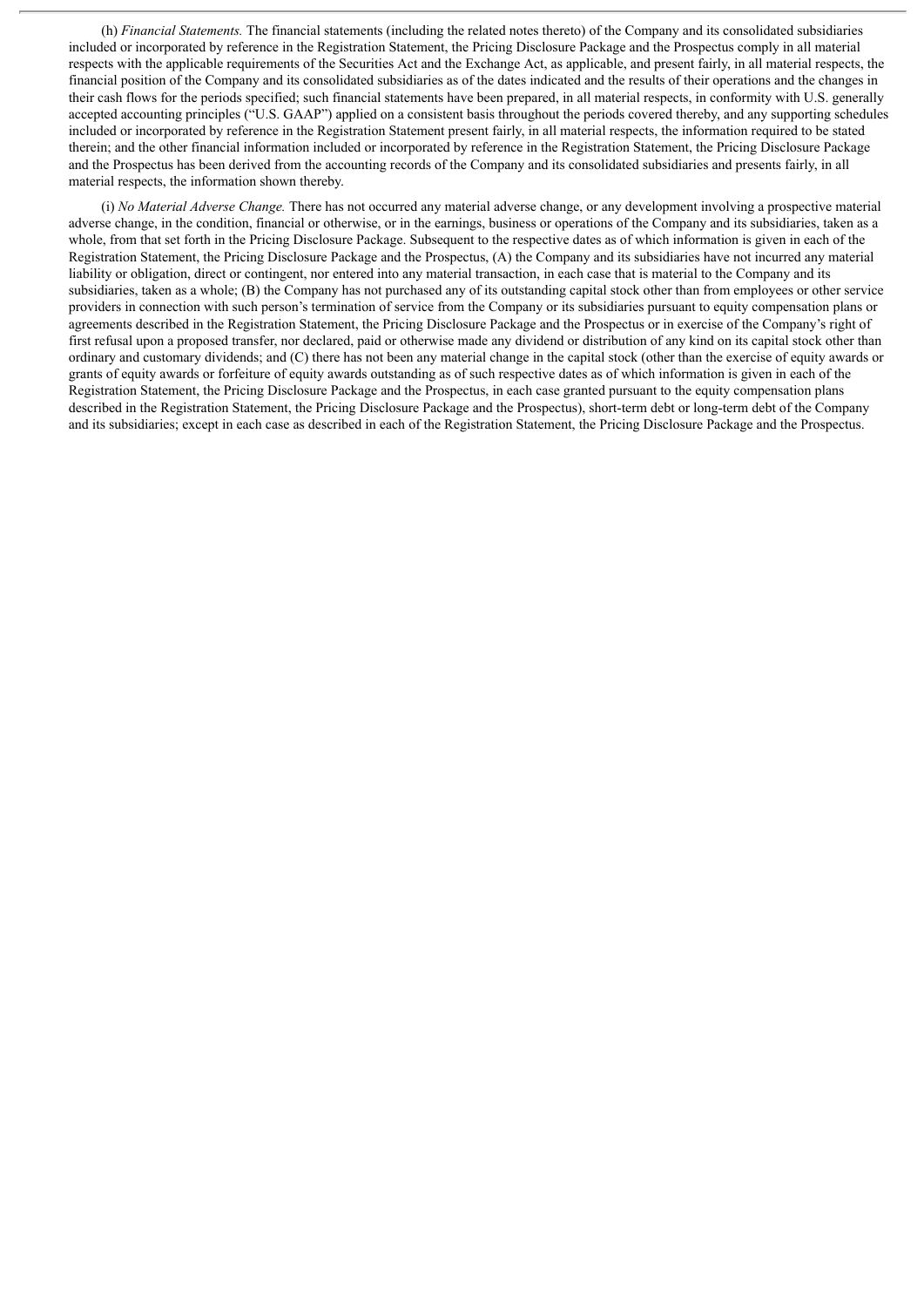(j) *Organization and Good Standing of the Company.* The Company has been duly incorporated, is validly existing as a corporation in good standing under the laws of the State of Delaware, has the corporate power and authority to own or lease its property and to conduct its business as described in the Pricing Disclosure Package and is duly qualified to transact business and is in good standing in each jurisdiction (to the extent the concept of good standing is applicable in such jurisdiction) in which the conduct of its business or its ownership or leasing of property requires such qualification, except to the extent that the failure to be so qualified or be in good standing (to the extent the concept of good standing is applicable in such jurisdiction) would not have a material adverse effect on the Company and its subsidiaries, taken as a whole (a "Material Adverse Effect").

(k) *Organization and Good Standing of the Subsidiaries.* Each subsidiary of the Company has been duly organized, is validly existing and in good standing under the laws of the jurisdiction of its organization, has the corporate or other organizational power and authority to own or lease its property and to conduct its business as described in the Pricing Disclosure Package and is duly qualified to transact business and is in good standing in each jurisdiction (to the extent the concept of good standing is applicable in such jurisdiction) in which the conduct of its business or its ownership or leasing of property requires such qualification, except to the extent that the failure to be so qualified or be in good standing (to the extent the concept of good standing is applicable in such jurisdiction) would not be reasonably likely to have a Material Adverse Effect. All of the issued shares of capital stock of each subsidiary of the Company have been duly and validly authorized and issued, are fully paid and non-assessable and are owned directly by the Company or a subsidiary of the Company, free and clear of all liens, encumbrances, equities or claims.

(l) *Underwriting Agreement.* This Agreement has been duly authorized, executed and delivered by the Company.

(m) *The Shares.* The Shares to be issued and sold by the Company hereunder have been duly authorized by the Company and, when issued and delivered and paid for as provided herein, will be duly and validly issued, will be fully paid and nonassessable and will conform to the descriptions thereof in the Registration Statement, the Pricing Disclosure Package and the Prospectus; and the issuance of the Shares is not subject to any preemptive or similar rights. The authorized capital stock of the Company conforms as to legal matters in all material respects to the description thereof contained in each of the Pricing Disclosure Package and the Prospectus.

(n) *No Violation or Default.* Neither the Company nor any of its subsidiaries is (i) in violation of its certificate of incorporation or by-laws or similar organizational documents; (ii) in default, and no event has occurred that, with notice or lapse of time or both, would constitute such a default, in the due performance or observance of any term, covenant or condition contained in any indenture, mortgage, deed of trust, loan agreement or other agreement or instrument to which the Company or any of its subsidiaries is a party or by which the Company or any of its subsidiaries is bound or to which any property or asset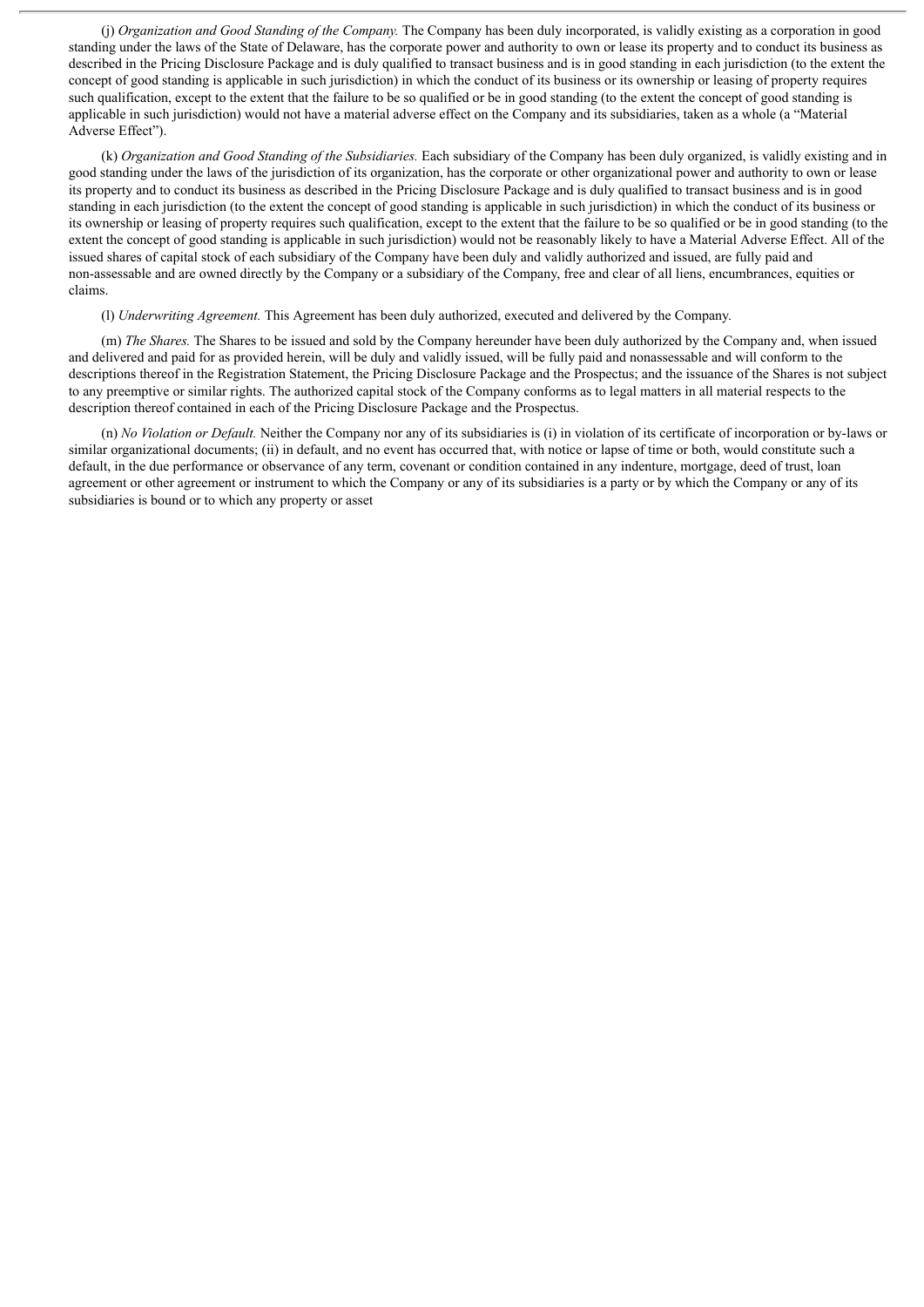of the Company or any of its subsidiaries is subject; or (iii) in violation of any applicable law or statute or any judgment, order, rule or regulation of any court or arbitrator or governmental or regulatory authority having jurisdiction over the Company or any subsidiary, except, in the case of clauses (ii) and (iii) above, for any such default or violation that would not, individually or in the aggregate, reasonably be expected to have a Material Adverse Effect.

(o) *No Conflicts.* The execution and delivery by the Company of, and the performance by the Company of its obligations under, this Agreement will not contravene any provision of (i) applicable law, (ii) the certificate of incorporation or bylaws of the Company, (iii) any agreement or other instrument binding upon the Company or any of its subsidiaries that is material to the Company and its subsidiaries, taken as a whole, or (iv) any judgment, order or decree of any governmental body, agency or court having jurisdiction over the Company or any subsidiary, except, in the cases of clauses (i), (iii) and (iv), as would not reasonably be likely to have a Material Adverse Effect or adversely affect the ability of the Company to perform its obligations under this Agreement, and no consent, approval, authorization or order of, or qualification with, any governmental body or agency is required for the performance by the Company of its obligations under this Agreement, except such as may have been previously obtained or may be required by the Nasdaq Stock Market, the securities or Blue Sky laws of the various states or foreign jurisdictions or the rules and regulations of the Financial Industry Regulatory Authority ("FINRA") in connection with the offer and sale of the Shares.

(p) *Legal Proceedings.* There are no legal or governmental proceedings pending or, to the knowledge of the Company, threatened to which the Company or any of its subsidiaries is a party or to which any of the properties of the Company or any of its subsidiaries is subject (i) other than (A) proceedings accurately described in all material respects in the Registration Statement, the Pricing Disclosure Package and the Prospectus and (B) proceedings that would not have a Material Adverse Effect, or would not have a material effect on the power or ability of the Company to perform its obligations under this Agreement or (ii) that are required to be described in the Registration Statement or the Prospectus and are not so described in all material respects; and there are no statutes, regulations, contracts or other documents that are required to be described in the Registration Statement or the Prospectus or to be filed as exhibits to the Registration Statement that are not described in all material respects or filed as required.

(q) *Independent Accountants*. PricewaterhouseCoopers LLP, who have certified certain financial statements of the Company and its subsidiaries, is an independent registered public accounting firm with respect to the Company and its subsidiaries within the applicable rules and regulations adopted by the Commission and the Public Company Accounting Oversight Board (United States) and as required by the Securities Act.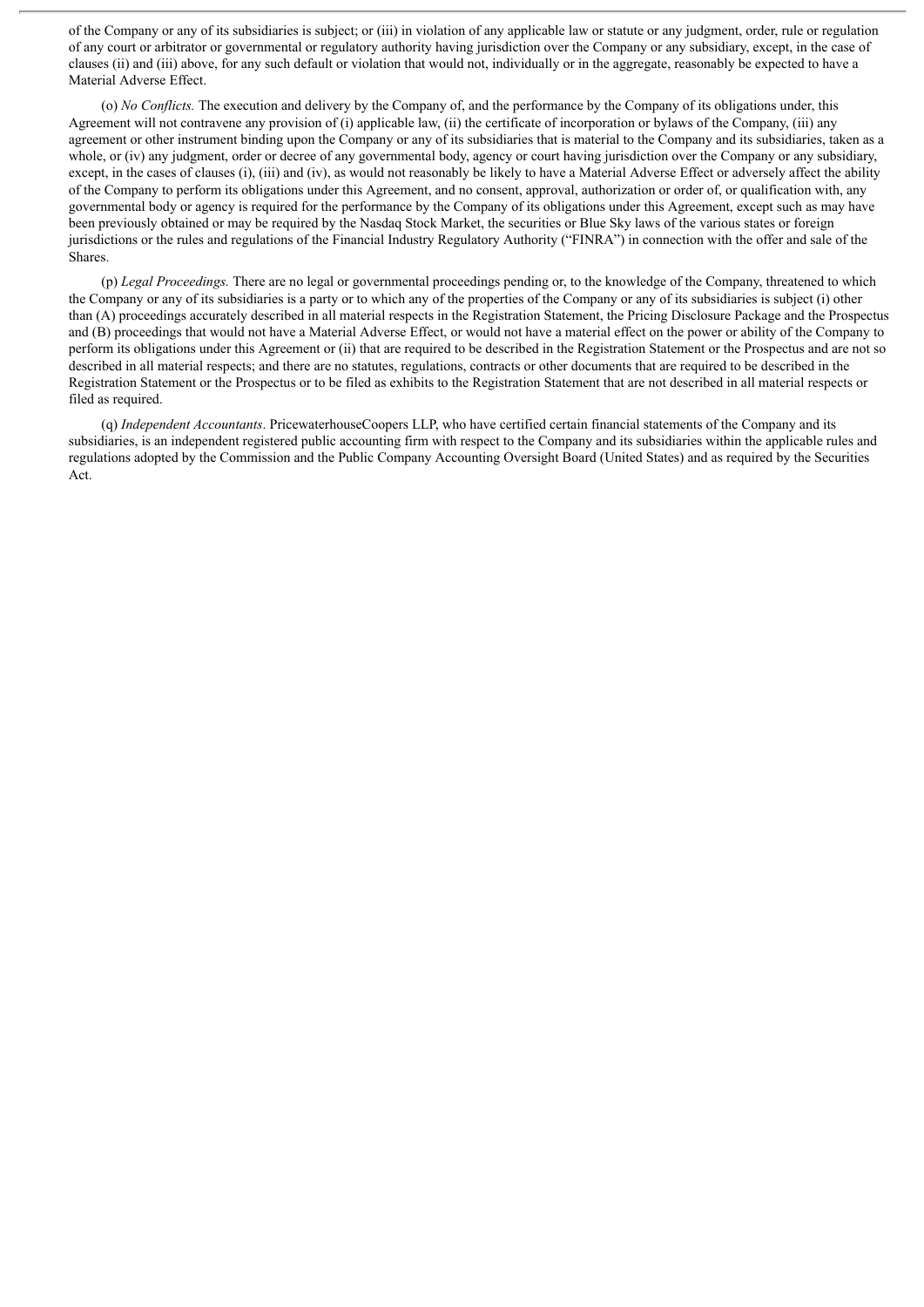(r) *Title to Real and Personal Property*. Neither the Company nor its subsidiaries owns any real property. The Company and its subsidiaries have good and marketable title to all personal property (other than intellectual property, which is addressed exclusively in Section 1(x) owned by them which is material to the business of the Company and its subsidiaries, taken as a whole, in each case free and clear of all liens, encumbrances and defects except such as are described in the Registration Statement, the Pricing Disclosure Package and the Prospectus or such as do not materially affect the value of such property and do not interfere in any material respect with the use made and proposed to be made of such property by the Company and its subsidiaries; and any real property and buildings held under lease by the Company and its subsidiaries are held by them under valid, subsisting and, to the knowledge of the Company, enforceable leases with such exceptions as are not material and do not materially interfere with the use made and proposed to be made of such property and buildings by the Company and its subsidiaries, in each case except as described in the Registration Statement, the Pricing Disclosure Package and the Prospectus.

(s) *Intellectual Property.* Except as would not reasonably be expected to have a Material Adverse Effect, the Company and its subsidiaries own or possess or have the right to use, or can acquire on commercially reasonable terms, adequate rights to use all inventions, patents, trademarks, service marks, trade names, domain names, copyrights, licenses, technology, know-how (including trade secrets and other confidential information) and other unpatented and/or unpatentable intellectual property and proprietary or confidential information, systems or procedures (including all goodwill associated with the foregoing and all registrations and applications for registration of, the foregoing) (collectively, "Intellectual Property") employed by them to conduct their respective businesses as currently conducted by them and as currently proposed to be conducted by them in the Registration Statement, the Pricing Disclosure Package and the Prospectus (the "Company Intellectual Property"). Except as would not reasonably be expected to have a Material Adverse Effect, (i) the conduct of each of the respective businesses of the Company and its subsidiaries has not infringed, misappropriated or otherwise violated any Intellectual Property of others; (ii) neither the Company nor any of its subsidiaries has received written notice that any of the Company Intellectual Property that is owned by a third party has been obtained or is being used by the Company or one of its subsidiaries in violation of a contractual obligation binding on the Company or one of its subsidiaries; and (iii) there is no pending or, to the Company's knowledge, threatened action, suit, proceeding or claim (A) challenging the Company's or any subsidiary of the Company's rights in or to, or alleging the violation of any of the terms of, any of the Company Intellectual Property; (B) alleging that the Company or any of its subsidiaries has infringed, misappropriated or otherwise violated or conflicted with any Intellectual Property of any third party; or (C) challenging the validity, scope or enforceability of any Company Intellectual Property owned by or exclusively licensed to the Company or any of its subsidiaries. To the knowledge of the Company, except as would not reasonably be expected to have a Material Adverse Effect, no third party has infringed, misappropriated or otherwise violated or conflicted with any Company Intellectual Property owned by or exclusively licensed to the Company or any of its subsidiaries. To the knowledge of the Company, all Company Intellectual Property owned by the Company or its subsidiaries is valid and enforceable, is owned solely by the Company or its subsidiaries and is owned free and clear of all liens, encumbrances,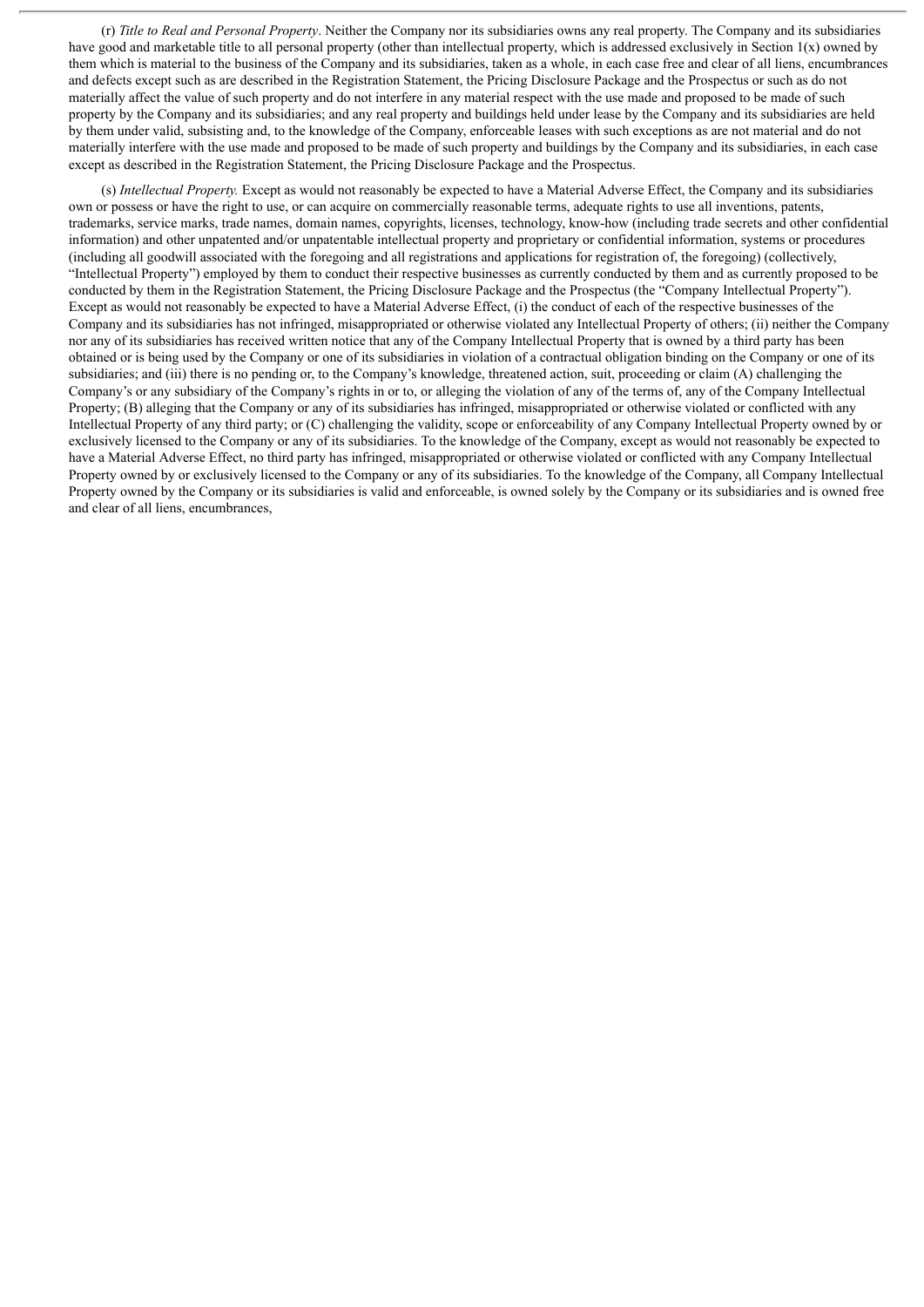defects and other restrictions. The Company and its subsidiaries have at all times taken reasonable steps in accordance with normal industry practice to maintain the confidentiality of all Company Intellectual Property, the value of which to the Company or any of its subsidiaries is contingent upon maintaining the confidentiality thereof. To the knowledge of the Company, all founders, current and former employees, contractors, consultants and other parties involved in the development of Company Intellectual Property for the Company or any subsidiary of the Company have signed confidentiality and invention assignment agreements with the Company or such subsidiary of the Company, as applicable, pursuant to which the Company or subsidiary of the Company, as applicable, either (x) has obtained ownership of and is the exclusive owner of such Intellectual Property, or (y) has obtained a valid right to exploit such Intellectual Property, sufficient for the conduct of its business as currently conducted.

(t) *No Undisclosed Relationships*. No relationship, direct or indirect, exists between or among the Company or any of its subsidiaries, on the one hand, and the directors, officers, stockholders, customers, suppliers or other affiliates of the Company or any of its subsidiaries, on the other, that is required by the Securities Act to be described in each of the Registration Statement and the Prospectus and that is not so described in such documents and in the Pricing Disclosure Package.

(u) *Investment Company Act*. The Company is not and, after giving effect to the offering and sale of the Shares and the application of the proceeds thereof as described in the Registration Statement, the Pricing Disclosure Package and the Prospectus, will not be required to register as an "investment company" or an entity "controlled" by an "investment company" within the meaning of the Investment Company Act of 1940, as amended, and the rules and regulations of the Commission thereunder (collectively, the "Investment Company Act").

(v) *Taxes.* The Company and each of its subsidiaries have filed all federal, state, local and foreign tax returns required to be filed through the date of this Agreement or have requested extensions thereof (except where the failure to file would not, individually or in the aggregate, be reasonably likely to have a Material Adverse Effect) and have paid all taxes required to be paid thereon (except for cases in which the failure to pay would not be reasonably likely to have a Material Adverse Effect, or, except as currently being contested in good faith and for which reserves required by U.S. GAAP have been created in the financial statements of the Company), and no unpaid tax deficiency has been determined adversely to the Company or any of its subsidiaries which has had (nor does the Company nor any of its subsidiaries have any notice or knowledge of any unpaid tax deficiency which could reasonably be expected to be determined adversely to the Company or its subsidiaries and which could reasonably be expected to have) a Material Adverse Effect.

(w) *Clinical Data and Regulatory Compliance*. The Company and its subsidiaries have operated and currently are in compliance with all applicable rules, regulations and policies of the U.S. Food and Drug Administration and applicable foreign regulatory authorities (collectively, the "Regulatory Authorities") in all material respects.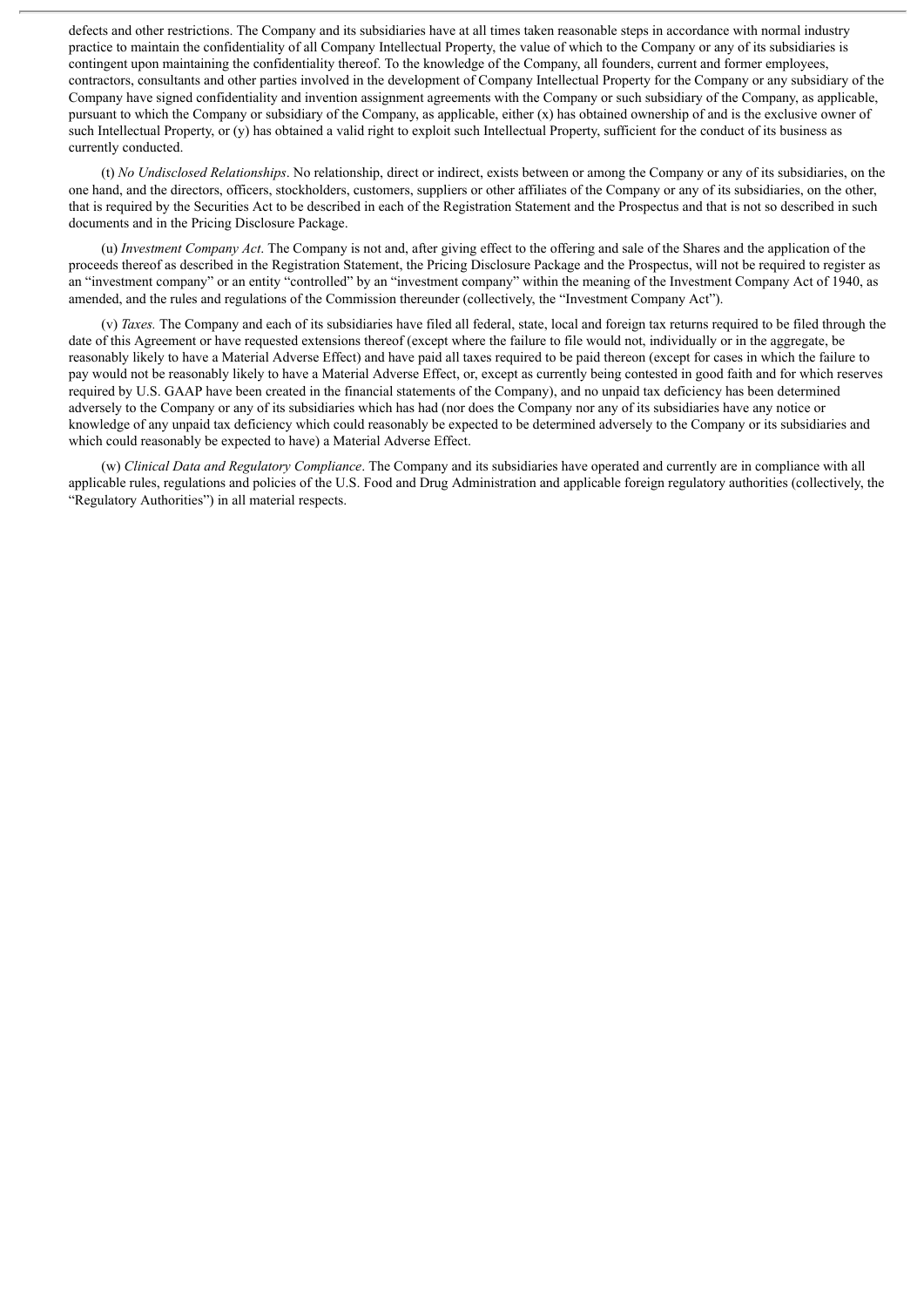The studies, tests and preclinical and clinical trials conducted by the Company or its subsidiaries and, to the knowledge of the Company, any studies, tests and preclinical and clinical trials conducted on behalf of the Company or in which the Company has participated, were, and if still pending are, being conducted in all material respects in accordance with all applicable rules and regulations of the Regulatory Authorities and current Good Clinical Practices and Good Laboratory Practices; the descriptions of the results of such trials and studies contained in the Registration Statement, the Pricing Disclosure Package and the Prospectus are accurate and complete in all material respects and fairly present the data derived from such trials and studies; the Company has no knowledge of any other studies or trials not described in the Registration Statement, the Pricing Disclosure Package and the Prospectus, the results of which are inconsistent with or call into question the results described or referred to in the Registration Statement, the Pricing Disclosure Package and the Prospectus; neither the Company nor any of its subsidiaries have received any written notices, correspondence or other communications from any Regulatory Authority or any other governmental agency requiring or threatening the termination, material modification or suspension of any studies or trials that are described in the Registration Statement, the Pricing Disclosure Package and the Prospectus or the results of which are referred to in the Registration Statement, the Pricing Disclosure Package and the Prospectus, and, to the Company's knowledge, there are no reasonable grounds for the same.

(x) *Licenses and Permits.* The Company and its subsidiaries possess all certificates, authorizations and permits issued by the appropriate federal, state or foreign regulatory authorities necessary to conduct their respective businesses, including, without limitation, from the Regulatory Authorities, except where the failure to obtain such certificates, authorizations or permits would not, singly or in the aggregate, be reasonably likely to have a Material Adverse Effect, and neither the Company nor any of its subsidiaries has received any notice of proceedings relating to the revocation or modification of any such certificate, authorization or permit which, singly or in the aggregate, if the subject of an unfavorable decision, ruling or finding, would have a Material Adverse Effect, except as described in the Registration Statement, the Pricing Disclosure Package and the Prospectus.

(y) *No Labor Disputes.* No material labor dispute with the employees of the Company or any of its subsidiaries exists, except as described in the Registration Statement, the Pricing Disclosure Package and the Prospectus, or, to the knowledge of the Company, is imminent; and the Company is not aware of any existing, threatened or imminent labor disturbance by the employees of any of its principal suppliers, manufacturers or contractors that would reasonably be expected to have a Material Adverse Effect on the Company and its subsidiaries, taken as a whole.

(z) *Certain Environmental Matters*. The Company and its subsidiaries (i) are in compliance with any and all applicable foreign, federal, state and local laws and regulations relating to the protection of human health and safety, the environment or hazardous or toxic substances or wastes, pollutants or contaminants ("Environmental Laws"), (ii) have received all permits, licenses or other approvals required of them under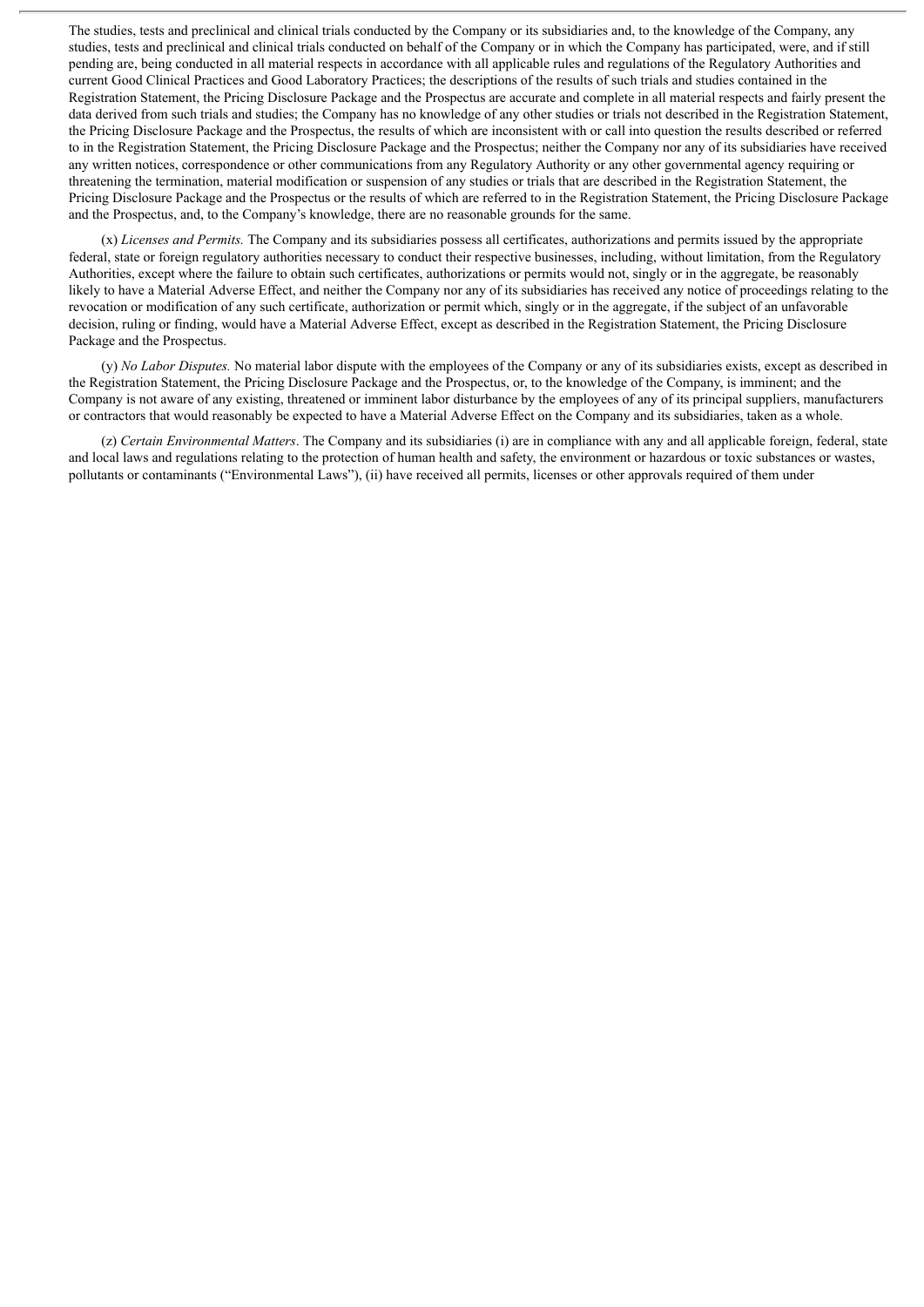applicable Environmental Laws to conduct their respective businesses and (iii) are in compliance with all terms and conditions of any such permit, license or approval, except where such noncompliance with Environmental Laws, failure to receive required permits, licenses or other approvals or failure to comply with the terms and conditions of such permits, licenses or approvals would not, singly or in the aggregate, be reasonably likely to have a Material Adverse Effect. There are no costs or liabilities associated with Environmental Laws (including, without limitation, any capital or operating expenditures required for clean-up, closure of properties or compliance with Environmental Laws or any permit, license or approval, any related constraints on operating activities and any potential liabilities to third parties) which would, singly or in the aggregate, be reasonably likely to have a Material Adverse Effect.

(aa) *Compliance with ERISA*. (i) Each employee benefit plan, within the meaning of Section 3(3) of the Employee Retirement Income Security Act of 1974, as amended ("ERISA"), for which the Company or any member of its "Controlled Group" (defined as any entity, whether or not incorporated, that is under common control with the Company within the meaning of Section 4001(a)(14) of ERISA or any entity that would be regarded as a single employer with the Company under Section 414(b),(c),(m) or (o) of the Internal Revenue Code of 1986, as amended (the "Code")) would have any liability (each, a "Plan") has been maintained in compliance with its terms and the requirements of any applicable statutes, orders, rules and regulations, including but not limited to ERISA and the Code; (ii) no prohibited transaction, within the meaning of Section 406 of ERISA or Section 4975 of the Code, has occurred with respect to any Plan, excluding transactions effected pursuant to a statutory or administrative exemption; (iii) for each Plan that is subject to the funding rules of Section 412 of the Code or Section 302 of ERISA, no Plan has failed (whether or not waived), or is reasonably expected to fail, to satisfy the minimum funding standards (within the meaning of Section 302 of ERISA or Section 412 of the Code) applicable to such Plan; (iv) no Plan is, or is reasonably expected to be, in "at risk status" (within the meaning of Section 303(i) of ERISA) and no Plan that is a "multiemployer plan" within the meaning of Section 4001(a)(3) of ERISA is in "endangered status" or "critical status" (within the meaning of Sections 304 and 305 of ERISA) (v) the fair market value of the assets of each Plan exceeds the present value of all benefits accrued under such Plan (determined based on those assumptions used to fund such Plan); (vi) no "reportable event" (within the meaning of Section 4043(c) of ERISA and the regulations promulgated thereunder) has occurred or is reasonably expected to occur; (vii) each Plan that is intended to be qualified under Section 401(a) of the Code is so qualified, and nothing has occurred, whether by action or by failure to act, which would cause the loss of such qualification; (viii) neither the Company nor any member of the Controlled Group has incurred, nor reasonably expects to incur, any liability under Title IV of ERISA (other than contributions to the Plan or premiums to the Pension Benefit Guarantee Corporation, in the ordinary course and without default) in respect of a Plan (including a "multiemployer plan" within the meaning of Section  $4001(a)(3)$  of ERISA); and (ix) none of the following events has occurred or is reasonably likely to occur: (A) a material increase in the aggregate amount of contributions required to be made to all Plans by the Company or its Controlled Group affiliates in the current fiscal year of the Company and its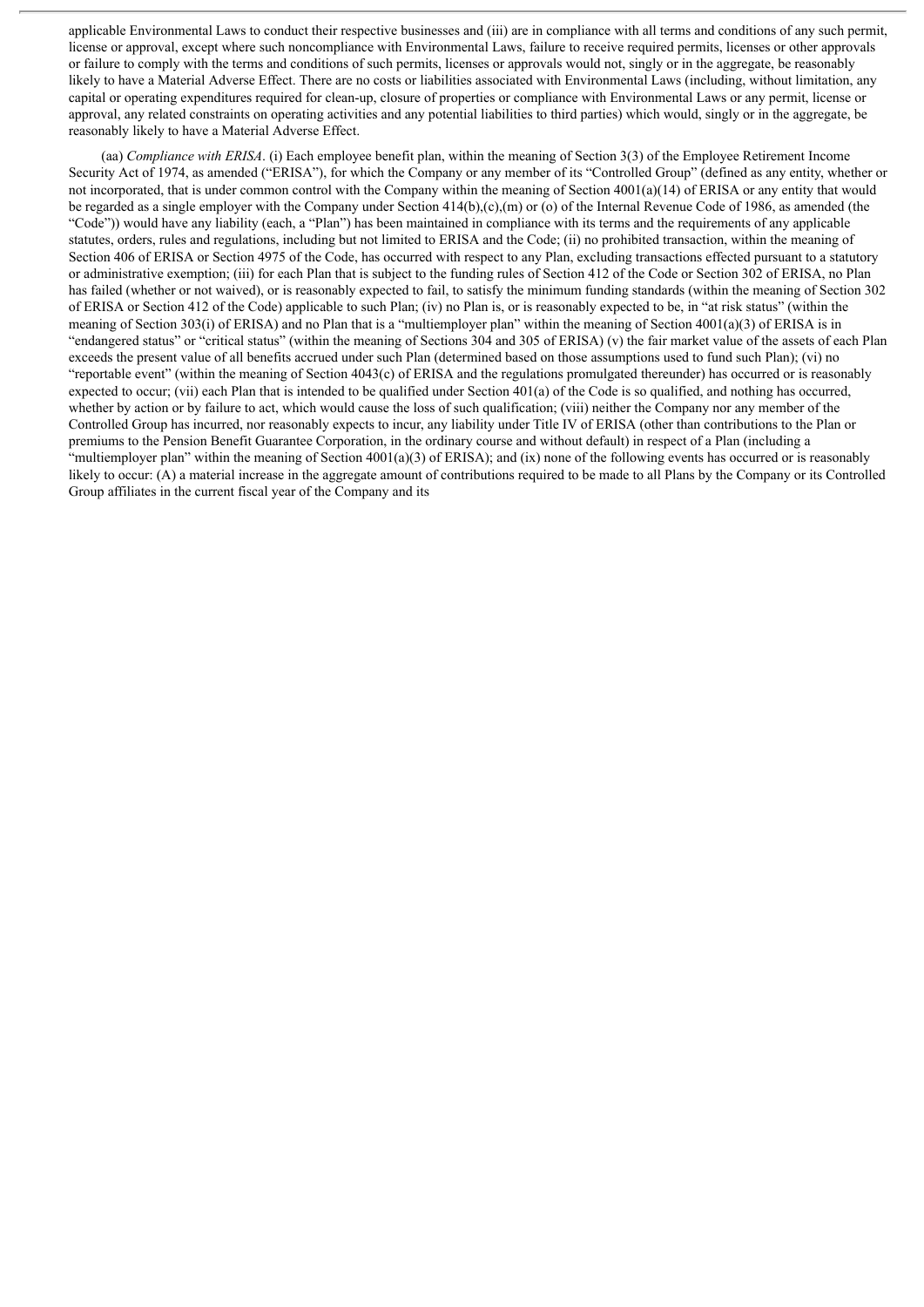Controlled Group affiliates compared to the amount of such contributions made in the Company's and its Controlled Group affiliates' most recently completed fiscal year; or (B) a material increase in the Company and its subsidiaries' "accumulated post-retirement benefit obligations" (within the meaning of Accounting Standards Codification Topic 715-60) compared to the amount of such obligations in the Company and its subsidiaries' most recently completed fiscal year, except in each case with respect to the events or conditions set forth in (i) through (ix) hereof, as would not, individually or in the aggregate, have a Material Adverse Effect.

(bb) *Disclosure Controls*. The Company and its subsidiaries maintain an effective system of "disclosure controls and procedures" (as defined in Rule 13a-15(e) of the Exchange Act) that complies with the requirements of the Exchange Act and that has been designed to ensure that information required to be disclosed by the Company in reports that it files or submits under the Exchange Act is recorded, processed, summarized and reported within the time periods specified in the Commission's rules and forms, including controls and procedures designed to ensure that such information is accumulated and communicated to the Company's management as appropriate to allow timely decisions regarding required disclosure. The Company and its subsidiaries have carried out evaluations of the effectiveness of their disclosure controls and procedures as required by Rule 13a-15 of the Exchange Act.

(cc) *Accounting Controls.* The Company and each of its subsidiaries maintain a system of internal accounting controls sufficient to provide reasonable assurance that (i) transactions are executed in accordance with management's general or specific authorizations; (ii) transactions are recorded as necessary to permit preparation of financial statements in conformity with U.S. GAAP and to maintain asset accountability; (iii) access to assets is permitted only in accordance with management's general or specific authorization; and (iv) the recorded accountability for assets is compared with the existing assets at reasonable intervals and appropriate action is taken with respect to any differences. Except as described in the Registration Statement, the Pricing Disclosure Package and the Prospectus, since the end of the Company's most recent audited fiscal year, there has been (A) no material weakness in the Company's internal control over financial reporting (whether or not remediated) and (B) no change in the Company's internal control over financial reporting that has materially affected, or is reasonably likely to materially affect, the Company's internal control over financial reporting.

(dd) *eXtensible Business Reporting Language.* The interactive data in eXtensible Business Reporting Language included or incorporated by reference in the Registration Statement fairly presents the information called for in all material respects and has been prepared in accordance with the Commission's rules and guidelines applicable thereto.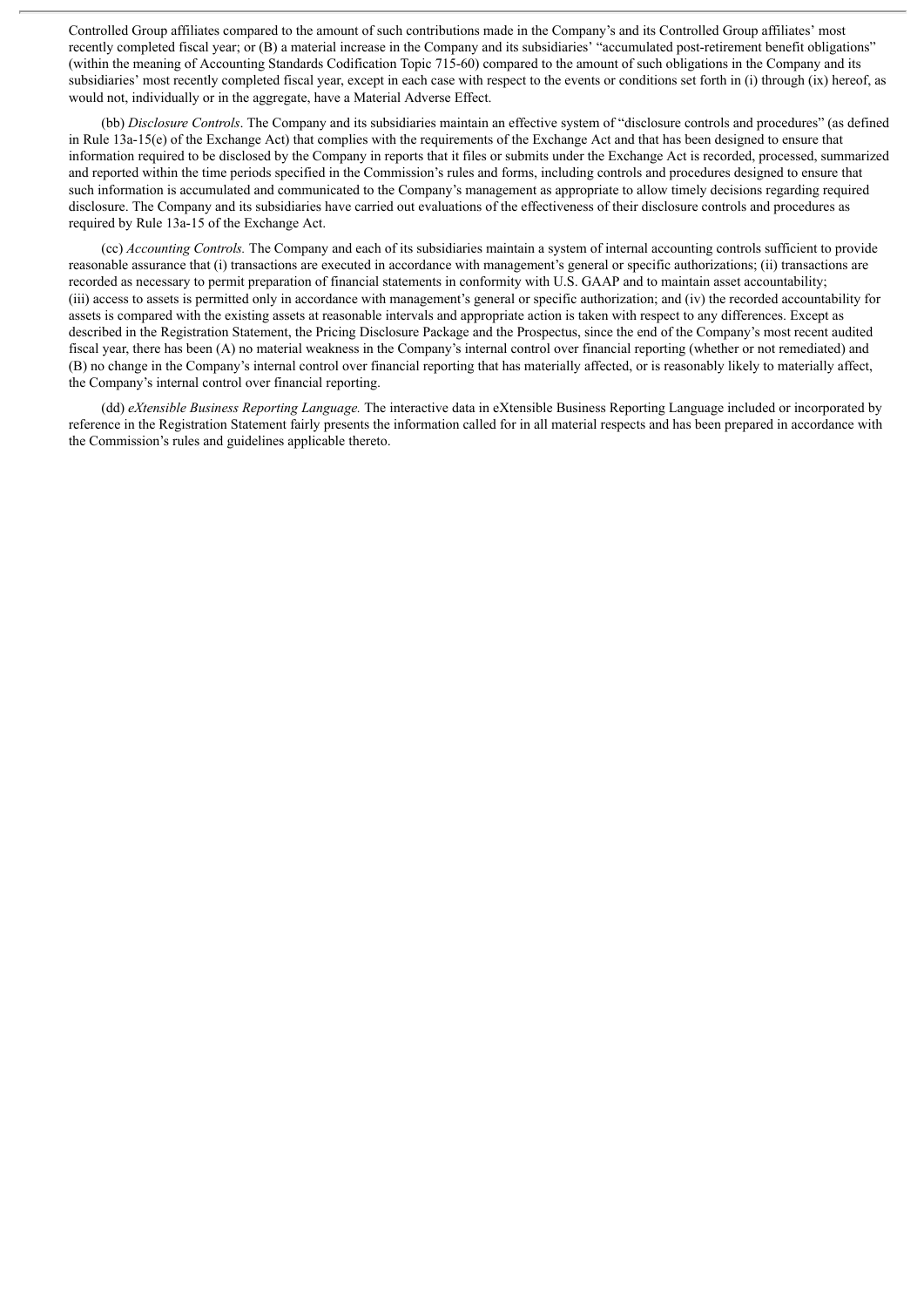(ee) *Insurance.* The Company and each of its subsidiaries are insured by insurers of recognized financial responsibility against such losses and risks and in such amounts as, in the Company's reasonable judgment, are prudent and customary in the businesses in which they are engaged; neither the Company nor any of its subsidiaries has been refused any insurance coverage sought or applied for; and neither the Company nor any of its subsidiaries has any reason to believe that it will not be able to renew its existing insurance coverage as and when such coverage expires or to obtain similar coverage from similar insurers as may be necessary to continue its business at a cost that would not be reasonably likely to have a Material Adverse Effect, except as described in the Registration Statement, the Pricing Disclosure Package and the Prospectus.

(ff) *Cybersecurity; Data Protection.* The Company and its subsidiaries' information technology assets and equipment, computers, systems, networks, hardware, software, websites, applications, and databases (including the data of their respective customers, employees, suppliers, vendors and any third party data maintained by or on behalf of the Company and its subsidiaries) (collectively, "IT Systems") are adequate for, and operate and perform in all material respects as required in connection with the operation of the business of the Company and its subsidiaries as currently conducted, and, to the knowledge of the Company, are free and clear of all material bugs, errors, defects, Trojan horses, time bombs, malware and other corruptants. The Company and its subsidiaries have implemented and maintained commercially reasonable controls, policies, procedures, and safeguards necessary to maintain and protect their material confidential information and the integrity, continuous operation, redundancy and security of all IT Systems and data (including all personal, personally identifiable, household, sensitive, confidential or regulated data ("Data")) used in connection with their businesses. Without limiting the foregoing, the Company and its subsidiaries have used reasonable efforts to establish and maintain, and have established, maintained, implemented and complied with, reasonable information technology, information security, cyber security and data protection controls, policies and procedures, including oversight, access controls, encryption, technological and physical safeguards and business continuity/disaster recovery and security plans that are designed to protect against and prevent breach, destruction, loss, unauthorized distribution, use, access, disablement, misappropriation or modification, or other compromise or misuse of or relating to any information technology system or Data used in connection with the operation of the Company's and its subsidiaries' businesses ("Breach") and there has been no such Breach. The Company and its subsidiaries have not been notified of and have no knowledge of any event or condition that would reasonably be expected to result in, any such Breach.

(gg) *Privacy.* (i) The Company and its subsidiaries have complied, and are presently in compliance, in all material respects, with all internal and external privacy policies, contractual obligations, industry standards, applicable laws, statutes, judgments, orders, rules and regulations of any court or arbitrator or other governmental or regulatory authority and any legal obligations regarding the collection, use, transfer, import, export, storage, protection, disposal and disclosure by the Company and its subsidiaries of Data ("Data Security Obligations"); (ii) neither the Company nor any of its subsidiaries has received any notification of or complaint regarding, and are aware of any other facts that, individually or in the aggregate, would reasonably indicate non-compliance with any Data Security Obligation; and (iii) there is no pending, or to the knowledge of the Company, threatened, action, suit or proceeding by or before any court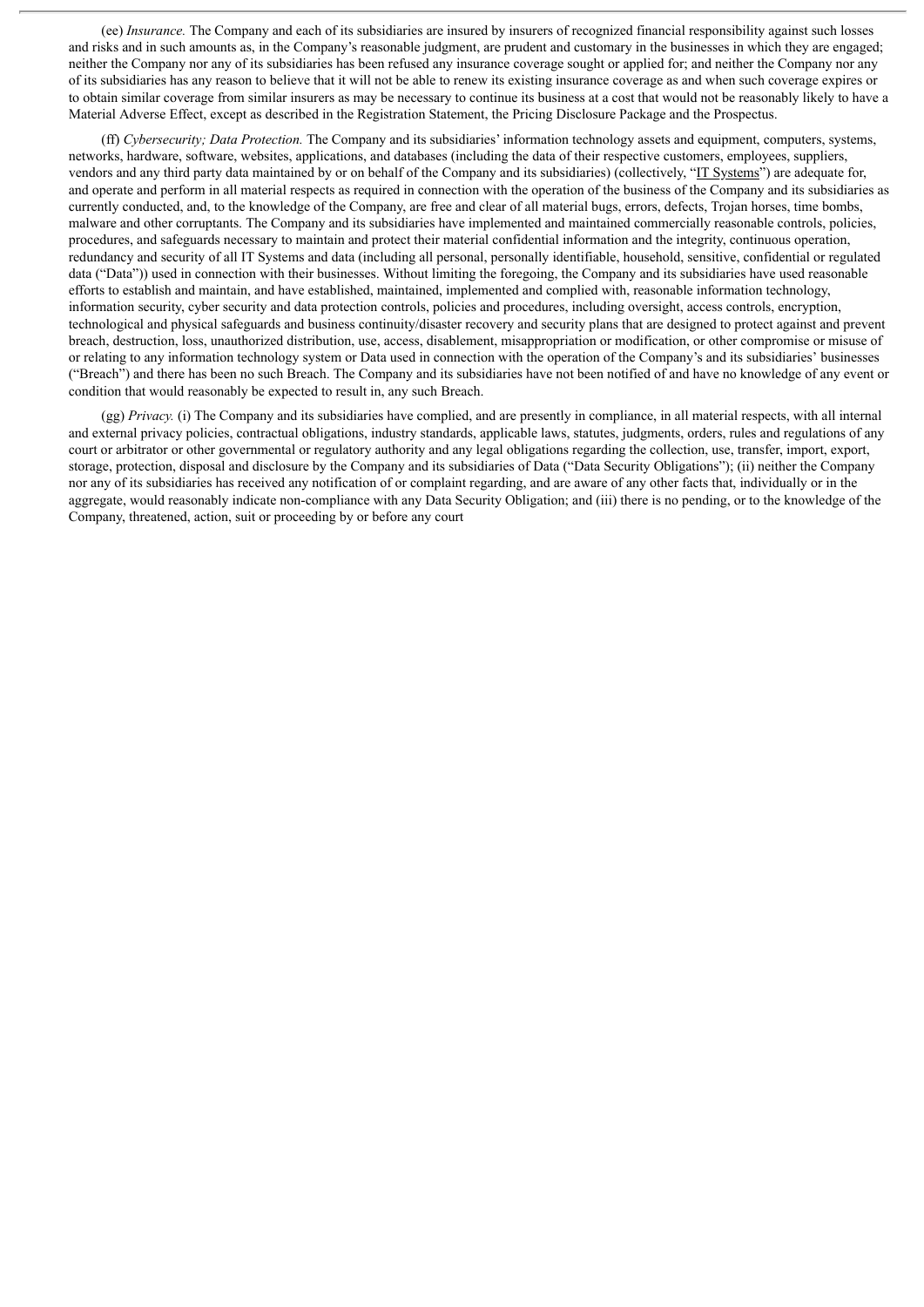or governmental agency, authority or body pending or threatened alleging non-compliance with any Data Security Obligation. The Company and its subsidiaries have at all times taken steps reasonably necessary in accordance with industry standard practices (including, without limitation, implementing and monitoring compliance with adequate measures with respect to technical and physical security) to protect Data owned, collected or otherwise processed by the Company or its subsidiaries against loss and against unauthorized access, use, modification, disclosure or other misuse, except in each case to the extent that the failure to do so would not reasonably be expected to have a Material Adverse Effect on the Company and its subsidiaries, taken as a whole. To the knowledge of the Company, except as disclosed in the Registration Statement, the Pricing Disclosure Package and the Prospectus or as would not individually or in the aggregate have a Material Adverse Effect on the Company and its subsidiaries, taken as a whole, there has been no unauthorized access to such information. The Company and its subsidiaries have taken all necessary actions to comply with all applicable laws and regulations with respect to Personal Data that have been announced as of the date hereof as becoming effective within 12 months after the date hereof, and for which any non-compliance with same would be reasonably likely to create a material liability, as soon they take effect.

(hh) *No Unlawful Payments.* (i) None of the Company or its subsidiaries or controlled affiliates, or any director, officer or employee thereof, or, to the Company's knowledge, any agent or representative of the Company or of any of its subsidiaries or controlled affiliates, has taken any action in furtherance of an offer, payment, promise to pay, or authorization or approval of the payment, giving or receipt of money, property, gifts or anything else of value, directly or indirectly, to any government official (including any officer or employee of a government or governmentowned or controlled entity or of a public international organization, or any person acting in an official capacity for or on behalf of any of the foregoing, or any political party or party official or candidate for political office) ("Government Official") in order to improperly influence official action in violation of, to the extent applicable to the Company or its subsidiaries, the U.S. Foreign Corrupt Practices Act of 1977, as amended, or any applicable law or regulation implementing the OECD Convention on Combating Bribery of Foreign Public Officials in International Business Transactions, or committed an offence under the Bribery Act of 2010 of the United Kingdom, or any other applicable anti-bribery or anticorruption laws (collectively, the "Anti-Corruption Laws"); (ii) the Company and its subsidiaries and controlled affiliates have conducted their businesses in compliance with applicable anti-corruption laws and have instituted and maintained and will continue to maintain policies and procedures reasonably designed to promote and achieve compliance with such laws and with the representations and warranties contained herein; and (iii) neither the Company nor its subsidiaries will use, directly or indirectly, the proceeds of the offering in furtherance of an offer, payment, promise to pay or authorization of the payment or giving of money, or anything else of value, to any person in violation of the Anti-Corruption laws.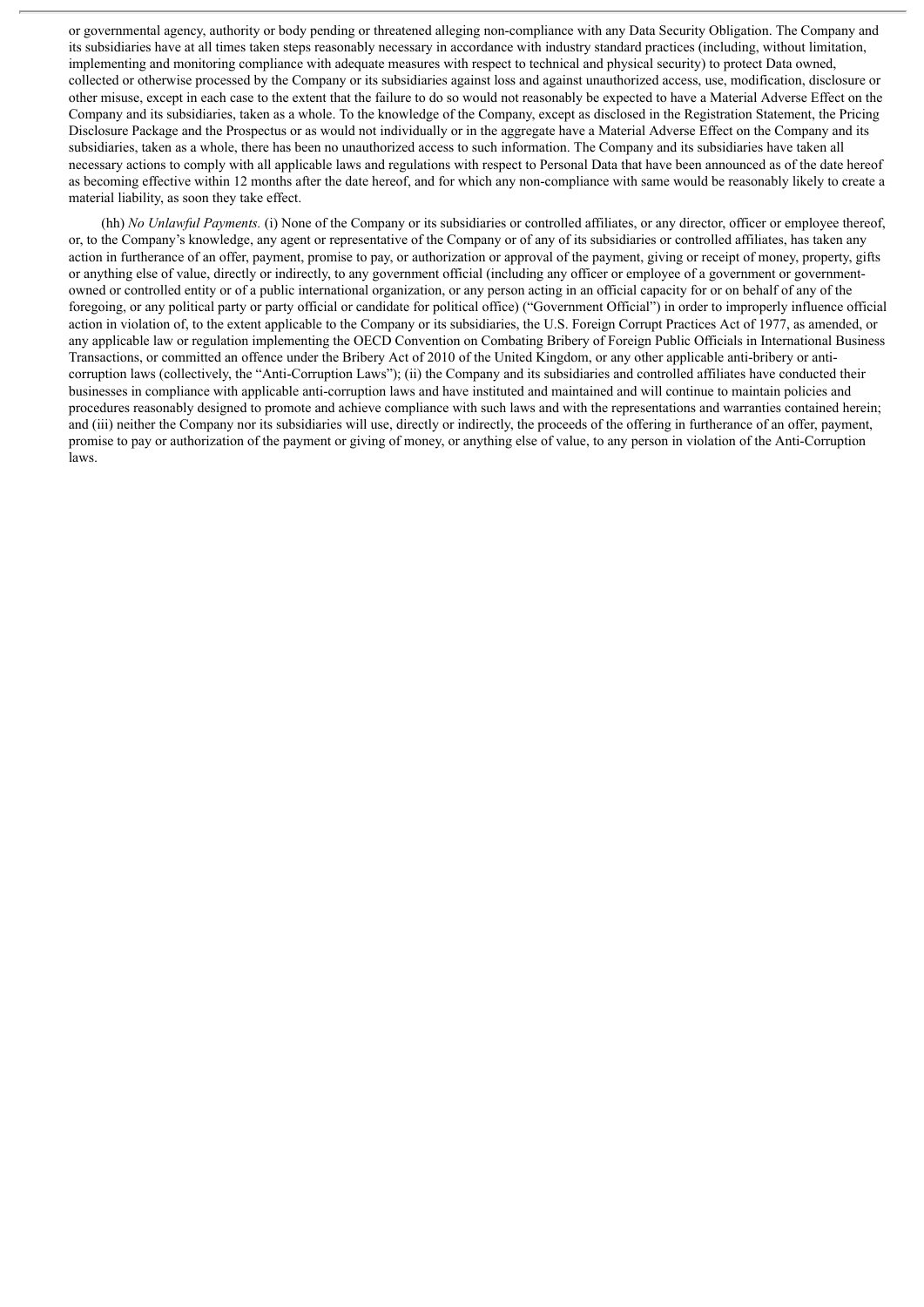(ii) *Compliance with Anti-Money Laundering Laws*. The operations of the Company and its subsidiaries are and have been conducted at all times in material compliance with all applicable financial recordkeeping and reporting requirements, including those of the Bank Secrecy Act, as amended by Title III of the Uniting and Strengthening America by Providing Appropriate Tools Required to Intercept and Obstruct Terrorism Act of 2001 (USA PATRIOT Act), and the applicable anti-money laundering statutes of jurisdictions where the Company and its subsidiaries conduct business, the rules and regulations thereunder and any related or similar rules, regulations or guidelines, issued, administered or enforced by any governmental agency (collectively, the "Anti-Money Laundering Laws"), and no action, suit or proceeding by or before any court or governmental agency, authority or body or any arbitrator involving the Company or any of its subsidiaries with respect to the Anti-Money Laundering Laws is pending or, to the knowledge of the Company, threatened.

(jj) *No Conflicts with Sanctions Laws.* (i) None of the Company, any of its subsidiaries, or any director, officer, or employee thereof, or, to the Company's knowledge, any agent, controlled affiliate or representative of the Company or any of its subsidiaries, is an individual or entity ("Person") that is, or is owned or controlled by one or more Persons that are:

(A) the subject of any sanctions administered or enforced by the U.S. Department of Treasury's Office of Foreign Assets Control ("OFAC"), the United Nations Security Council ("UNSC"), the European Union ("EU"), Her Majesty's Treasury ("HMT"), or other relevant sanctions authority (collectively, "Sanctions"), or

(B) located, organized or resident in a country or territory that is the subject of Sanctions (including, without limitation, Crimea, Cuba, Iran, North Korea and Syria).

(ii) The Company will not, directly or indirectly, use the proceeds of the offering, or lend, contribute or otherwise make available such proceeds to any subsidiary, joint venture partner or other Person:

(A) to fund or facilitate any activities or business of or with any Person or in any country or territory that, at the time of such funding or facilitation, is the subject of Sanctions; or

(B) in any other manner that will result in a violation of Sanctions by any Person (including any Person participating in the offering, whether as underwriter, advisor, investor or otherwise).

(iii) For the past five years, the Company and its subsidiaries have not knowingly engaged in and are not now knowingly engaged in, any dealings or transactions with any Person, or in any country or territory, that at the time of the dealing or transaction is or was the subject of Sanctions.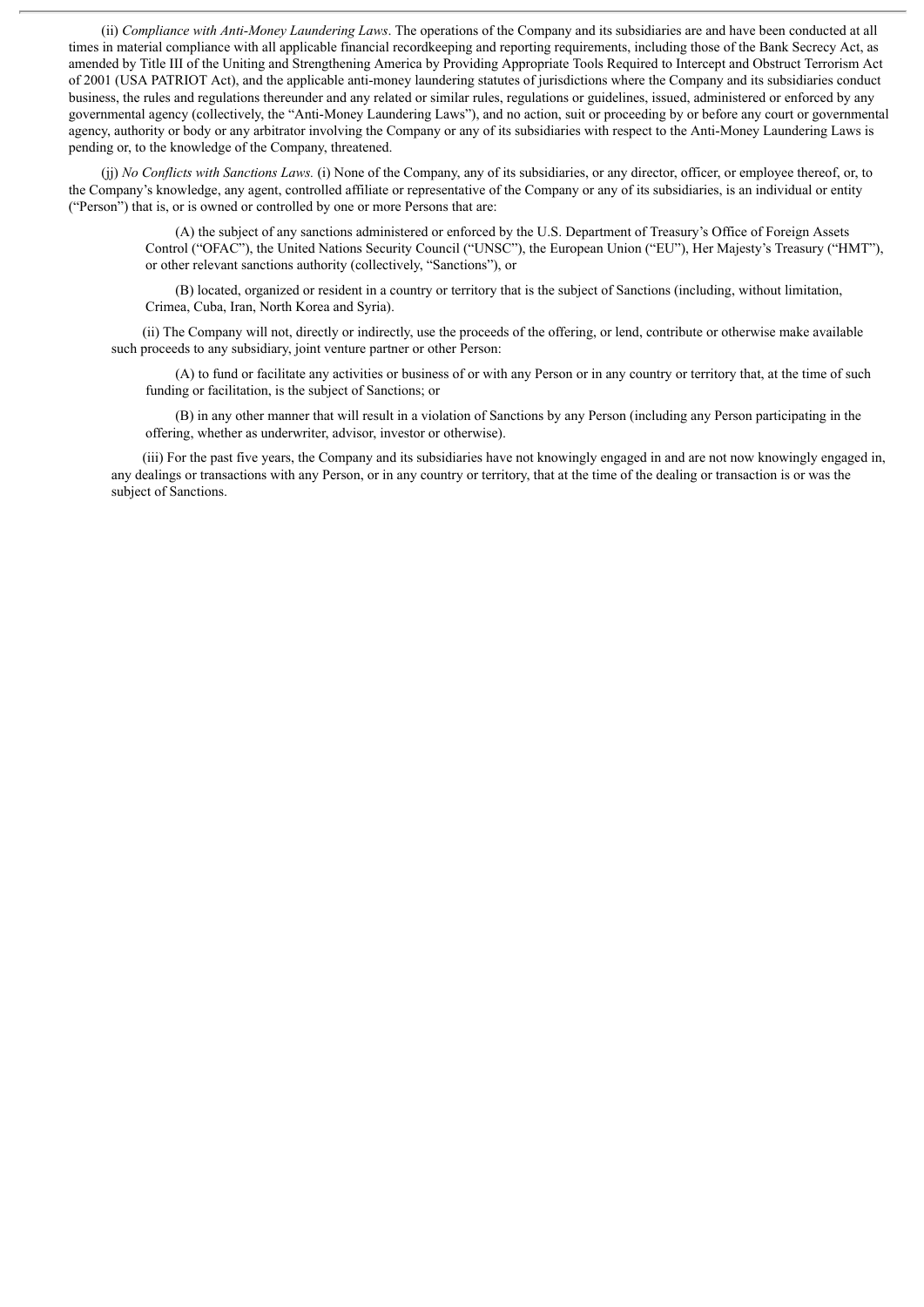(kk) *No Restrictions on Subsidiaries*. No subsidiary of the Company is currently prohibited, directly or indirectly, under any agreement or other instrument to which it is a party or is subject, from paying any dividends to the Company, from making any other distribution on such subsidiary's capital stock or similar ownership interest, from repaying to the Company any loans or advances to such subsidiary from the Company or from transferring any of such subsidiary's properties or assets to the Company or any other subsidiary of the Company.

(ll) *No Broker's Fees.* Neither the Company nor any of its subsidiaries is a party to any contract, agreement or understanding with any person (other than this Agreement) that would give rise to a valid claim against any of them or any Underwriter for a brokerage commission, finder's fee or like payment in connection with the offering and sale of the Shares.

(mm) *No Registration Rights*. There are no contracts, agreements or understandings between the Company and any person granting such person the right to require the Company to file a registration statement under the Securities Act with respect to any securities of the Company or to require the Company to include such securities with the Shares registered pursuant to the Registration Statement, except as otherwise have been validly waived or complied with in connection with the issuance and sale of the Shares contemplated hereby.

(nn) *No Stabilization.* Neither the Company nor any of its subsidiaries or affiliates has taken, directly or indirectly, any action designed to or that could reasonably be expected to cause or result in any stabilization or manipulation of the price of the Shares.

(oo) *Margin Rules*. Neither the issuance, sale and delivery of the Shares nor the application of the proceeds thereof by the Company as described in each of the Registration Statement, the Pricing Disclosure Package and the Prospectus will violate Regulation T, U or X of the Board of Governors of the Federal Reserve System or any other regulation of such Board of Governors.

(pp) *Forward-Looking Statements.* No forward-looking statement (within the meaning of Section 27A of the Securities Act and Section 21E of the Exchange Act) included or incorporated by reference in any of the Registration Statement, the Pricing Disclosure Package or the Prospectus has been made or reaffirmed without a reasonable basis or has been disclosed other than in good faith.

(qq) *Statistical and Market Data.* Any statistical and market-related data included in the Registration Statement, the Pricing Disclosure Package or the Prospectus are based on or derived from sources that the Company believes, after reasonable inquiry, to be reliable and accurate in all material respects and, to the extent required, the Company has obtained the written consent to the use of such data from such sources.

(rr) *Sarbanes-Oxley Act*. There is and has been no failure on the part of the Company or any of the Company's directors or officers, in their capacities as such, to comply with any provision of the Sarbanes-Oxley Act of 2002, as amended and the rules and regulations promulgated in connection therewith (the "Sarbanes-Oxley Act"), including Section 402 related to loans and Sections 302 and 906 related to certifications.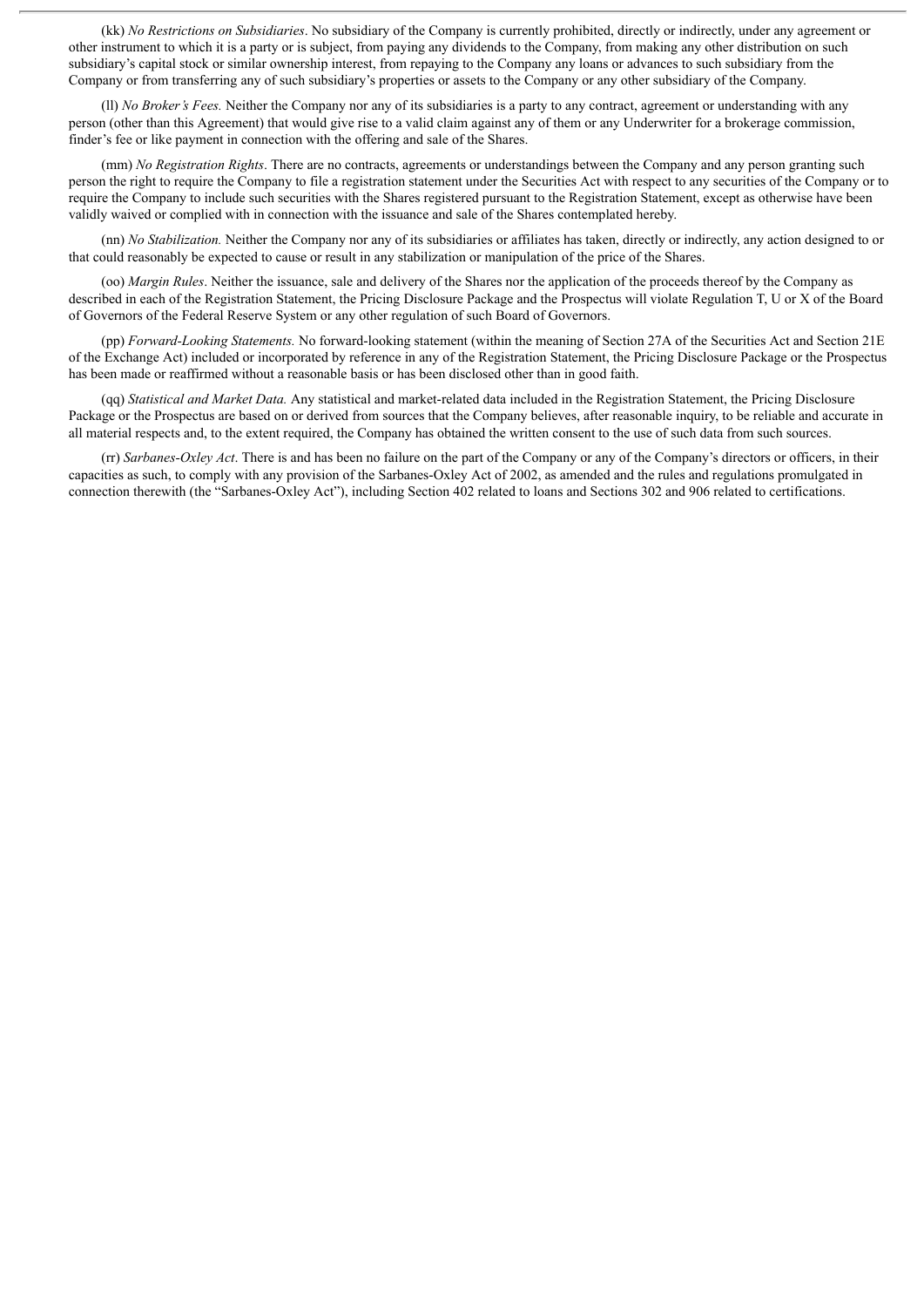(ss) *Status under the Securities Act*. At the time of filing the Registration Statement and any post-effective amendment thereto, at the earliest time thereafter that the Company or any offering participant made a *bona fide* offer (within the meaning of Rule 164(h)(2) under the Securities Act) of the Shares and at the date hereof, the Company was not and is not an "ineligible issuer," as defined in Rule 405 under the Securities Act. The Company has paid the registration fee for this offering pursuant to Rule  $456(b)(1)$  under the Securities Act or will pay such fee within the time period required by such rule (without giving effect to the proviso therein) and in any event prior to the Closing Date.

(tt) *No Ratings*. There are (and prior to the Closing Date, will be) no debt securities, convertible securities or preferred stock issued or guaranteed by the Company or any of its subsidiaries that are rated by a "nationally recognized statistical rating organization", as such term is defined in Section 3(a)(62) under the Exchange Act.

4. Further Agreements of the Company. The Company covenants and agrees with each Underwriter that:

(a) *Required Filings.* The Company will file the final Prospectus with the Commission within the time periods specified by Rule 424(b) and Rule 430A, 430B or 430C under the Securities Act, will file any Issuer Free Writing Prospectus to the extent required by Rule 433 under the Securities Act; and the Company will file promptly all reports and any definitive proxy or information statements required to be filed by the Company with the Commission pursuant to Section 13(a), 13(c), 14 or 15(d) of the Exchange Act subsequent to the date of the Prospectus and for so long as the delivery of a prospectus is required in connection with the offering or sale of the Shares; and the Company will furnish copies of the Prospectus and each Issuer Free Writing Prospectus (to the extent not previously delivered) to the Underwriters in New York City prior to 10:00 A.M., New York City time, on the business day next succeeding the date of this Agreement in such quantities as the Representatives may reasonably request.

(b) *Delivery of Copies.* Upon the request of the Representatives, the Company will deliver, without charge, (i) to the Representatives, four signed copies of the Registration Statement as originally filed and each amendment thereto, in each case including all exhibits and consents filed therewith and documents incorporated by reference therein; and (ii) to each Underwriter (A) a conformed copy of the Registration Statement as originally filed and each amendment thereto (without exhibits) and (B) during the Prospectus Delivery Period (as defined below), as many copies of the Prospectus (including all amendments and supplements thereto and documents incorporated by reference therein and each Issuer Free Writing Prospectus) as the Representatives may reasonably request. As used herein, the term "Prospectus Delivery Period" means such period of time after the first date of the public offering of the Shares as in the opinion of counsel for the Underwriters a prospectus relating to the Shares is required by law to be delivered (or required to be delivered but for Rule 172 under the Securities Act) in connection with sales of the Shares by any Underwriter or dealer.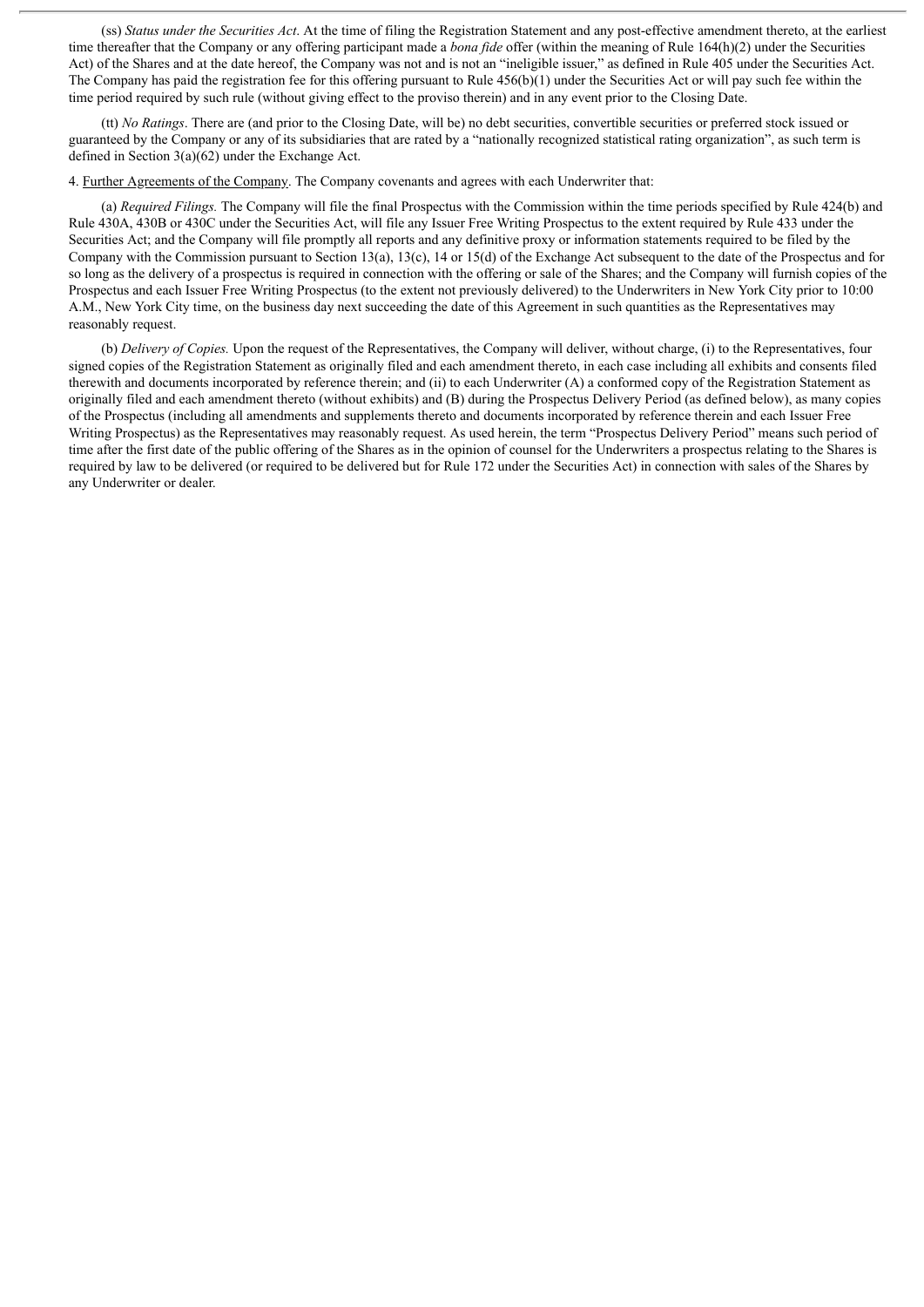(c) *Amendments or Supplements, Issuer Free Writing Prospectuses.* Before making, preparing, using, authorizing, approving, referring to or filing any Issuer Free Writing Prospectus, and before filing any amendment or supplement to the Registration Statement, the Pricing Disclosure Package or the Prospectus, whether before or after the time that the Registration Statement becomes effective, the Company will furnish to the Representatives and counsel for the Underwriters a copy of the proposed Issuer Free Writing Prospectus, amendment or supplement for review and will not make, prepare, use, authorize, approve, refer to or file any such Issuer Free Writing Prospectus or file any such proposed amendment or supplement to which the Representatives reasonably object.

(d) *Notice to the Representatives.* The Company will advise the Representatives promptly, and confirm such advice in writing, (i) when any amendment to the Registration Statement has been filed or becomes effective; (ii) when any supplement to the Pricing Disclosure Package, the Prospectus, any Issuer Free Writing Prospectus or any Written Testing-the-Waters Communication or any amendment to the Prospectus has been filed or distributed; (iii) of any request by the Commission for any amendment to the Registration Statement or any amendment or supplement to the Prospectus or the receipt of any comments from the Commission relating to the Registration Statement or any other request by the Commission for any additional information including, but not limited to, any request for information concerning any Testing-the-Waters Communication; (iv) of the issuance by the Commission or any other governmental or regulatory authority of any order suspending the effectiveness of the Registration Statement or preventing or suspending the use of any Preliminary Prospectus, any of the Pricing Disclosure Package, the Prospectus or any Written Testing-the-Waters Communication or the initiation or threatening of any proceeding for that purpose or pursuant to Section 8A of the Securities Act; (v) of the occurrence of any event or development within the Prospectus Delivery Period as a result of which the Prospectus, any of the Pricing Disclosure Package, any Issuer Free Writing Prospectus or any Written Testing-the-Waters Communication as then amended or supplemented would include any untrue statement of a material fact or omit to state a material fact necessary in order to make the statements therein, in the light of the circumstances existing when the Prospectus, the Pricing Disclosure Package, any such Issuer Free Writing Prospectus or any Written Testing-the-Waters Communication is delivered to a purchaser, not misleading; and (vi) of the receipt by the Company of any notice with respect to any suspension of the qualification of the Shares for offer and sale in any jurisdiction or the initiation or threatening of any proceeding for such purpose; and the Company will use its reasonable best efforts to prevent the issuance of any such order suspending the effectiveness of the Registration Statement, preventing or suspending the use of any Preliminary Prospectus, any of the Pricing Disclosure Package or the Prospectus or any Written Testing-the-Waters Communication or suspending any such qualification of the Shares and, if any such order is issued, will use its reasonable best efforts to obtain as soon as possible the withdrawal thereof.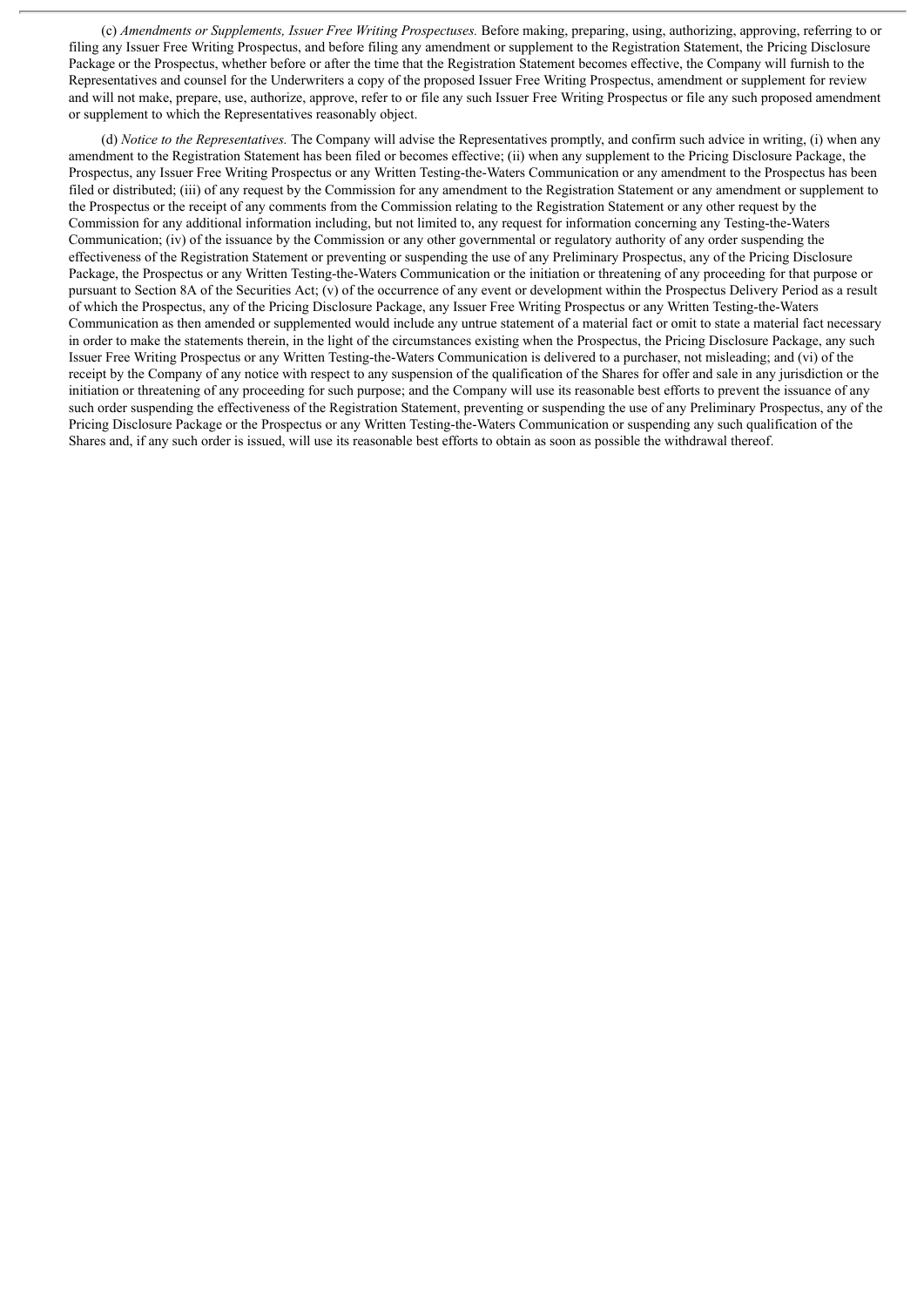(e) *Ongoing Compliance.* (1) If during the Prospectus Delivery Period (i) any event or development shall occur or condition shall exist as a result of which the Prospectus as then amended or supplemented would include any untrue statement of a material fact or omit to state any material fact necessary in order to make the statements therein, in the light of the circumstances existing when the Prospectus is delivered to a purchaser, not misleading or (ii) it is necessary to amend or supplement the Prospectus to comply with law, the Company will immediately notify the Underwriters thereof and forthwith prepare and, subject to paragraph (c) above, file with the Commission and furnish to the Underwriters and to such dealers as the Representatives may designate such amendments or supplements to the Prospectus (or any document to be filed with the Commission and incorporated by reference therein) as may be necessary so that the statements in the Prospectus as so amended or supplemented (or any document to be filed with the Commission and incorporated by reference therein) will not, in the light of the circumstances existing when the Prospectus is delivered to a purchaser, be misleading or so that the Prospectus will comply with law and (2) if at any time prior to the Closing Date (i) any event or development shall occur or condition shall exist as a result of which the Pricing Disclosure Package as then amended or supplemented would include any untrue statement of a material fact or omit to state any material fact necessary in order to make the statements therein, in the light of the circumstances existing when the Pricing Disclosure Package is delivered to a purchaser, not misleading or (ii) it is necessary to amend or supplement the Pricing Disclosure Package to comply with law, the Company will immediately notify the Underwriters thereof and forthwith prepare and, subject to paragraph (c) above, file with the Commission (to the extent required) and furnish to the Underwriters and to such dealers as the Representatives may designate such amendments or supplements to the Pricing Disclosure Package (or any document to be filed with the Commission and incorporated by reference therein) as may be necessary so that the statements in the Pricing Disclosure Package as so amended or supplemented will not, in the light of the circumstances existing when the Pricing Disclosure Package is delivered to a purchaser, be misleading or so that the Pricing Disclosure Package will comply with law.

(f) *Blue Sky Compliance.* The Company will qualify the Shares for offer and sale under the securities or Blue Sky laws of such jurisdictions as the Representatives shall reasonably request and will continue such qualifications in effect so long as required for distribution of the Shares; provided that the Company shall not be required to (i) qualify as a foreign corporation or other entity or as a dealer in securities in any such jurisdiction where it would not otherwise be required to so qualify, (ii) file any general consent to service of process in any such jurisdiction or (iii) subject itself to taxation in any such jurisdiction if it is not otherwise so subject.

(g) *Earning Statement.* The Company will make generally available to its security holders and the Representatives as soon as practicable an earning statement that satisfies the provisions of Section 11(a) of the Securities Act and Rule 158 of the Commission promulgated thereunder covering a period of at least twelve months beginning with the first fiscal quarter of the Company occurring after the "effective date" (as defined in Rule 158) of the Registration Statement.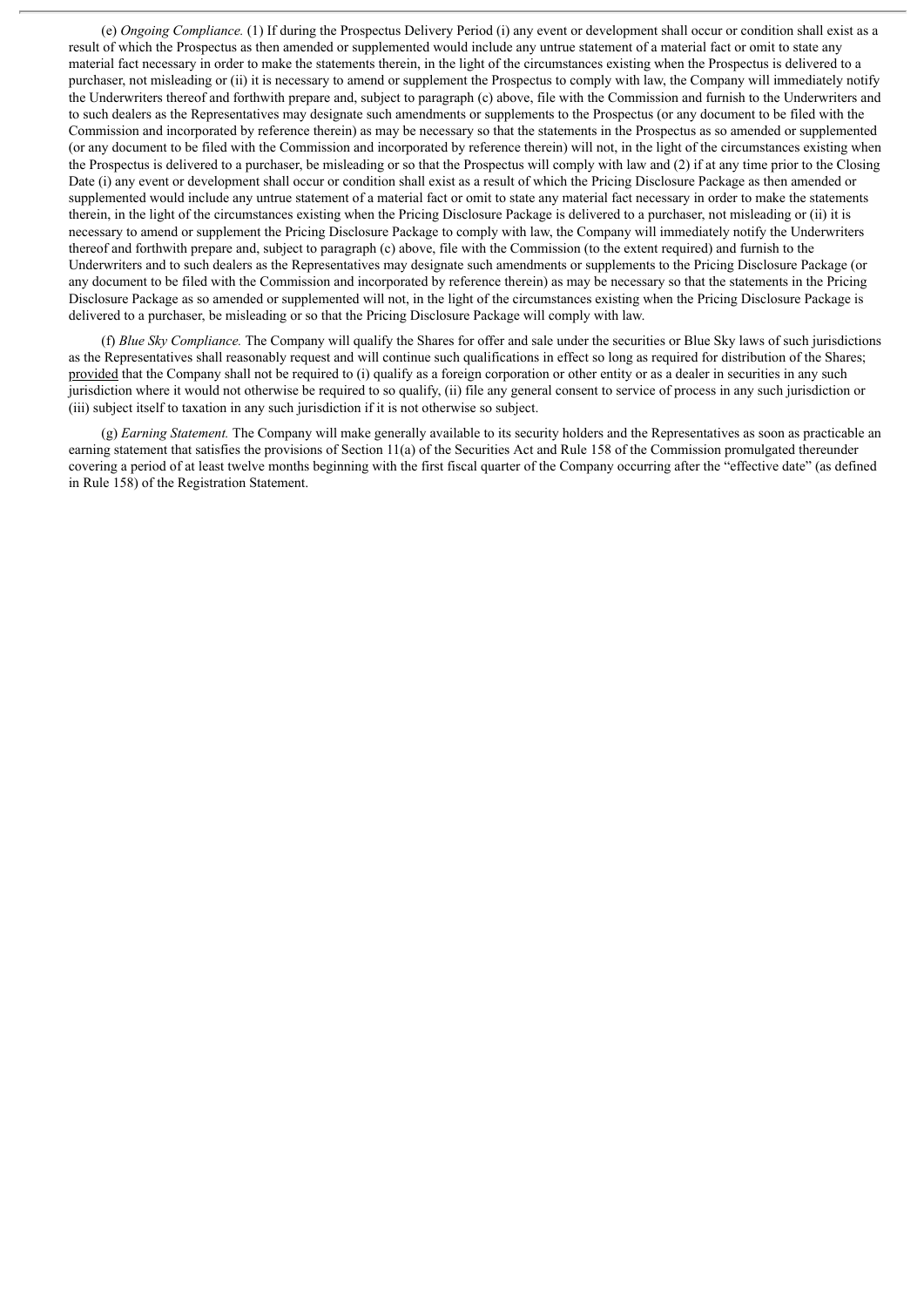(h) *Clear Market.* For a period of 90 days after the date of the Prospectus (the "Restricted Period"), the Company will not (i) offer, pledge, sell, contract to sell, sell any option or contract to purchase, purchase any option or contract to sell, grant any option, right or warrant to purchase, lend, or otherwise transfer or dispose of, directly or indirectly, or submit to, or file with, the Commission a registration statement under the Securities Act relating to, any shares of Stock or any securities convertible into or exercisable or exchangeable for Stock, or publicly disclose the intention to undertake any of the foregoing, or (ii) enter into any swap or other agreement that transfers, in whole or in part, any of the economic consequences of ownership of the Stock or any such other securities, whether any such transaction described in clause (i) or (ii) above is to be settled by delivery of Stock or such other securities, in cash or otherwise, without the prior written consent of the Representatives, other than (a) the Shares to be sold hereunder, (b) the issuance by the Company of shares of Common Stock upon the exercise (including any net exercise) of an option or warrant, or the vesting or settlement of other equity awards granted under the Company's stock plans, in each case outstanding on the date hereof , (c) the issuance by the Company of options, restricted stock units or restricted stock awards (including the Common Stock issued upon the settlement or exercise thereof) to employees, officers, directors, advisors or consultants of the Company pursuant to employee benefit plans (including equity incentive plans) described in the Registration Statement, the Pricing Disclosure Package or the Prospectus, (d) the filing by the Company of registration statements on Form S-8 with respect to employee benefit plans (including any employee benefit plans assumed pursuant to clause (f)), (e) the establishment of a trading plan pursuant to Rule 10b5-1 under the Exchange Act for the transfer of shares of Common Stock, *provided* that (i) such plan does not provide for the transfer of Common Stock during the Restricted Period and (ii) to the extent a public announcement or filing under the Exchange Act, if any, is required of or voluntarily made by the Company regarding the establishment of such plan, such announcement or filing shall include a statement to the effect that no transfer of Common Stock may be made under such plan during the Restricted Period, or (f) the issuance by the Company of shares of Common Stock or securities convertible into, exchangeable for or that represent the right to receive Common Stock in connection with (1) the acquisition by the Company or any of its subsidiaries of the securities, business, technology, property or other assets of another person or entity or pursuant to an employee benefit plan assumed by the Company in connection with such acquisition, (2) the Company's joint ventures, equipment leasing arrangements, licensing transactions, collaborations, debt financings and other strategic transactions; *provided* that the aggregate number of shares of Common Stock that the Company may sell or issue or agree to sell or issue pursuant to clause (f) shall not exceed 5% of the total number of shares of Common Stock outstanding immediately following the completion of the transactions contemplated by this Agreement (including the Option Shares, if and to the extent any Option Shares are issued) and the Company shall cause each recipient of such securities to execute and deliver to the Representatives, on or prior to the issuance of such securities, a lock-up agreement on substantially the same terms as the lock-up letter described in Section 6(1) hereof to the extent and for the duration that such terms remain in effect at the time of the transfer.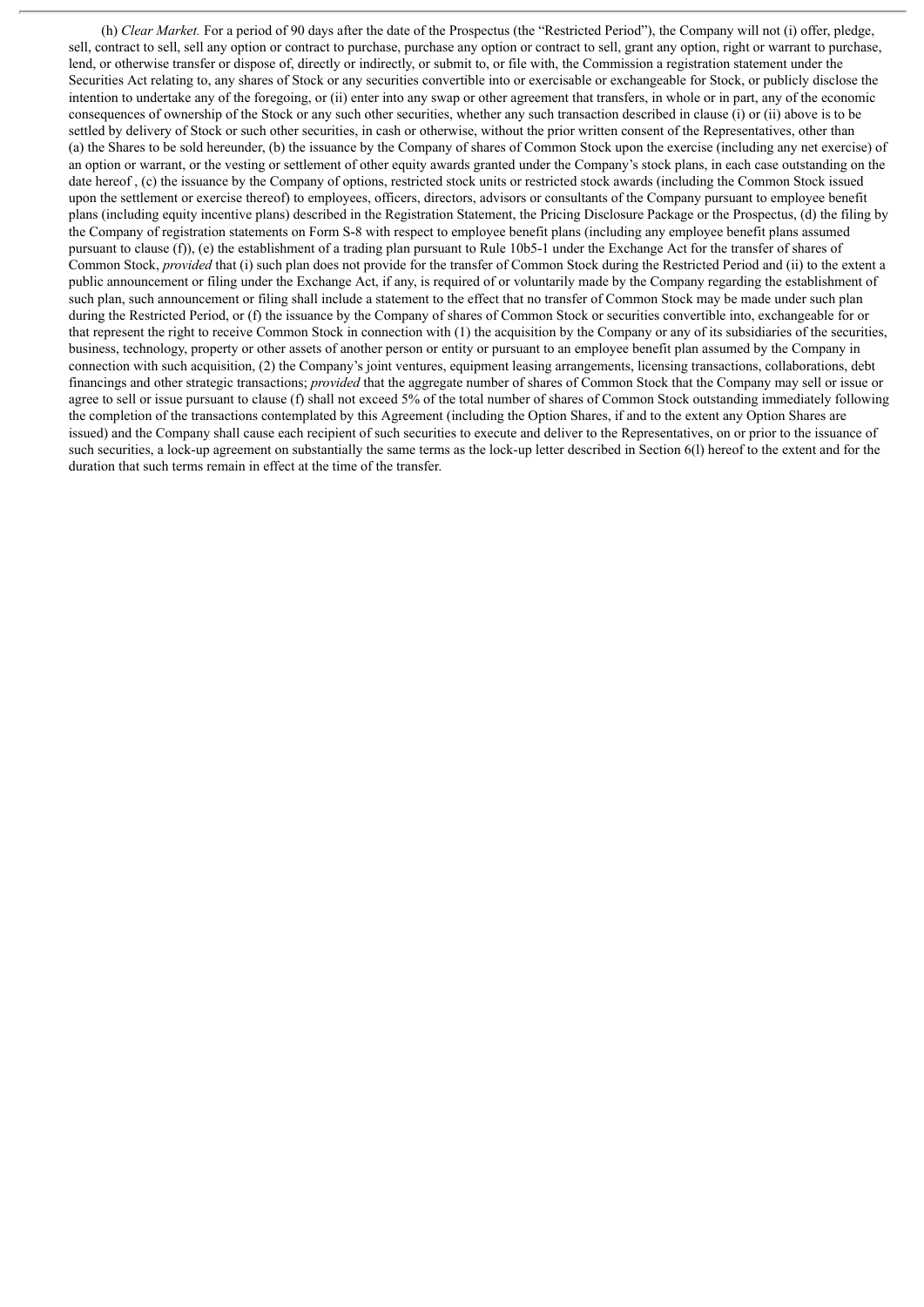(i) *Use of Proceeds.* The Company will apply the net proceeds from the sale of the Shares as described in each of the Registration Statement, the Pricing Disclosure Package and the Prospectus under the heading "Use of proceeds".

(j) *No Stabilization.* Neither the Company nor its subsidiaries or affiliates will take, directly or indirectly, any action designed to or that could reasonably be expected to cause or result in any stabilization or manipulation of the price of the Stock.

(k) *Exchange Listing.* The Company will use its reasonable best efforts to list for quotation the Shares on the Nasdaq Global Market.

(l) *Reports.* So long as the Shares are outstanding, the Company will furnish to the Representatives, as soon as commercially reasonable after the date they are available, copies of all reports or other communications (financial or other) furnished to holders of the Shares, and copies of any reports and financial statements furnished to or filed with the Commission or any national securities exchange or automatic quotation system; provided the Company will be deemed to have furnished such reports and financial statements to the Representatives to the extent they are filed on the Commission's Electronic Data Gathering, Analysis, and Retrieval system.

(m) *Record Retention*. The Company will, pursuant to reasonable procedures developed in good faith, retain copies of each Issuer Free Writing Prospectus that is not filed with the Commission in accordance with Rule 433 under the Securities Act.

(n) *Shelf Renewal*. If immediately prior to the third anniversary (the "Renewal Deadline") of the initial effective date of the Registration Statement, any of the Shares remain unsold by the Underwriters, the Company will, prior to the Renewal Deadline, file, if it has not already done so and is eligible to do so, a new automatic shelf registration statement relating to the Shares, in a form satisfactory to the Representatives. If the Company is not eligible to file an automatic shelf registration statement, the Company will, prior to the Renewal Deadline, if it has not already done so, file a new shelf registration statement relating to the Shares, in a form satisfactory to the Representatives, and will use its best efforts to cause such registration statement to be declared effective within 180 days after the Renewal Deadline. The Company will take all other action necessary or appropriate to permit the issuance and sale of the Shares to continue as contemplated in the expired registration statement relating to the Shares. References herein to the Registration Statement shall include such new automatic shelf registration statement or such new shelf registration statement, as the case may be.

(o) *Emerging Growth Company*. The Company will promptly notify the Representatives if the Company ceases to be an Emerging Growth Company at any time prior to the later of (i) completion of the distribution of Shares within the meaning of the Securities Act and (ii) completion of the 90-day restricted period referred to in Section 4(h) hereof.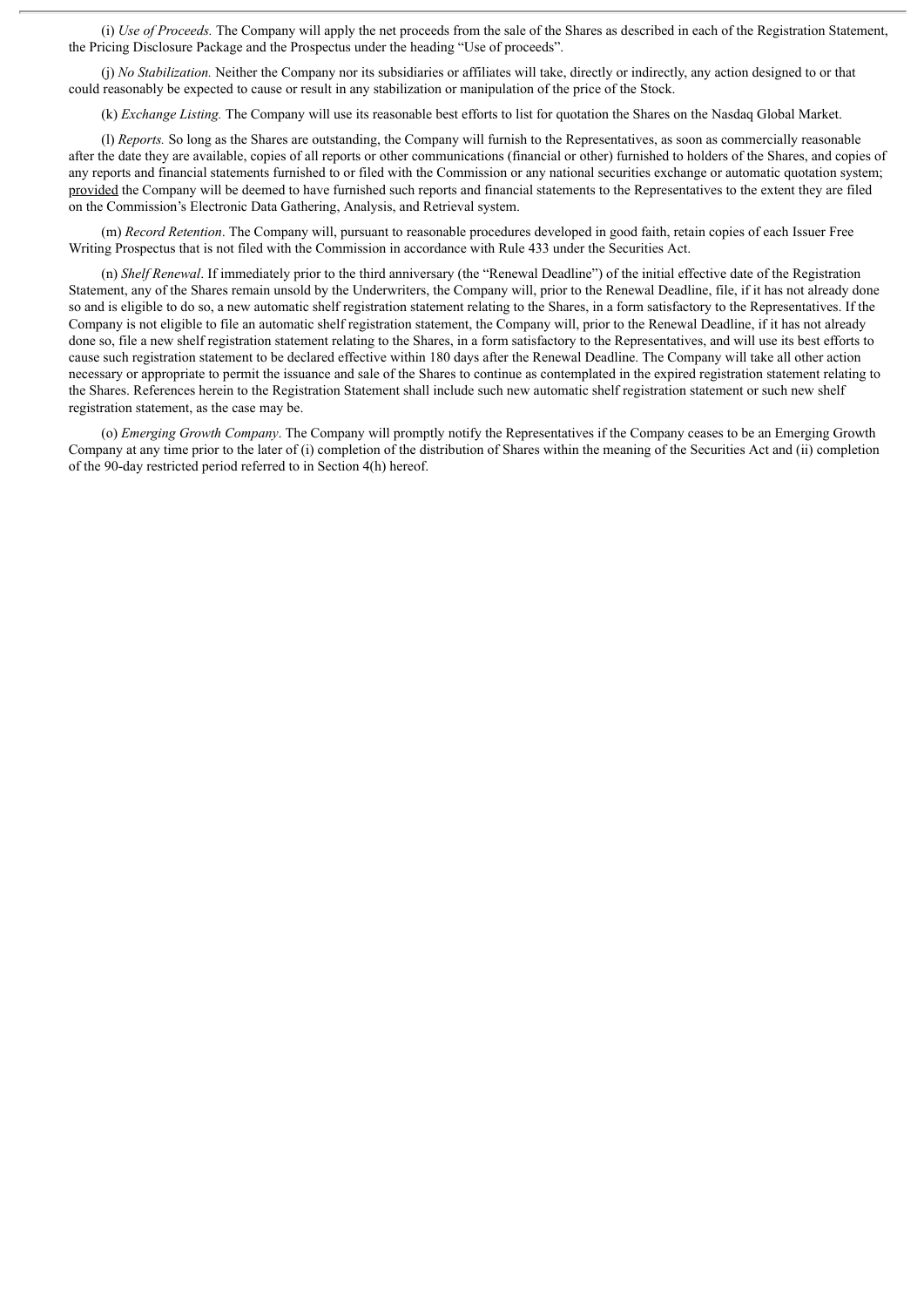5. Certain Agreements of the Underwriters. Each Underwriter hereby represents and agrees that:

(a) It has not and will not use, authorize use of, refer to or participate in the planning for use of, any "free writing prospectus", as defined in Rule 405 under the Securities Act (which term includes use of any written information furnished to the Commission by the Company and not incorporated by reference into the Registration Statement and any press release issued by the Company) other than (i) a free writing prospectus that contains no "issuer information" (as defined in Rule 433(h)(2) under the Securities Act) that was not included (including through incorporation by reference) in the Preliminary Prospectus or a previously filed Issuer Free Writing Prospectus, (ii) any Issuer Free Writing Prospectus listed on Annex A or prepared pursuant to Section  $3(c)$  or Section  $4(c)$  above (including any electronic road show), or (iii) any free writing prospectus prepared by such underwriter and approved by the Company in advance in writing (each such free writing prospectus referred to in clauses (i) or (iii), an "Underwriter Free Writing Prospectus").

(b) It has not and will not, without the prior written consent of the Company, use any free writing prospectus that contains the final terms of the Shares unless such terms have previously been included in a free writing prospectus filed with the Commission; *provided* that Underwriters may use a term sheet substantially in the form of Annex B hereto without the consent of the Company; *provided further* that any Underwriter using such term sheet shall notify the Company, and provide a copy of such term sheet to the Company, prior to, or substantially concurrently with, the first use of such term sheet.

(c) It is not subject to any pending proceeding under Section 8A of the Securities Act with respect to the offering (and will promptly notify the Company if any such proceeding against it is initiated during the Prospectus Delivery Period).

6. Conditions of Underwriters' Obligations. The obligation of each Underwriter to purchase the Underwritten Shares on the Closing Date or the Option Shares on the Additional Closing Date, as the case may be, as provided herein is subject to the performance by the Company of its covenants and other obligations hereunder and to the following additional conditions:

(a) *Registration Compliance; No Stop Order.* No order suspending the effectiveness of the Registration Statement shall be in effect, and no proceeding for such purpose, pursuant to Rule  $401(g)(2)$  or pursuant to Section 8A under the Securities Act shall be pending before or threatened by the Commission; the Prospectus and each Issuer Free Writing Prospectus shall have been timely filed with the Commission under the Securities Act (in the case of an Issuer Free Writing Prospectus, to the extent required by Rule 433 under the Securities Act) and in accordance with Section 4(a) hereof; and all requests by the Commission for additional information shall have been complied with to the reasonable satisfaction of the Representatives.

(b) *Representations and Warranties.* The representations and warranties of the Company contained herein shall be true and correct on the date hereof and on and as of the Closing Date or the Additional Closing Date, as the case may be; and the statements of the Company and its officers made in any certificates delivered pursuant to this Agreement shall be true and correct on and as of the Closing Date or the Additional Closing Date, as the case may be.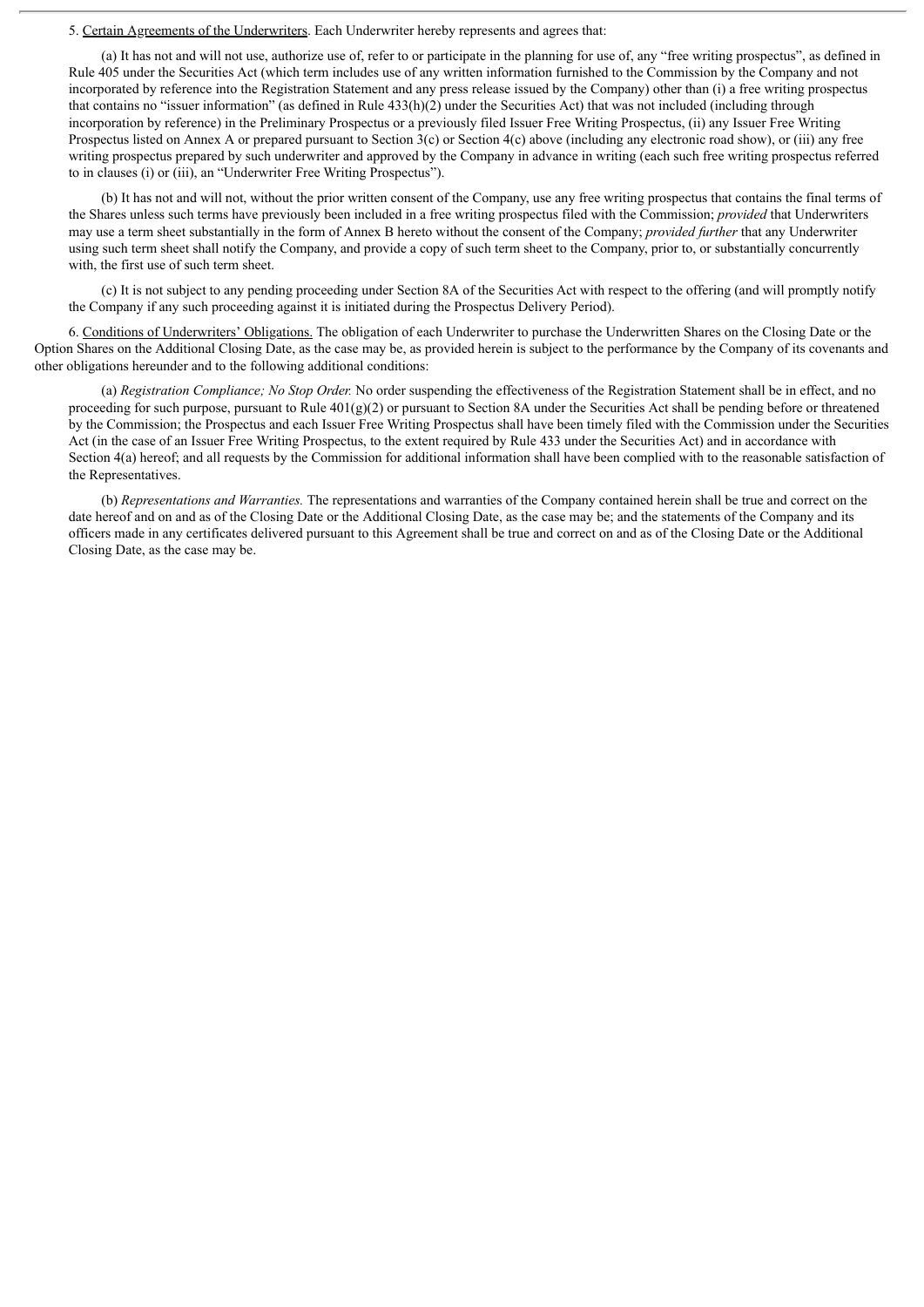(c) *No Material Adverse Change.* No event or condition of a type described in Section 3(i) hereof shall have occurred or shall exist, which event or condition is not described in the Pricing Disclosure Package (excluding any amendment or supplement thereto) and the Prospectus (excluding any amendment or supplement thereto) and the effect of which in the judgment of the Representatives makes it impracticable or inadvisable to proceed with the offering, sale or delivery of the Shares on the Closing Date or the Additional Closing Date, as the case may be, on the terms and in the manner contemplated by this Agreement, the Pricing Disclosure Package and the Prospectus.

(d) *Of icers' Certificate.* The Representatives shall have received on and as of the Closing Date or the Additional Closing Date, as the case may be, a certificate of the chief financial officer or chief accounting officer of the Company and one additional senior executive officer of the Company who is satisfactory to the Representatives (i) confirming that such officers have carefully reviewed the Registration Statement, the Pricing Disclosure Package and the Prospectus and, to the knowledge of such officers, the representations set forth in Sections 3(b) and 3(f) hereof are true and correct, (ii) confirming that the other representations and warranties of the Company in this Agreement are true and correct and that the Company has complied with all agreements and satisfied all conditions on its part to be performed or satisfied hereunder at or prior to the Closing Date or the Additional Closing Date, as the case may be, and (iii) to the effect set forth in paragraphs (a) and (c).

(e) *Comfort Letters.* On the date of this Agreement and on the Closing Date or the Additional Closing Date, as the case may be, PricewaterhouseCoopers LLP shall have furnished to the Representatives, at the request of the Company, letters, dated the respective dates of delivery thereof and addressed to the Underwriters, in form and substance reasonably satisfactory to the Representatives, containing statements and information of the type customarily included in accountants' "comfort letters" to underwriters with respect to the financial statements and certain financial information contained or incorporated by reference in each of the Registration Statement, the Pricing Disclosure Package and the Prospectus; provided, that the letter delivered on the Closing Date or the Additional Closing Date, as the case may be, shall use a "cut-off" date no more than two business days prior to such Closing Date or such Additional Closing Date, as the case may be.

(f) *Opinion and 10b-5 Statement of Counsel for the Company.* Cooley LLP, counsel for the Company, shall have furnished to the Representatives, at the request of the Company, their written opinion and 10b-5 statement, dated the Closing Date or the Additional Closing Date, as the case may be, and addressed to the Representatives, in form and substance reasonably satisfactory to the Representatives.

(g) *Opinion of Intellectual Property Counsel for the Company.* Knobbe Martens, outside intellectual property counsel for the Company, shall have furnished to the Representatives, at the request of the Company, their written opinion, dated the Closing Date or the Additional Closing Date, as the case may be, and addressed to the Representatives, in form and substance reasonably satisfactory to the Representatives.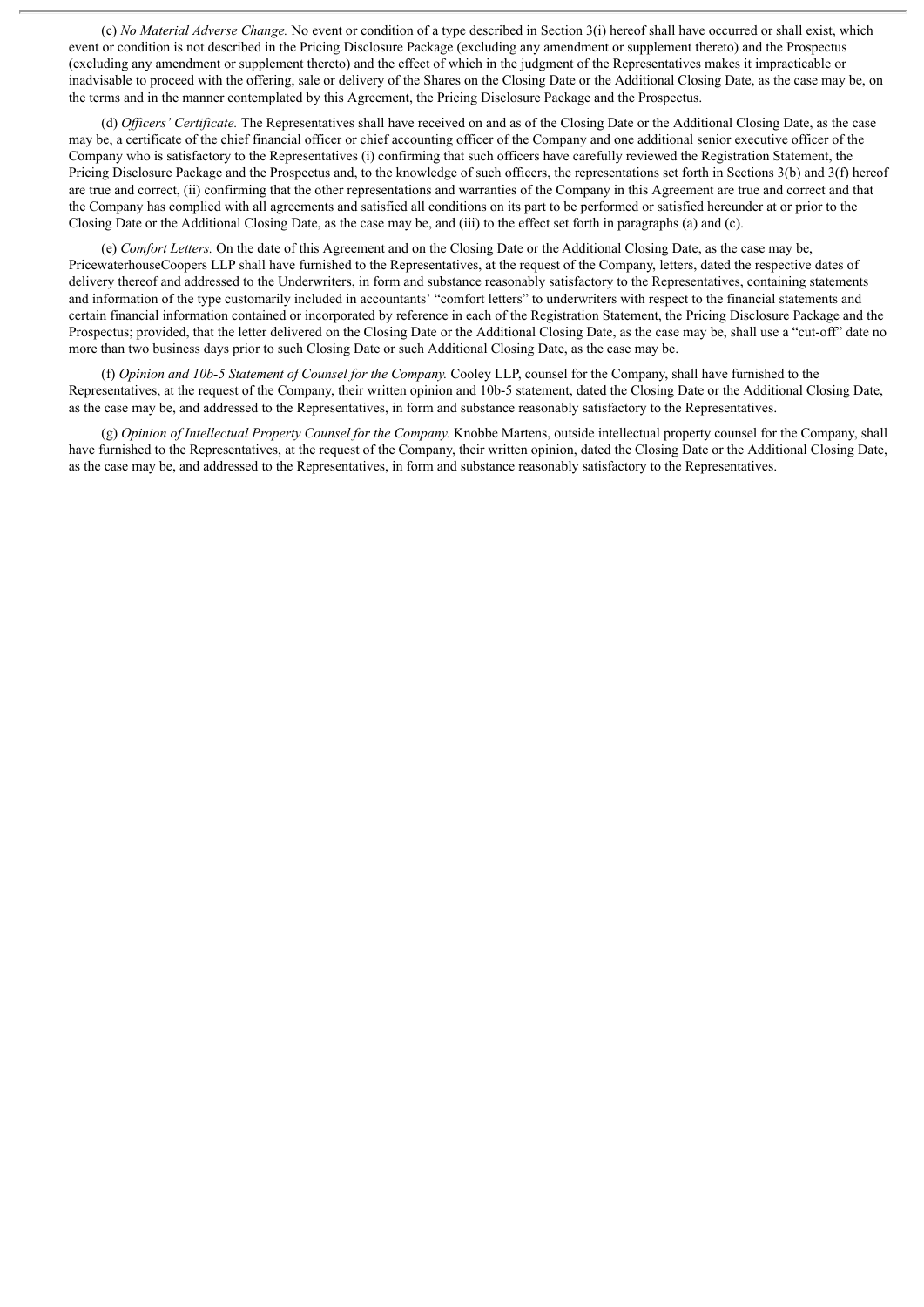(h) *Opinion and 10b-5 Statement of Counsel for the Underwriters.* The Representatives shall have received on and as of the Closing Date or the Additional Closing Date, as the case may be, an opinion and 10b-5 statement, addressed to the Underwriters, of Davis Polk & Wardwell LLP, counsel for the Underwriters, with respect to such matters as the Representatives may reasonably request, and such counsel shall have received such documents and information as they may reasonably request to enable them to pass upon such matters.

(i) *No Legal Impediment to Issuance and Sale.* No action shall have been taken and no statute, rule, regulation or order shall have been enacted, adopted or issued by any federal, state or foreign governmental or regulatory authority that would, as of the Closing Date or the Additional Closing Date, as the case may be, prevent the issuance or sale of the Shares; and no injunction or order of any federal, state or foreign court shall have been issued that would, as of the Closing Date or the Additional Closing Date, as the case may be, prevent the issuance or sale of the Shares.

(j) *Good Standing*. The Representatives shall have received on and as of the Closing Date or the Additional Closing Date, as the case may be, satisfactory evidence of the good standing of the Company and its significant subsidiaries (as such term is defined in Regulation S-X promulgated under the Securities Act) in their respective jurisdictions of organization and their good standing in such other jurisdictions as the Representatives may reasonably request (to the extent the concept of good standing is applicable in each such jurisdiction), in each case in writing or any standard form of telecommunication from the appropriate governmental authorities of such jurisdictions.

(k) *Exchange Listing.* The Shares to be delivered on the Closing Date or the Additional Closing Date, as the case may be, shall have been approved for listing on the Nasdaq Global Market, subject to official notice of issuance. There shall be no pending or, to the knowledge of the Company, threatened action or proceeding by the Nasdaq Stock Market that could result in the suspension or delisting of the Stock.

(l) *Lock-up Agreements*. The "lock-up" agreements, each substantially in the form of Exhibit A hereto, between you and certain stockholders, officers and directors of the Company relating to sales and certain other dispositions of shares of Stock or certain other securities, delivered to you on or before the date hereof, shall be full force and effect on the Closing Date or the Additional Closing Date, as the case may be.

(m) *Additional Documents.* On or prior to the Closing Date or the Additional Closing Date, as the case may be, the Company shall have furnished to the Representatives such further certificates and documents as the Representatives may reasonably request.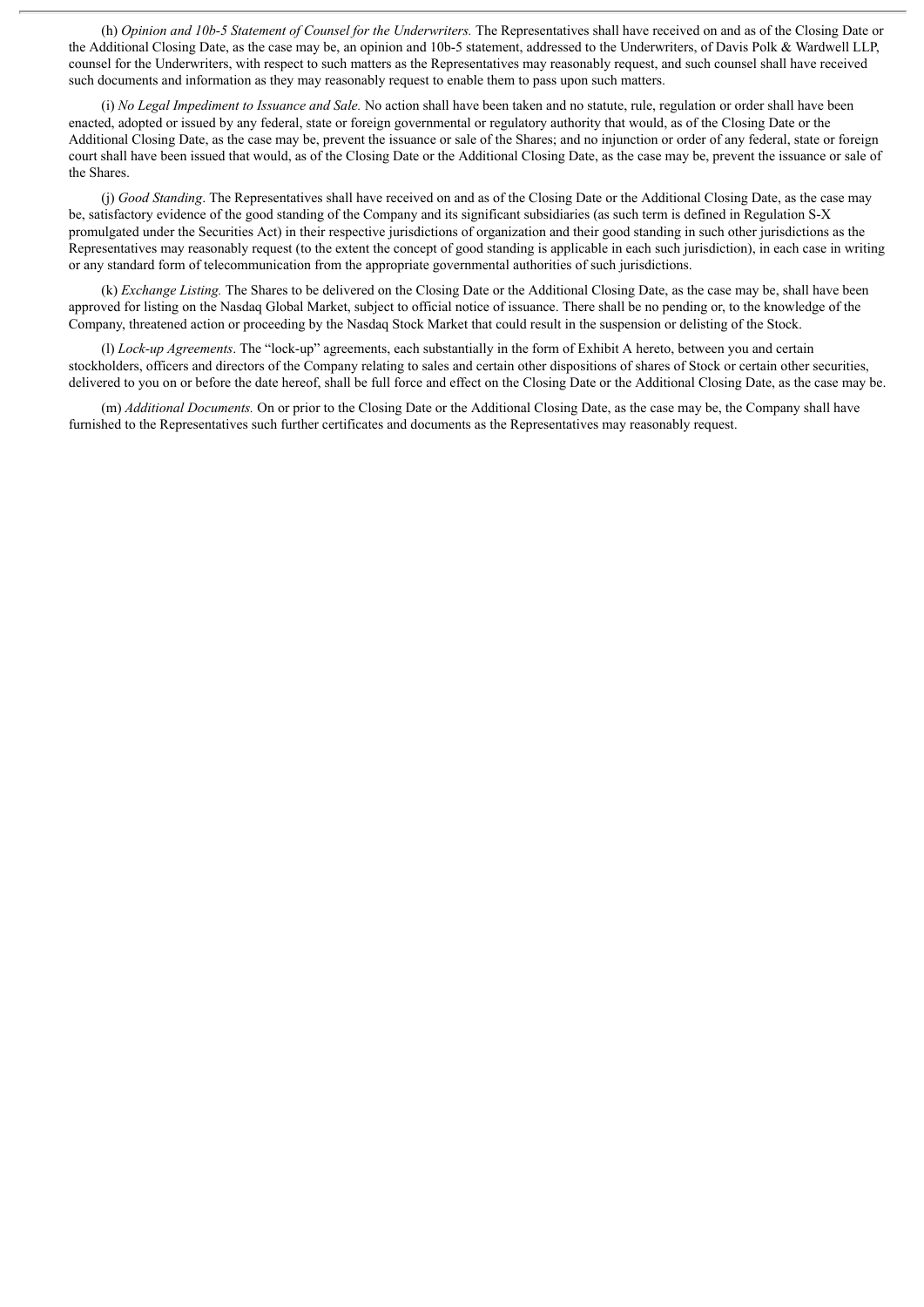All opinions, letters, certificates and evidence mentioned above or elsewhere in this Agreement shall be deemed to be in compliance with the provisions hereof only if they are in form and substance reasonably satisfactory to counsel for the Underwriters.

# 7. Indemnification and Contribution.

(a) *Indemnification of the Underwriters.* The Company agrees to indemnify and hold harmless each Underwriter, its affiliates, directors and officers and each person, if any, who controls such Underwriter within the meaning of Section 15 of the Securities Act or Section 20 of the Exchange Act, from and against any and all losses, claims, damages and liabilities (including, without limitation, reasonable legal fees and other expenses incurred in connection with any suit, action or proceeding or any claim asserted, as such reasonable fees and expenses are incurred), joint or several, that arise out of, or are based upon, (i) any untrue statement or alleged untrue statement of a material fact contained in the Registration Statement or caused by any omission or alleged omission to state therein a material fact required to be stated therein or necessary in order to make the statements therein, not misleading, or (ii) any untrue statement or alleged untrue statement of a material fact contained in the Prospectus (or any amendment or supplement thereto), any Preliminary Prospectus, any Issuer Free Writing Prospectus, any "issuer information" filed or required to be filed pursuant to Rule 433(d) under the Securities Act, any Written Testing-the-Waters Communication, any road show as defined in Rule 433(h) under the Securities Act (a "road show") or any Pricing Disclosure Package (including any Pricing Disclosure Package that has subsequently been amended), or caused by any omission or alleged omission to state therein a material fact necessary in order to make the statements therein, in light of the circumstances under which they were made, not misleading, in each case except insofar as such losses, claims, damages or liabilities arise out of, or are based upon, any untrue statement or omission or alleged untrue statement or omission made in reliance upon and in conformity with any information relating to any Underwriter furnished to the Company in writing by such Underwriter through the Representatives expressly for use therein, it being understood and agreed that the only such information furnished by any Underwriter consists of the information described as such in paragraph (b) below.

(b) *Indemnification of the Company.* Each Underwriter agrees, severally and not jointly, to indemnify and hold harmless the Company, its directors, its officers who signed the Registration Statement and each person, if any, who controls the Company within the meaning of Section 15 of the Securities Act or Section 20 of the Exchange Act to the same extent as the indemnity set forth in paragraph (a) above, but only with respect to any losses, claims, damages or liabilities that arise out of, or are based upon, any untrue statement or omission or alleged untrue statement or omission made in reliance upon and in conformity with any information relating to such Underwriter furnished to the Company in writing by such Underwriter through the Representatives expressly for use in the Registration Statement, the Prospectus (or any amendment or supplement thereto), any Preliminary Prospectus, any Issuer Free Writing Prospectus, any Written Testing-the-Waters Communication, any road show or any Pricing Disclosure Package (including any Pricing Disclosure Package that has subsequently been amended), it being understood and agreed upon that the only such information furnished by any Underwriter consists of the following information in the Prospectus furnished on behalf of each Underwriter: the concession figures appearing in the third paragraph under the caption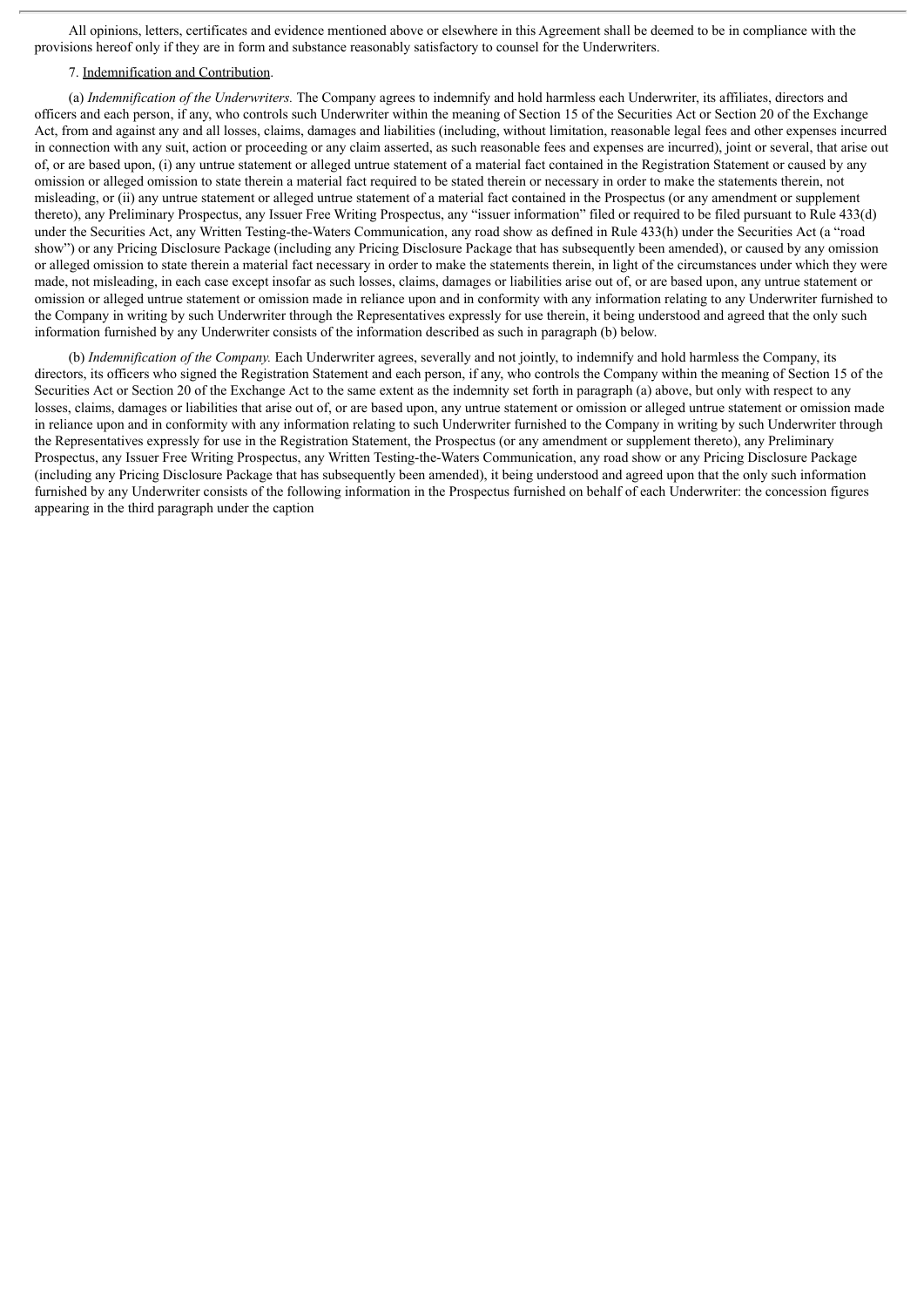"Underwriting"; the information contained in the fifteenth paragraph under the caption "Underwriting" beginning with "In connection with this offering, the underwriters may engage in stabilizing transactions…"; and the first sentence of the sixteenth paragraph under the caption "Underwriting" beginning with "The underwriters have advised us that, pursuant to Regulation M..."

(c) *Notice and Procedures.* If any suit, action, proceeding (including any governmental or regulatory investigation), claim or demand shall be brought or asserted against any person in respect of which indemnification may be sought pursuant to the preceding paragraphs of this Section 7, such person (the "Indemnified Person") shall promptly notify the person against whom such indemnification may be sought (the "Indemnifying Person") in writing; provided that the failure to notify the Indemnifying Person shall not relieve it from any liability that it may have under the preceding paragraphs of this Section 7 except to the extent that it has been materially prejudiced (through the forfeiture of substantive rights or defenses) by such failure; and provided, further, that the failure to notify the Indemnifying Person shall not relieve it from any liability that it may have to an Indemnified Person otherwise than under the preceding paragraphs of this Section 7. If any such proceeding shall be brought or asserted against an Indemnified Person and it shall have notified the Indemnifying Person thereof, the Indemnifying Person shall retain counsel reasonably satisfactory to the Indemnified Person (who shall not, without the consent of the Indemnified Person, be counsel to the Indemnifying Person) to represent the Indemnified Person and any others entitled to indemnification pursuant to this Section that the Indemnifying Person may designate in such proceeding and shall pay the reasonable fees and expenses in such proceeding and shall pay the reasonable fees and expenses of such counsel related to such proceeding, as incurred. In any such proceeding, any Indemnified Person shall have the right to retain its own counsel, but the fees and expenses of such counsel shall be at the expense of such Indemnified Person unless (i) the Indemnifying Person and the Indemnified Person shall have mutually agreed to the contrary; (ii) the Indemnifying Person has failed within a reasonable time to retain counsel reasonably satisfactory to the Indemnified Person; (iii) the Indemnified Person shall have reasonably concluded that there may be legal defenses available to it that are different from or in addition to those available to the Indemnifying Person; or (iv) the named parties in any such proceeding (including any impleaded parties) include both the Indemnifying Person and the Indemnified Person and representation of both parties by the same counsel would be inappropriate due to actual or potential differing interests between them. It is understood and agreed that the Indemnifying Person shall not, in connection with any proceeding or related proceeding in the same jurisdiction, be liable for the fees and expenses of more than one separate firm (in addition to any local counsel) for all Indemnified Persons, and that all such fees and expenses shall be paid or reimbursed as they are incurred. Any such separate firm for any Underwriter, its affiliates, directors and officers and any control persons of such Underwriter shall be designated in writing by the Representatives and any such separate firm for the Company, its directors, its officers who signed the Registration Statement and any control persons of the Company shall be designated in writing by the Company. The Indemnifying Person shall not be liable for any settlement of any proceeding effected without its written consent, but if settled with such consent, the Indemnifying Person agrees to indemnify each Indemnified Person from and against any loss or liability by reason of such settlement. No Indemnifying Person shall, without the written consent of the Indemnified Person, effect any settlement of any pending or threatened proceeding in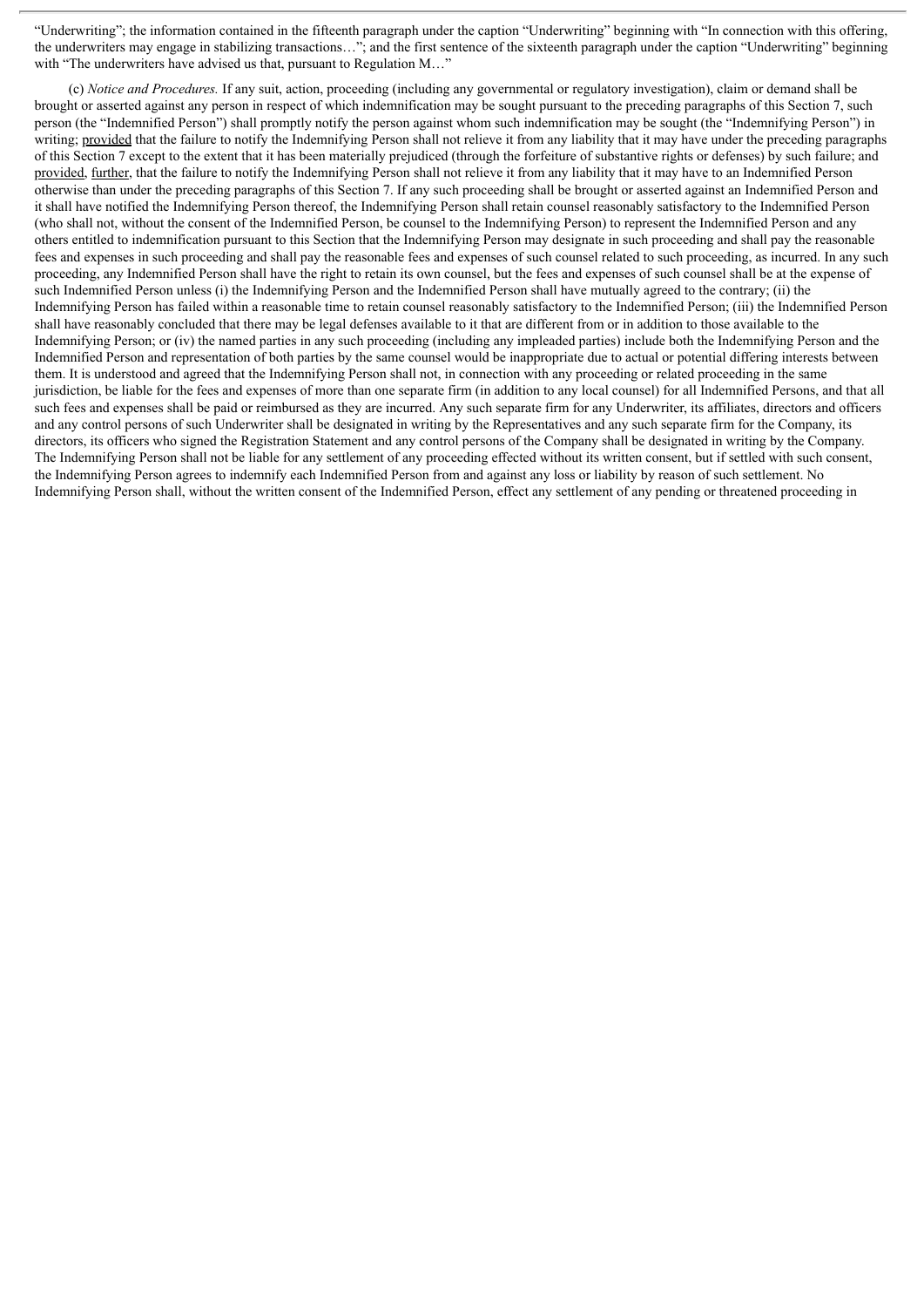respect of which any Indemnified Person is or could have been a party and indemnification could have been sought hereunder by such Indemnified Person, unless such settlement (x) includes an unconditional release of such Indemnified Person, in form and substance reasonably satisfactory to such Indemnified Person, from all liability on claims that are the subject matter of such proceeding and (y) does not include any statement as to or any admission of fault, culpability or a failure to act by or on behalf of any Indemnified Person.

(d) *Contribution.* If the indemnification provided for in paragraphs (a) or (b) above is unavailable to an Indemnified Person or insufficient in respect of any losses, claims, damages or liabilities referred to therein, then each Indemnifying Person under such paragraph, in lieu of indemnifying such Indemnified Person thereunder, shall contribute to the amount paid or payable by such Indemnified Person as a result of such losses, claims, damages or liabilities (i) in such proportion as is appropriate to reflect the relative benefits received by the Company, on the one hand, and the Underwriters on the other, from the offering of the Shares or (ii) if the allocation provided by clause (i) is not permitted by applicable law, in such proportion as is appropriate to reflect not only the relative benefits referred to in clause (i) but also the relative fault of the Company, on the one hand, and the Underwriters on the other, in connection with the statements or omissions that resulted in such losses, claims, damages or liabilities, as well as any other relevant equitable considerations. The relative benefits received by the Company, on the one hand, and the Underwriters on the other, shall be deemed to be in the same respective proportions as the net proceeds (before deducting expenses) received by the Company from the sale of the Shares and the total underwriting discounts and commissions received by the Underwriters in connection therewith, in each case as set forth in the table on the cover of the Prospectus, bear to the aggregate offering price of the Shares. The relative fault of the Company, on the one hand, and the Underwriters on the other, shall be determined by reference to, among other things, whether the untrue or alleged untrue statement of a material fact or the omission or alleged omission to state a material fact relates to information supplied by the Company or by the Underwriters and the parties' relative intent, knowledge, access to information and opportunity to correct or prevent such statement or omission.

(e) *Limitation on Liability.* The Company and the Underwriters agree that it would not be just and equitable if contribution pursuant to paragraph (d) above were determined by pro rata allocation (even if the Underwriters were treated as one entity for such purpose) or by any other method of allocation that does not take account of the equitable considerations referred to in paragraph (d) above. The amount paid or payable by an Indemnified Person as a result of the losses, claims, damages and liabilities referred to in paragraph (d) above shall be deemed to include, subject to the limitations set forth above, any legal or other expenses incurred by such Indemnified Person in connection with any such action or claim. Notwithstanding the provisions of paragraphs (d) and (e), in no event shall an Underwriter be required to contribute any amount in excess of the amount by which the total underwriting discounts and commissions received by such Underwriter with respect to the offering of the Shares exceeds the amount of any damages that such Underwriter has otherwise been required to pay by reason of such untrue or alleged untrue statement or omission or alleged omission. No person guilty of fraudulent misrepresentation (within the meaning of Section 11(f) of the Securities Act) shall be entitled to contribution from any person who was not guilty of such fraudulent misrepresentation. The Underwriters' obligations to contribute pursuant to paragraphs (d) and (e) are several in proportion to their respective purchase obligations hereunder and not joint.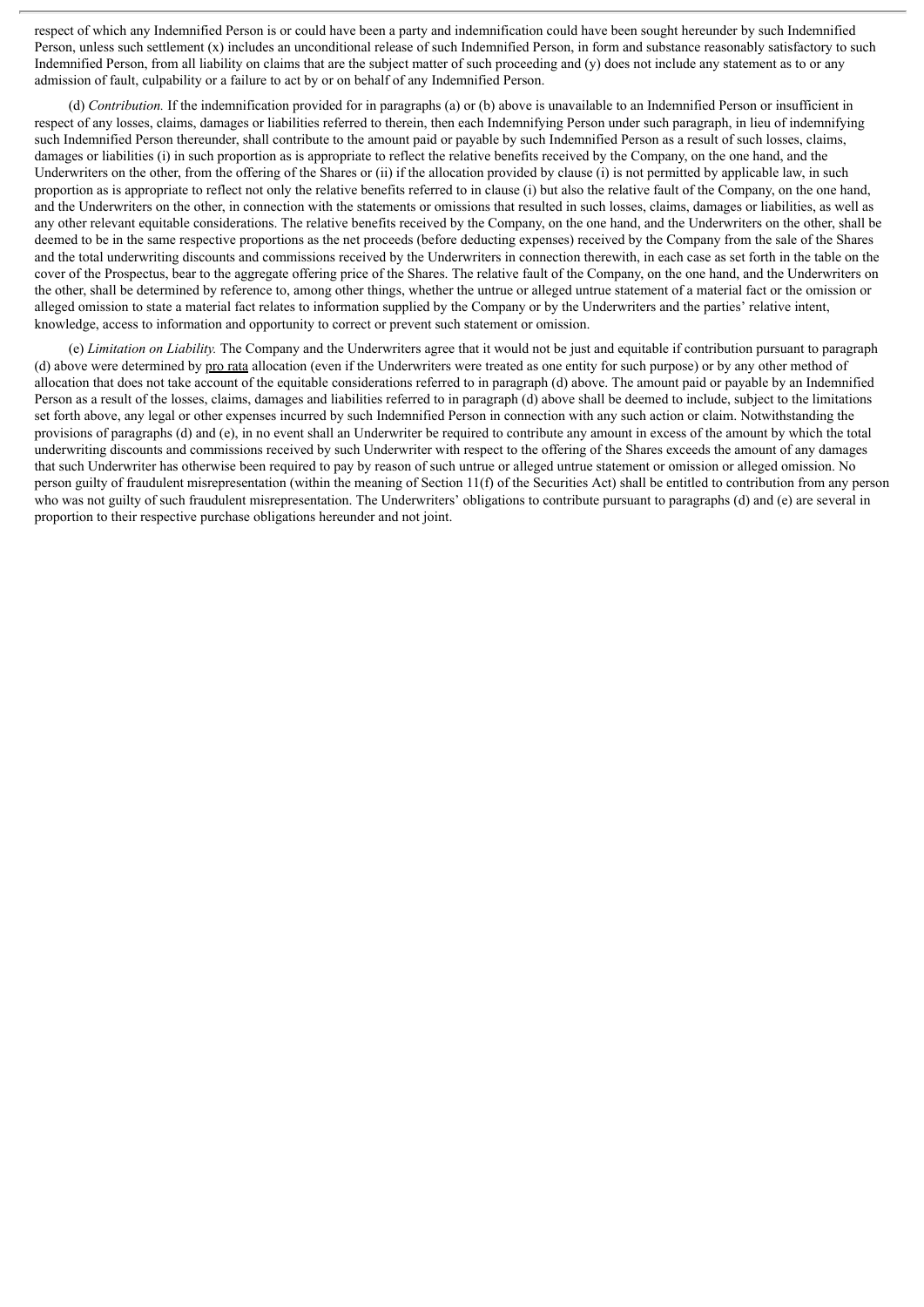(f) *Non-Exclusive Remedies.* The remedies provided for in this Section 7 paragraphs (a) through (e) are not exclusive and shall not limit any rights or remedies which may otherwise be available to any Indemnified Person at law or in equity.

8. Effectiveness of Agreement. This Agreement shall become effective as of the date first written above.

9. Termination. This Agreement may be terminated in the absolute discretion of the Representatives, by notice to the Company, if after the execution and delivery of this Agreement and on or prior to the Closing Date or, in the case of the Option Shares, prior to the Additional Closing Date (i) trading generally shall have been suspended or materially limited on or by any of the New York Stock Exchange or The Nasdaq Stock Market; (ii) trading of any securities issued or guaranteed by the Company shall have been suspended on any exchange or in any over-the-counter market; (iii) a general moratorium on commercial banking activities shall have been declared by federal or New York State authorities; or (iv) there shall have occurred any outbreak or escalation of hostilities or any change in financial markets or any calamity or crisis, either within or outside the United States, that, in the judgment of the Representatives, is material and adverse and makes it impracticable or inadvisable to proceed with the offering, sale or delivery of the Shares on the Closing Date or the Additional Closing Date, as the case may be, on the terms and in the manner contemplated by this Agreement, the Pricing Disclosure Package and the Prospectus.

## 10. Defaulting Underwriter.

(a) If, on the Closing Date or the Additional Closing Date, as the case may be, any Underwriter defaults on its obligation to purchase the Shares that it has agreed to purchase hereunder on such date, the non-defaulting Underwriters may in their discretion arrange for the purchase of such Shares by other persons satisfactory to the Company on the terms contained in this Agreement. If, within 36 hours after any such default by any Underwriter, the non-defaulting Underwriters do not arrange for the purchase of such Shares, then the Company shall be entitled to a further period of 36 hours within which to procure other persons satisfactory to the non-defaulting Underwriters to purchase such Shares on such terms. If other persons become obligated or agree to purchase the Shares of a defaulting Underwriter, either the non-defaulting Underwriters or the Company may postpone the Closing Date or the Additional Closing Date, as the case may be, for up to five full business days in order to effect any changes that in the opinion of counsel for the Company or counsel for the Underwriters may be necessary in the Registration Statement and the Prospectus or in any other document or arrangement, and the Company agrees to promptly prepare any amendment or supplement to the Registration Statement and the Prospectus that effects any such changes. As used in this Agreement, the term "Underwriter" includes, for all purposes of this Agreement unless the context otherwise requires, any person not listed in Schedule 1 hereto that, pursuant to this Section 10, purchases Shares that a defaulting Underwriter agreed but failed to purchase.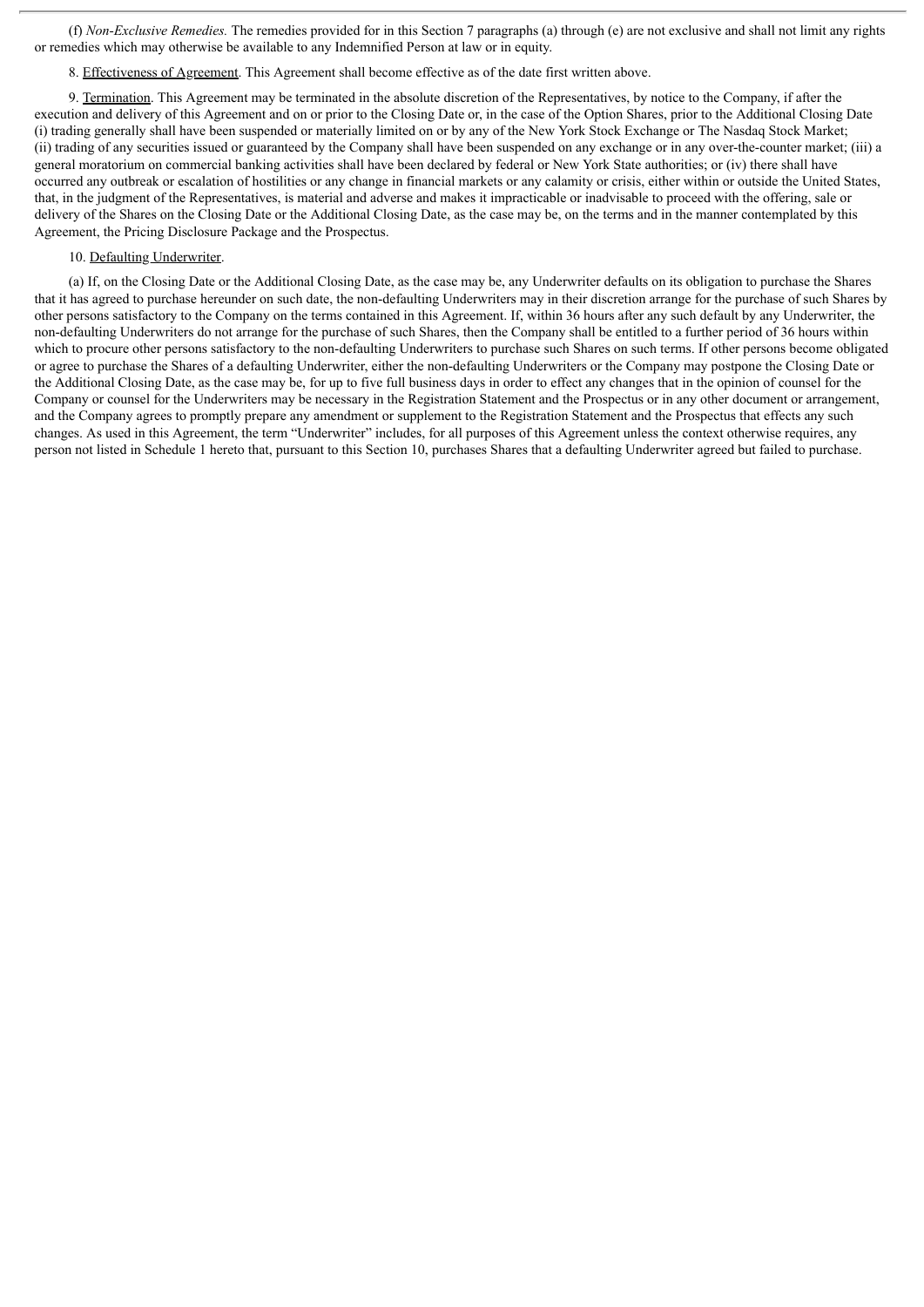(b) If, after giving effect to any arrangements for the purchase of the Shares of a defaulting Underwriter or Underwriters by the non-defaulting Underwriters and the Company as provided in paragraph (a) above, the aggregate number of Shares that remain unpurchased on the Closing Date or the Additional Closing Date, as the case may be, does not exceed one-eleventh of the aggregate number of Shares to be purchased on such date, then the Company shall have the right to require each non-defaulting Underwriter to purchase the number of Shares that such Underwriter agreed to purchase hereunder on such date plus such Underwriter's pro rata share (based on the number of Shares that such Underwriter agreed to purchase on such date) of the Shares of such defaulting Underwriter or Underwriters for which such arrangements have not been made.

(c) If, after giving effect to any arrangements for the purchase of the Shares of a defaulting Underwriter or Underwriters by the non-defaulting Underwriters and the Company as provided in paragraph (a) above, the aggregate number of Shares that remain unpurchased on the Closing Date or the Additional Closing Date, as the case may be, exceeds one-eleventh of the aggregate amount of Shares to be purchased on such date, or if the Company shall not exercise the right described in paragraph (b) above, then this Agreement or, with respect to any Additional Closing Date, the obligation of the Underwriters to purchase Shares on the Additional Closing Date, as the case may be, shall terminate without liability on the part of the non-defaulting Underwriters. Any termination of this Agreement pursuant to this Section 10 shall be without liability on the part of the Company, except that the Company will continue to be liable for the payment of expenses as set forth in Section 11 hereof and except that the provisions of Section 7 hereof shall not terminate and shall remain in effect.

(d) Nothing contained herein shall relieve a defaulting Underwriter of any liability it may have to the Company or any non-defaulting Underwriter for damages caused by its default.

# 11. Payment of Expenses*.*

(a) Whether or not the transactions contemplated by this Agreement are consummated or this Agreement is terminated, the Company will pay or cause to be paid all costs and expenses of the Company incident to the performance of its obligations hereunder, including without limitation, (i) the costs incident to the authorization, issuance, sale, preparation and delivery of the Shares and any taxes payable in that connection; (ii) the costs incident to the preparation, printing and filing under the Securities Act of the Registration Statement, the Preliminary Prospectus, any Issuer Free Writing Prospectus, any Pricing Disclosure Package and the Prospectus (including all exhibits, amendments and supplements thereto) and the distribution thereof; (iii) the fees and expenses of the Company's counsel and independent accountants; (iv) the fees and expenses reasonably incurred in connection with the registration or qualification and determination of eligibility for investment of the Shares under the laws of such jurisdictions as the Representatives may designate and the preparation, printing and distribution of a Blue Sky Memorandum (including the related reasonable fees and expenses of counsel for the Underwriters not to exceed \$5,000); (v) the cost of preparing stock certificates; (vi) the costs and charges of any transfer agent and any registrar; (vii) all expenses and application fees incurred in connection with any filing with, and clearance of the offering by, FINRA (including the related reasonable fees and expenses of counsel to the Underwriters up to \$35,000; (viii) all expenses incurred by the Company in connection with any "road show" presentation to potential investors1; and (ix) all expenses and application fees related to the listing of the Shares on the Nasdaq Global Market.

Note to DPW: We assume there will be no physical roadshow and associated travel costs.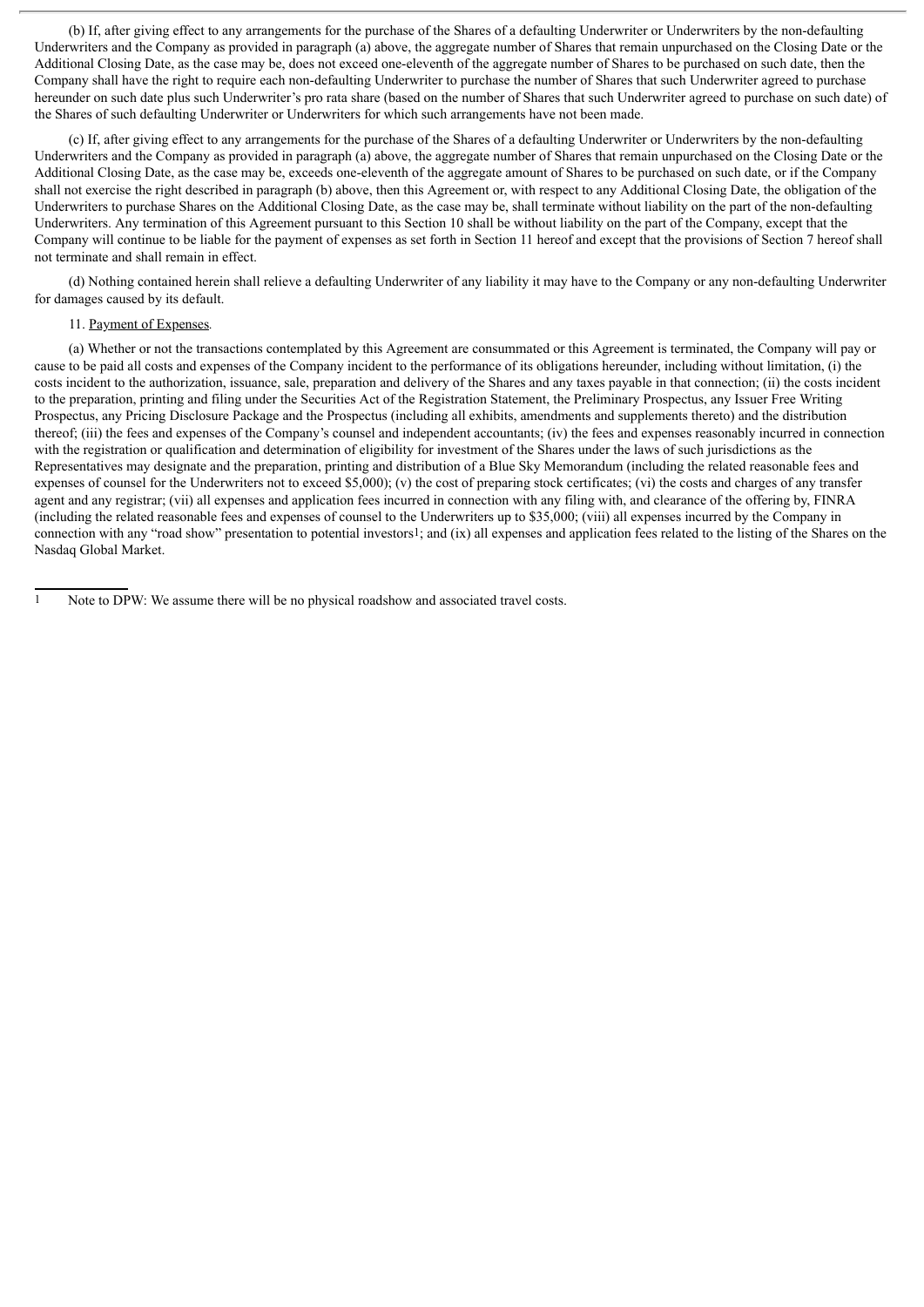(b) If this Agreement shall be terminated by the Underwriters, or any of them, because of any failure or refusal on the part of the Company to comply with the terms or to fulfill any of the conditions of this Agreement, or if for any reason the Company shall be unable to perform its obligations under this Agreement (other than for termination pursuant to clauses (i), (iii), or (iv) of Section 9), the Company will reimburse the Underwriters or such Underwriters as have so terminated this Agreement with respect to themselves, severally, for all out-of-pocket expenses (including the reasonable fees and disbursements of their counsel) reasonably incurred by such Underwriters in connection with this Agreement or the offering contemplated hereunder.

12. Persons Entitled to Benefit of Agreement. This Agreement shall inure to the benefit of and be binding upon the parties hereto and their respective successors and the officers and directors and any controlling persons referred to herein, and the affiliates of each Underwriter referred to in Section 7 hereof. Nothing in this Agreement is intended or shall be construed to give any other person any legal or equitable right, remedy or claim under or in respect of this Agreement or any provision contained herein. No purchaser of Shares from any Underwriter shall be deemed to be a successor merely by reason of such purchase.

13. Survival. The respective indemnities, rights of contribution, representations, warranties and agreements of the Company and the Underwriters contained in this Agreement or made by or on behalf of the Company or the Underwriters pursuant to this Agreement or any certificate delivered pursuant hereto shall survive the delivery of and payment for the Shares and shall remain in full force and effect, regardless of any termination of this Agreement or any investigation made by or on behalf of the Company or the Underwriters or the directors, officers, controlling persons or affiliates referred to in Section 7 hereof.

14. Certain Defined Terms. For purposes of this Agreement, (a) except where otherwise expressly provided, the term "affiliate" has the meaning set forth in Rule 405 under the Securities Act; (b) the term "business day" means any day other than a day on which banks are permitted or required to be closed in New York City; and (c) the term "subsidiary" has the meaning set forth in Rule 405 under the Securities Act.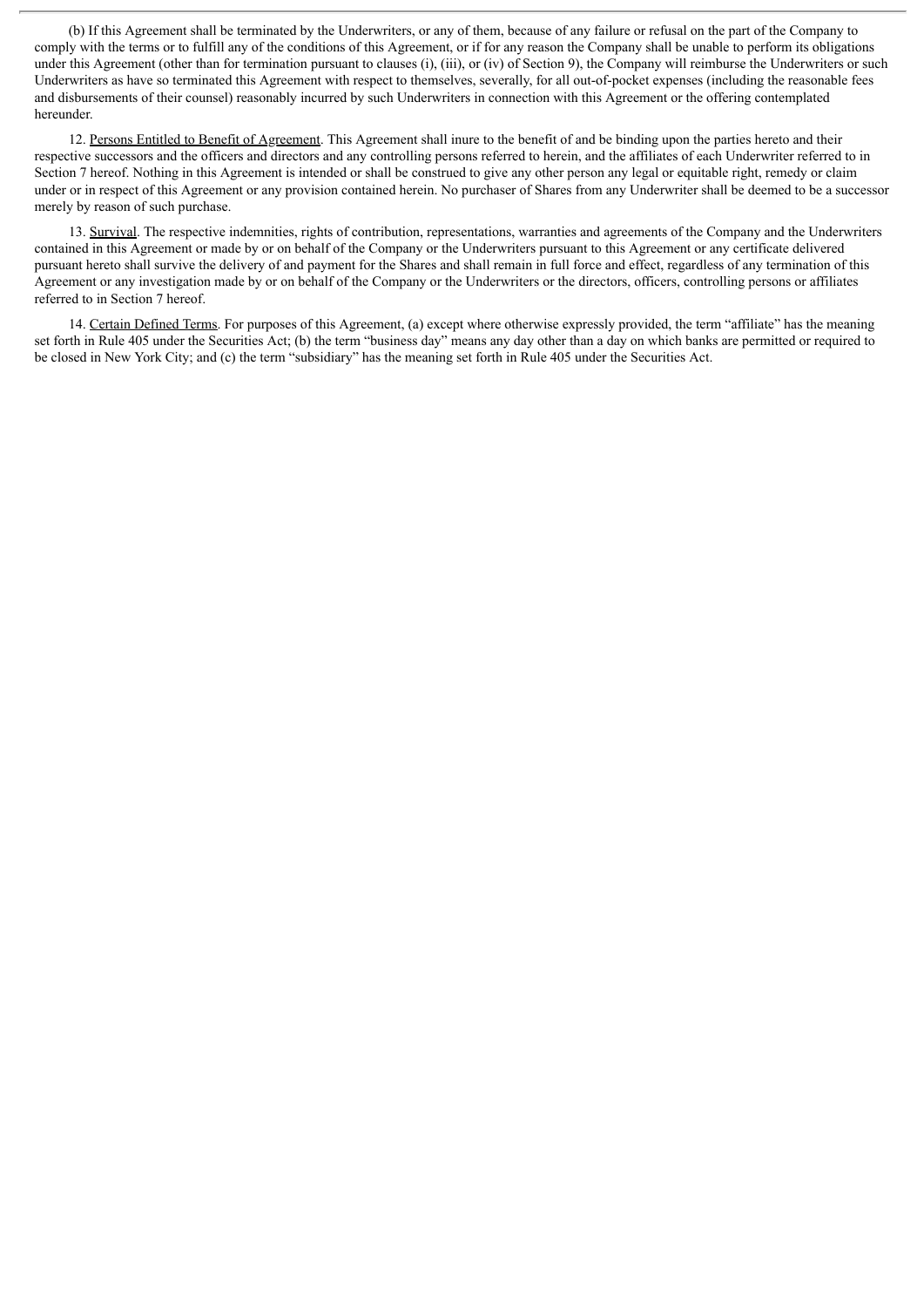15. Compliance with USA Patriot Act. In accordance with the requirements of the USA Patriot Act (Title III of Pub. L. 107-56 (signed into law October 26, 2001)), the Underwriters are required to obtain, verify and record information that identifies their respective clients, including the Company, which information may include the name and address of their respective clients, as well as other information that will allow the Underwriters to properly identify their respective clients.

#### 16. Miscellaneous.

(a) *Notices.* All notices and other communications hereunder shall be in writing and shall be deemed to have been duly given if mailed or transmitted and confirmed by any standard form of telecommunication. Notices to the Underwriters shall be given to the Representatives c/o J.P. Morgan Securities LLC, 383 Madison Avenue, New York, New York 10179 (fax: (212) 622-8358); Attention Equity Syndicate Desk; Goldman Sachs & Co. LLC, 200 West Street, New York, New York 10282-2198, Attention: Equity Syndicate Desk, with a copy to the Legal Department; Jefferies, LLC, 520 Madison Avenue, New York, New York 10022, attention of General Counsel. Notices to the Company shall be given to it at 2631 Hanover Street, Palo Alto, California 94304; Attention: Chief Financial Officer.

(b) *Governing Law.* This Agreement and any claim, controversy or dispute arising under or related to this Agreement shall be governed by and construed in accordance with the laws of the State of New York.

(c) *Submission to Jurisdiction*. The Company hereby submits to the exclusive jurisdiction of the U.S. federal and New York state courts in the Borough of Manhattan in The City of New York in any suit or proceeding arising out of or relating to this Agreement or the transactions contemplated hereby. The Company waives any objection which it may now or hereafter have to the laying of venue of any such suit or proceeding in such courts. The Company agrees that final judgment in any such suit, action or proceeding brought in such court shall be conclusive and binding upon the Company and may be enforced in any court to the jurisdiction of which Company is subject by a suit upon such judgment.

(f) *Waiver of Jury Trial.* Each of the parties hereto hereby waives any right to trial by jury in any suit or proceeding arising out of or relating to this Agreement.

#### (g) *Recognition of the U.S. Special Resolution Regimes*.

(i) In the event that any Underwriter that is a Covered Entity becomes subject to a proceeding under a U.S. Special Resolution Regime, the transfer from such Underwriter of this Agreement, and any interest and obligation in or under this Agreement, will be effective to the same extent as the transfer would be effective under the U.S. Special Resolution Regime if this Agreement, and any such interest and obligation, were governed by the laws of the United States or a state of the United States.

(ii) In the event that any Underwriter that is a Covered Entity or a BHC Act Affiliate of such Underwriter becomes subject to a proceeding under a U.S. Special Resolution Regime, Default Rights under this Agreement that may be exercised against such Underwriter are permitted to be exercised to no greater extent than such Default Rights could be exercised under the U.S. Special Resolution Regime if this Agreement were governed by the laws of the United States or a state of the United States.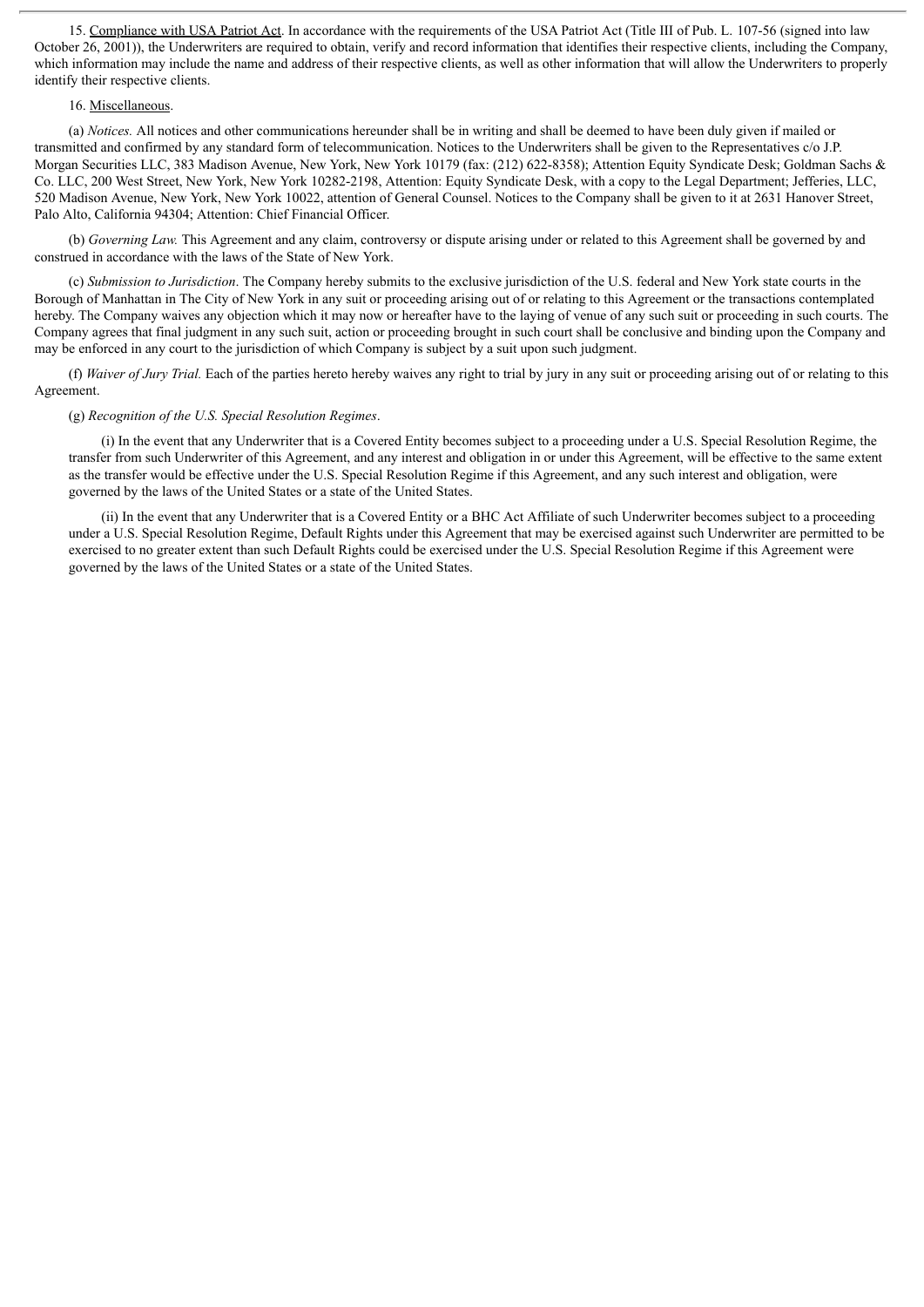As used in this Section  $16(g)$ :

"BHC Act Affiliate" has the meaning assigned to the term "affiliate" in, and shall be interpreted in accordance with, 12 U.S.C. § 1841(k).

"Covered Entity" means any of the following:

(i) a "covered entity" as that term is defined in, and interpreted in accordance with, 12 C.F.R. § 252.82(b);

(ii) a "covered bank" as that term is defined in, and interpreted in accordance with, 12 C.F.R. § 47.3(b); or

(iii) a "covered FSI" as that term is defined in, and interpreted in accordance with, 12 C.F.R. § 382.2(b).

"Default Right" has the meaning assigned to that term in, and shall be interpreted in accordance with, 12 C.F.R. §§ 252.81, 47.2 or 382.1, as applicable.

"U.S. Special Resolution Regime" means each of (i) the Federal Deposit Insurance Act and the regulations promulgated thereunder and (ii) Title II of the Dodd-Frank Wall Street Reform and Consumer Protection Act and the regulations promulgated thereunder.

(h) *Counterparts.* This Agreement may be signed in counterparts (which may include counterparts delivered by any standard form of telecommunication), each of which shall be an original and all of which together shall constitute one and the same instrument.

(i) *Amendments or Waivers.* No amendment or waiver of any provision of this Agreement, nor any consent or approval to any departure therefrom, shall in any event be effective unless the same shall be in writing and signed by the parties hereto.

(j) *Headings.* The headings herein are included for convenience of reference only and are not intended to be part of, or to affect the meaning or interpretation of, this Agreement.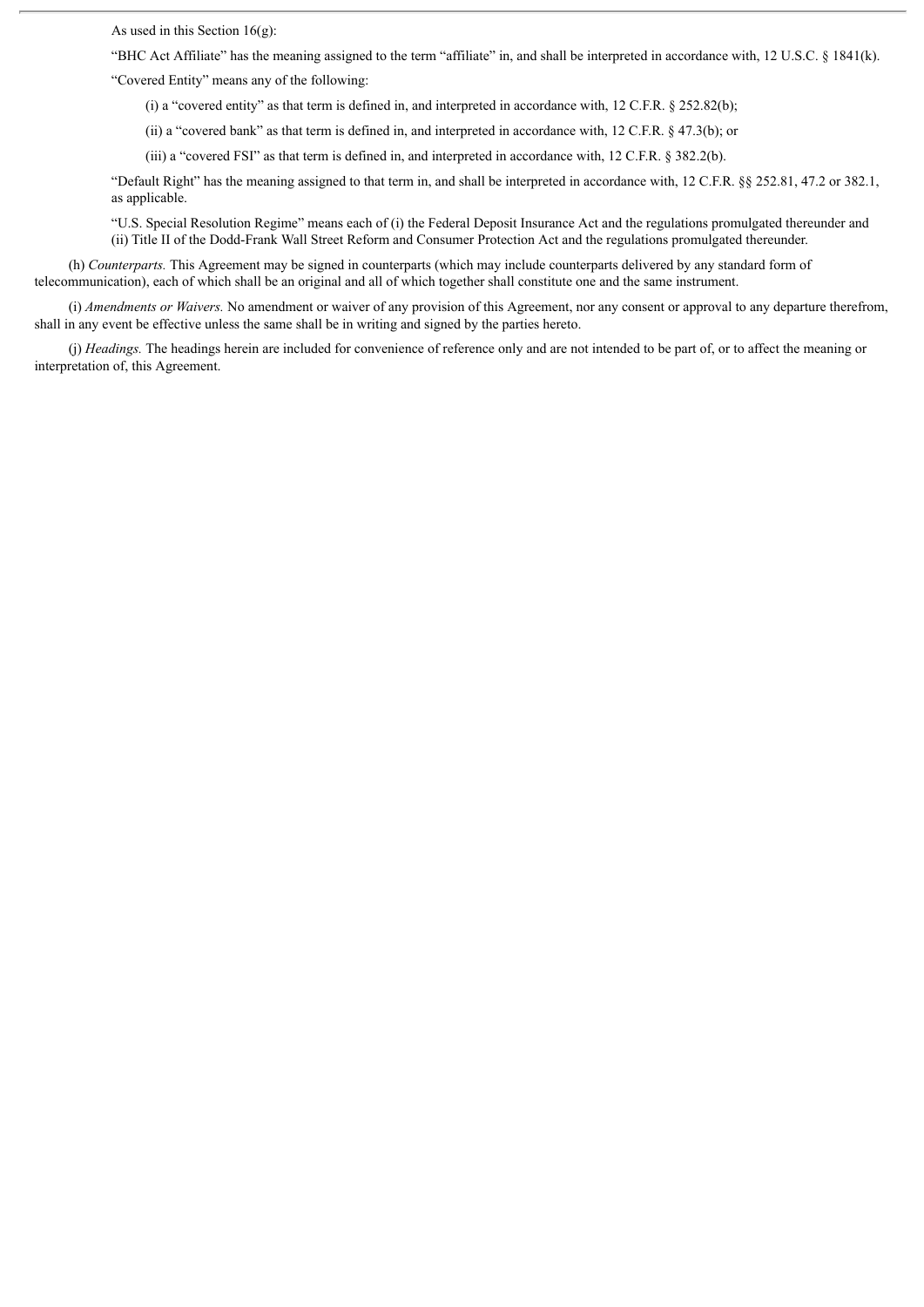If the foregoing is in accordance with your understanding, please indicate your acceptance of this Agreement by signing in the space provided below.

Very truly yours,

KODIAK SCIENCES INC.

By: /s/ John Borgeson

Name: John Borgeson Title: Senior Vice President and Chief Financial Officer

Accepted: As of the date first written above

# J.P. MORGAN SECURITIES LLC GOLDMAN SACHS & CO. LLC JEFFERIES LLC

For themselves and on behalf of the several Underwriters listed in Schedule 1 hereto.

By: J.P. Morgan Securities LLC

By: /s/ Ben Burdett

Name: Ben Burdett Title: Managing Director

By: Goldman Sachs & Co. LLC

By: /s/ Matthew Leavitt Name: Matthew Leavitt Title: Managing Director

By: Jefferies LLC

By: /s/ Michael Brinkman

Name: Michael Brinkman Title: Managing Director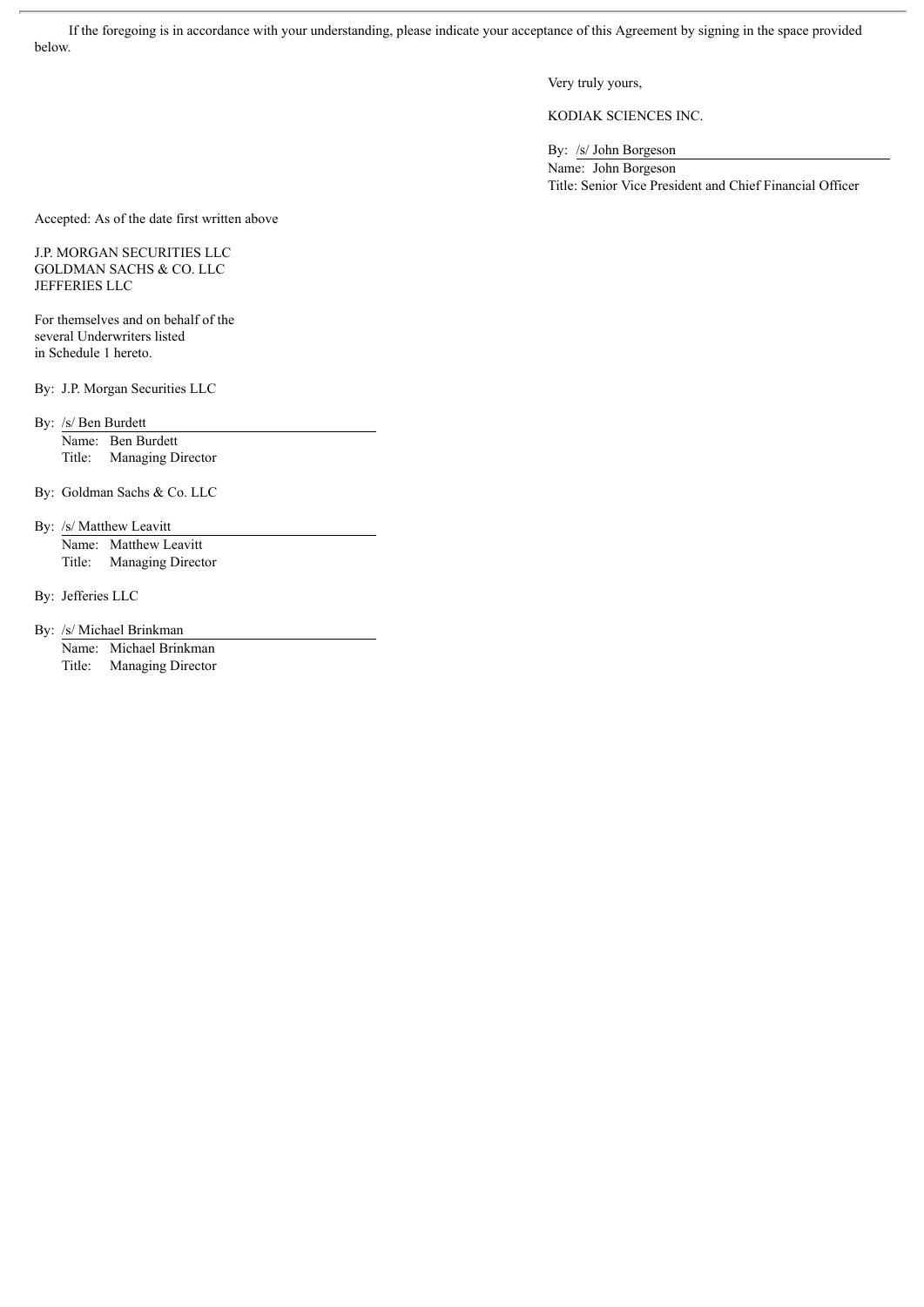Schedule 1

| Underwriter                      | Number of Shares |
|----------------------------------|------------------|
| J.P. Morgan Securities LLC       | 2,160,000        |
| Goldman Sachs & Co. LLC          | 1,860,000        |
| Jefferies LLC                    | 1,170,000        |
| SunTrust Robinson Humphrey, Inc. | 510,000          |
| Chardan Capital Markets, LLC     | 300,000          |
| Total                            | 6,000,000        |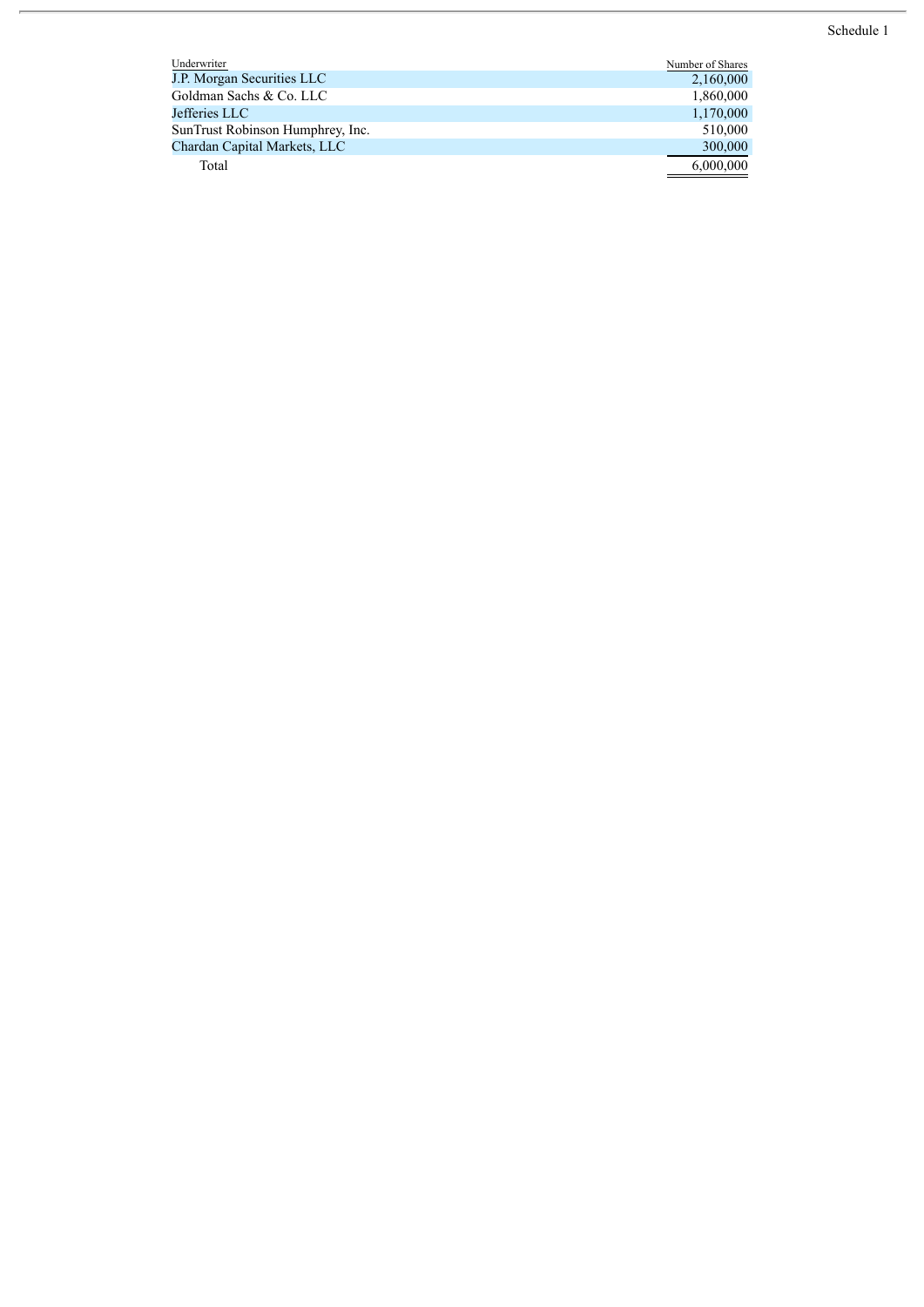# a. **Pricing Disclosure Package**

Free Writing Prospectuses: None

# b. **Pricing Information Provided Orally by Underwriters**

Price to Public: \$46.00

Number of Shares: 6,000,000 (plus 900,000 Option Shares)

Underwriting discounts and commissions: \$2.76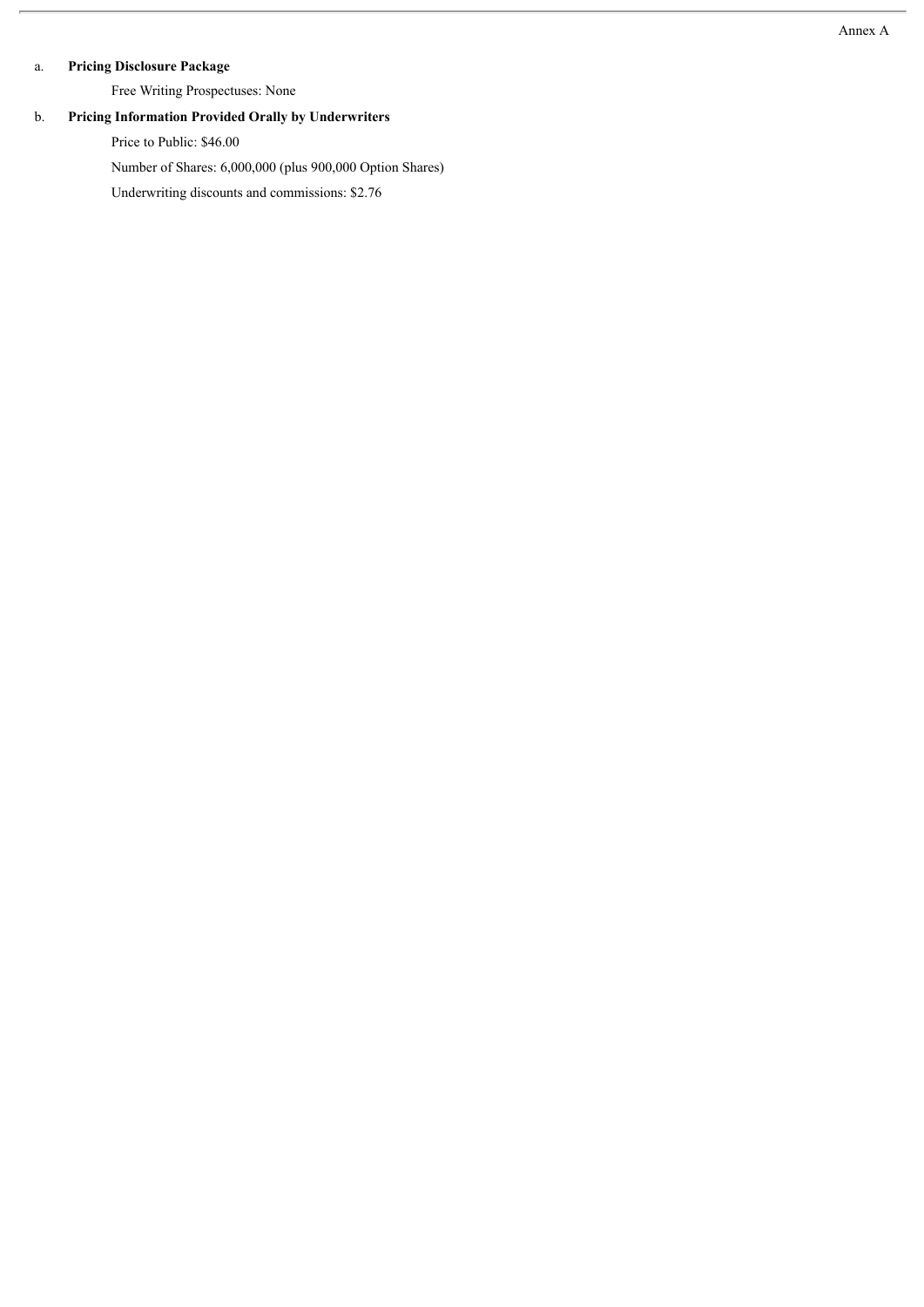# KODIAK SCIENCES INC.

# Pricing Term Sheet

None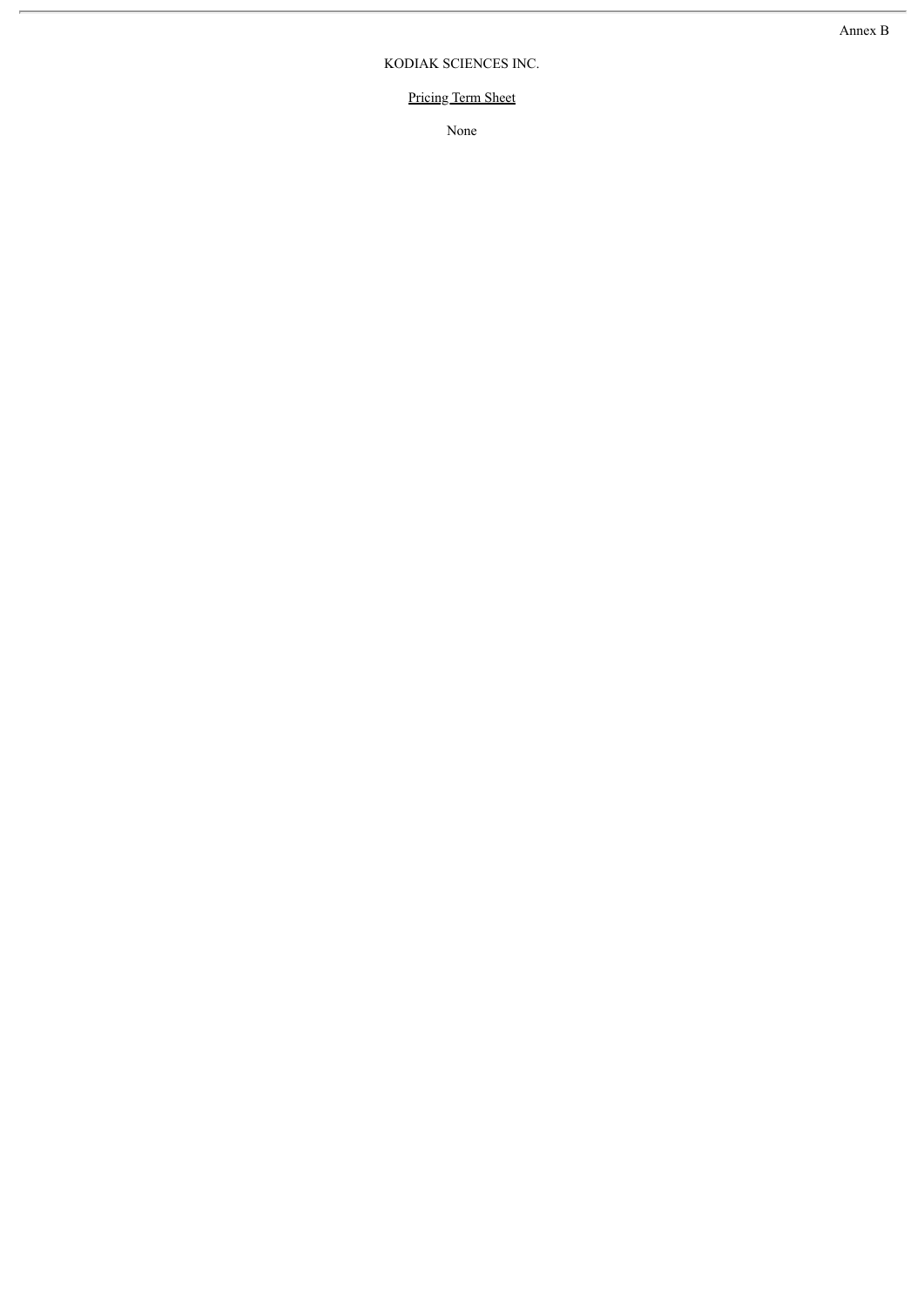**Exhibit A**

#### FORM OF LOCK-UP AGREEMENT

December 2, 2019

J.P. MORGAN SECURITIES LLC GOLDMAN SACHS & CO. LLC JEFFERIES LLC

As Representatives of the several Underwriters listed in Schedule 1 to the Underwriting Agreement referred to below

- c/o J.P. Morgan Securities LLC 383 Madison Avenue New York, NY 10179
- c/o Goldman Sachs & Co. LLC 200 West Street New York, NY 10282
- c/o Jefferies LLC 520 Madison Avenue New York, NY 10022

Re: Kodiak Sciences Inc. — Public Offering

Ladies and Gentlemen:

The undersigned understands that J.P. Morgan Securities LLC, Goldman Sachs & Co. LLC and Jefferies LLC, as representatives of the several Underwriters (the "Representatives"), propose to enter into an underwriting agreement (the "Underwriting Agreement") with Kodiak Sciences Inc., a Delaware corporation (the "Company"), providing for the public offering (the "Public Offering") by the several Underwriters named in Schedule 1 to the Underwriting Agreement (the "Underwriters"), of common stock, \$0.0001 per share par value, of the Company (the "Securities"). Capitalized terms used herein and not otherwise defined shall have the meanings set forth in the Underwriting Agreement.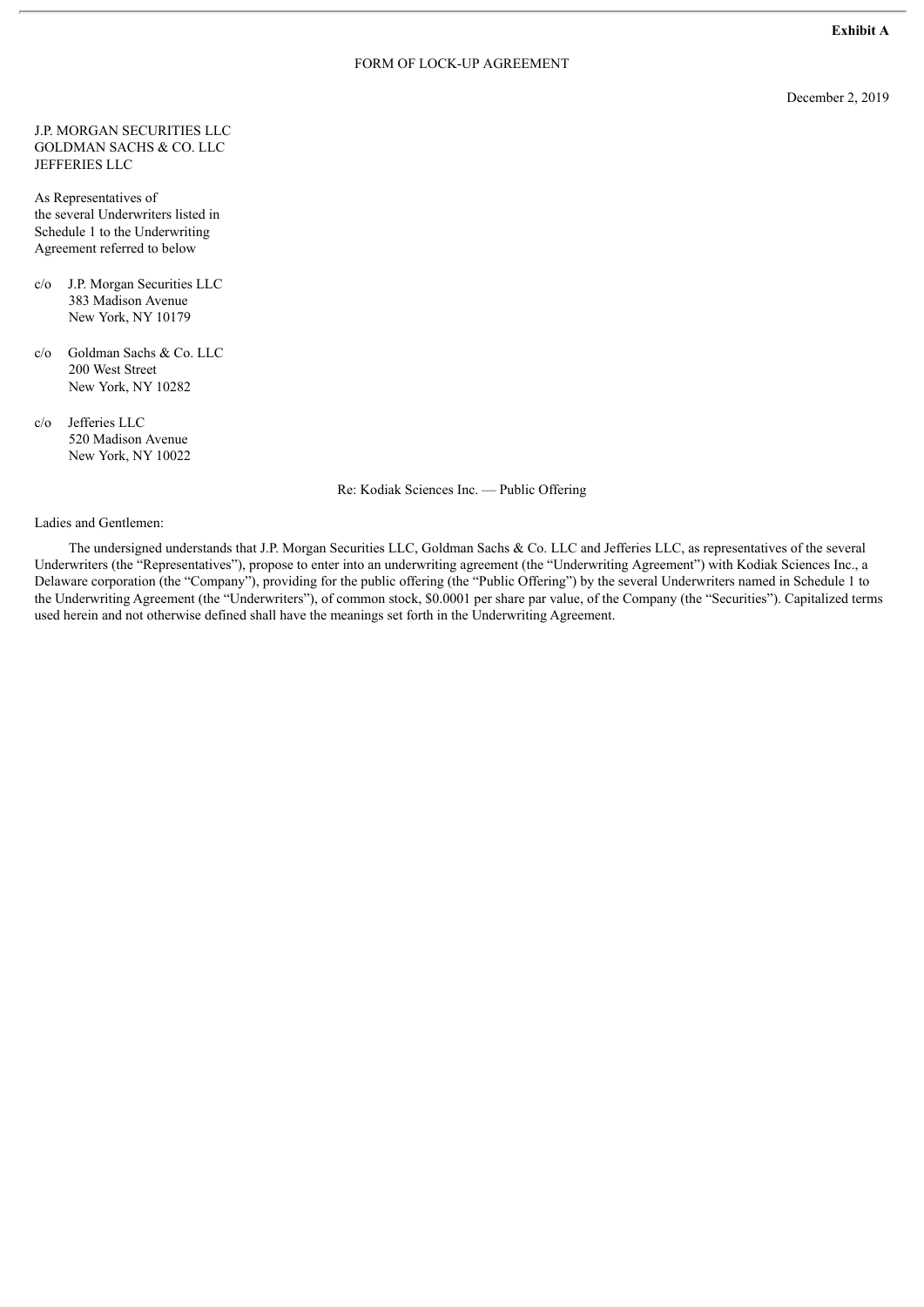In consideration of the Underwriters' agreement to purchase and make the Public Offering of the Securities, and for other good and valuable consideration receipt of which is hereby acknowledged, the undersigned hereby agrees that, without the prior written consent of the Representatives on behalf of the Underwriters, the undersigned will not, during the period beginning on the date of this letter agreement (this "Letter Agreement") and ending 90 days after the date of the prospectus relating to the Public Offering (the "Prospectus") (such period, the "Restricted Period"), (1) offer, pledge, sell, contract to sell, sell any option or contract to purchase, purchase any option or contract to sell, grant any option, right or warrant to purchase, lend, or otherwise transfer or dispose of, directly or indirectly, any shares of common stock, \$0.0001 per share par value, of the Company (the "Common Stock") or any securities convertible into or exercisable or exchangeable for Common Stock (including without limitation, Common Stock or such other securities which may be deemed to be beneficially owned by the undersigned in accordance with the rules and regulations of the Securities and Exchange Commission and securities which may be issued upon exercise of a stock option or warrant), or publicly disclose the intention to undertake any of the foregoing, (2) enter into any swap or other agreement that transfers, in whole or in part, any of the economic consequences of ownership of the Common Stock or such other securities, whether any such transaction described in clause (1) or (2) above is to be settled by delivery of Common Stock or such other securities, in cash or otherwise or (3) make any demand for or exercise any right with respect to the registration of any shares of Common Stock or any security convertible into or exercisable or exchangeable for Common Stock. The undersigned acknowledges and agrees that the foregoing precludes the undersigned from engaging in any hedging or other transactions designed or intended, or which could reasonably be expected to lead to or result in, a sale or disposition of any shares of Common Stock, or securities convertible into or exercisable or exchangeable for Common Stock, even if any such sale or disposition transaction or transactions would be made or executed by or on behalf of someone other than the undersigned. Notwithstanding the foregoing, the terms of this Letter Agreement shall not apply to or prohibit:

(a) transactions relating to shares of Common Stock or other securities acquired in open market transactions after the completion of the Public Offering, *provided* that no filing under Section 16(a) of the Exchange Act shall be required or shall be voluntarily made in connection with subsequent sales of Common Stock or other securities acquired in such open market transactions;

(b) transfers of shares of Common Stock or any security convertible into or exercisable or exchangeable for Common Stock (i) by bona fide gift, will or intestate succession; (ii) to the spouse, domestic partner, father, mother, siblings, aunts, uncles, nieces and nephews and lineal descendants and ancestors (each, an "**immediate family member**") of the undersigned or to a trust formed for the benefit of an immediate family member; (iii) if the undersigned is a corporation, partnership or other business entity  $(x)$  to another corporation, partnership or other business entity that controls, is controlled by or is under common control with the undersigned or (y) as part of a disposition, transfer or distribution to limited partners, stockholders, equity holders or members of the undersigned; or (iv) if the undersigned is a trust, to a trustee or beneficiary of the trust; *provided* that in the case of any transfer or distribution pursuant to this clause (b), (A) each recipient shall sign and deliver to the Representatives a lock-up letter in the form of this Letter Agreement and (B) no filing under Section 16(a) of the Exchange Act or other public announcement, reporting a reduction in beneficial ownership of shares of Common Stock, shall be required or voluntarily made in connection with such transfer or distribution;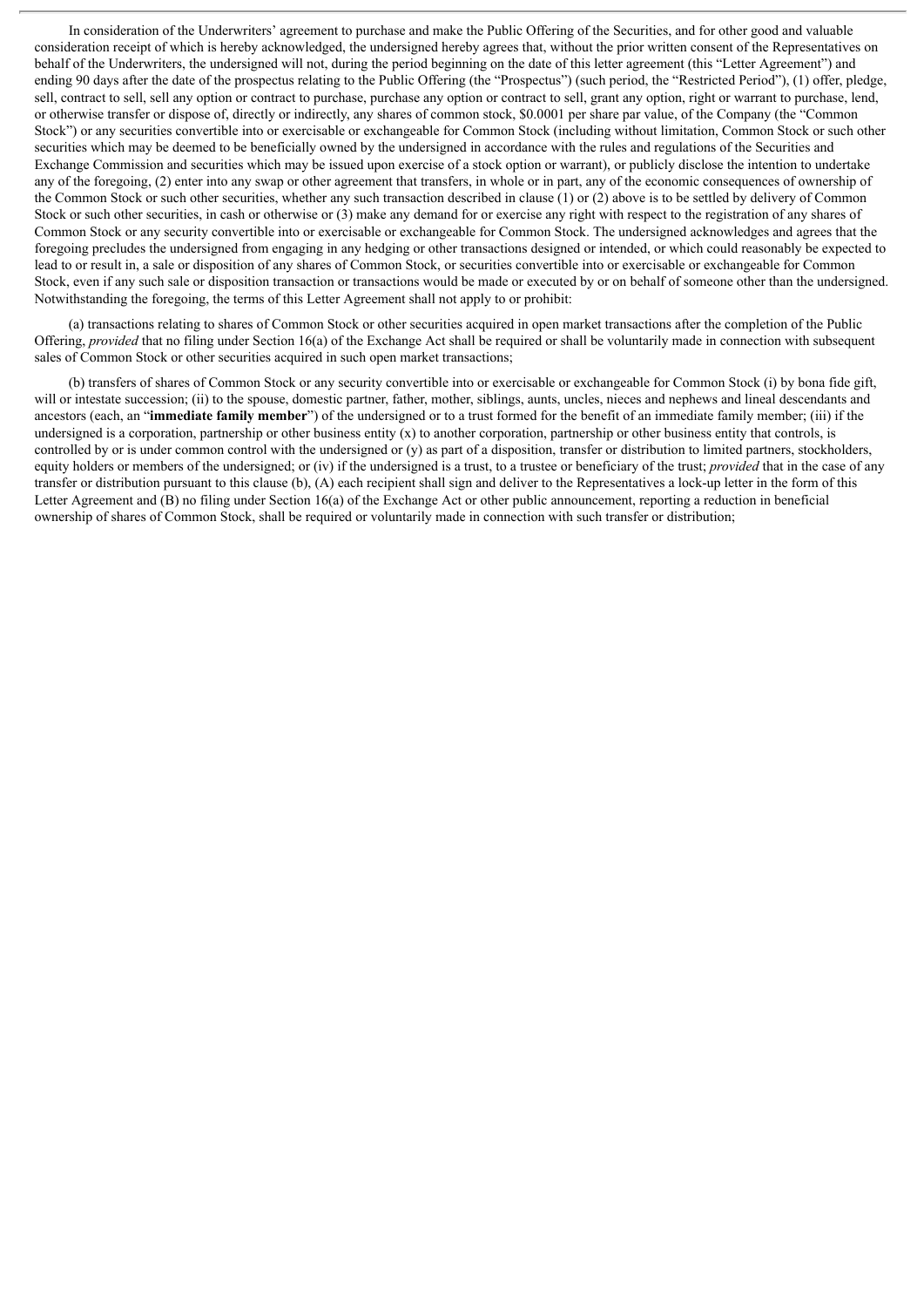(c) the transfer of shares of Common Stock or any securities convertible into or exercisable or exchangeable for Common Stock to the Company upon a vesting event of the Company's securities or upon the exercise of options or warrants to purchase the Company's securities, in each case on a "cashless" or "net exercise" basis or to cover tax withholding obligations of the undersigned in connection with such vesting or exercise, so long as such "cashless exercise" or "net exercise" is effected solely by the surrender of outstanding options or warrants (or the Common Stock issuable upon the exercise thereof) to the Company and the Company's cancellation of all or a portion thereof to pay the exercise price and/or withholding tax and remittance obligations, and *provided* no filing under Section 16(a) of the Exchange Act or any other public filing or disclosure of such receipt or transfer, shall be voluntarily made by or on behalf of the undersigned and any filing required under Section 16(a) of the Exchange Act shall clearly indicate in the footnotes thereto that (i) the filing relates to the circumstances described in this clause (c), and (ii) no shares were sold by the reporting person;

(d) the exercise of options for cash to purchase shares of Common Stock granted under a stock incentive plan described in the Prospectus or the exercise of warrants for cash to purchase shares of Common Stock described in the Prospectus, *provided*, that the underlying shares of Common Stock continue to be subject to the restrictions set forth in this Letter Agreement, and that no filing under Section 16(a) of the Exchange Act or any other public filing or disclosure of such receipt or transfer, shall be voluntarily made by or on behalf of the undersigned, and any filing required under Section 16(a) of the Exchange Act shall clearly indicate in the footnotes thereto that (i) the filing relates to the circumstances described in this clause (d), (ii) the shares received upon exercise of the option are subject to a lock-up agreement with the Underwriters of the Public Offering, and (iii) no shares were sold by the reporting person;

(e) the establishment of a trading plan pursuant to Rule 10b5-1 under the Exchange Act for the transfer of shares of Common Stock, *provided* that (i) such plan does not provide for the transfer of Common Stock during the Restricted Period and (ii) to the extent a public announcement or filing under the Exchange Act, if any, is required of or voluntarily made by or on behalf of the undersigned or the Company regarding the establishment of such plan, such announcement or filing shall include a statement to the effect that no transfer of Common Stock may be made under such plan during the Restricted Period;

(f) the transfer of shares of Common Stock or any security convertible into or exercisable or exchangeable for Common Stock to the Company, pursuant to agreements under which the Company has the option to repurchase such shares in connection with the undersigned's termination of employment with the Company or a right of first refusal with respect to transfers of such shares, *provided* that any related filing, if any, under Section 16(a) of the Exchange Act shall clearly indicate in the footnotes thereto that the filing relates to the circumstances described in this clause (f);

(g) the transfer of shares of Common Stock or any security convertible into or exercisable or exchangeable for Common Stock that occurs pursuant to a qualified domestic order, in connection with a divorce settlement, *provided* that each of the Company and the undersigned shall make best efforts to ensure that each transferee shall sign and deliver a lock-up agreement substantially in the form of this Letter Agreement and no filing under Section 16(a) of the Exchange Act shall be made by or on behalf of the undersigned during the Restricted Period, unless such filing clearly indicates in the footnotes thereto that such transfer occurred by operation of law, pursuant to a qualified domestic order or in connection with a divorce settlement; or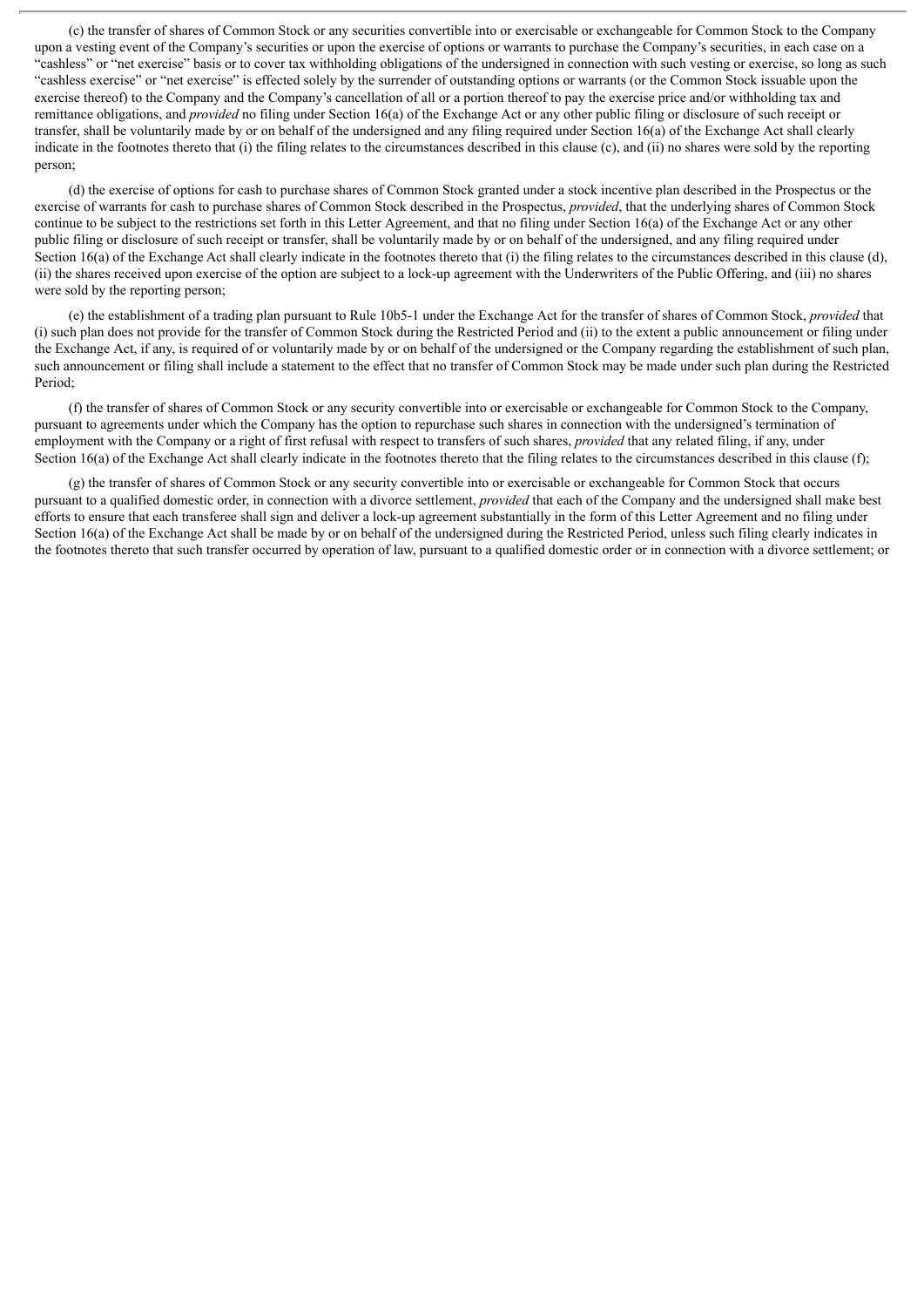(h) the transfer of shares of Common Stock or any security convertible into or exercisable or exchangeable for Common Stock pursuant to a bona fide third party tender offer, merger, consolidation or other similar transaction made to all holders of the Common Stock involving a "change of control" (as defined below) of the Company occurring after the consummation of the Public Offering, that has been approved by the board of directors of the Company, *provided*, that if the tender offer, merger, consolidation or other such transaction is not completed, the Common Stock owned by the undersigned shall remain subject to the restrictions contained in this Letter Agreement. For purposes of this clause (h), "change of control" means the consummation of any bona fide third party tender offer, merger, consolidation or other similar transaction the result of which is that any "person" (as defined in Section 13(d)(3) of the Exchange Act), or group of persons, other than the Company, becomes the beneficial owner (as defined in Rules 13d-3 and 13d-5 of the Exchange Act) of more than 50% of total voting power of the voting stock of the Company.

In furtherance of the foregoing, the Company, and any duly appointed transfer agent for the registration or transfer of the securities described herein, are hereby authorized to decline to make any transfer of securities if such transfer would constitute a violation or breach of this Letter Agreement.

The undersigned hereby represents and warrants that the undersigned has full power and authority to enter into this Letter Agreement. All authority herein conferred or agreed to be conferred and any obligations of the undersigned shall be binding upon the successors, assigns, heirs or personal representatives of the undersigned.

The undersigned understands that, if the Underwriting Agreement does not become effective by February 29, 2020, or if the Underwriting Agreement (other than the provisions thereof which survive termination) shall terminate or be terminated prior to payment for and delivery of the Common Stock to be sold thereunder, the undersigned shall be released from all obligations under this Letter Agreement. The undersigned understands that the Underwriters are entering into the Underwriting Agreement and proceeding with the Public Offering in reliance upon this Letter Agreement.

This Letter Agreement and any claim, controversy or dispute arising under or related to this Letter Agreement shall be governed by and construed in accordance with the laws of the State of New York.

[*Signature page follows*]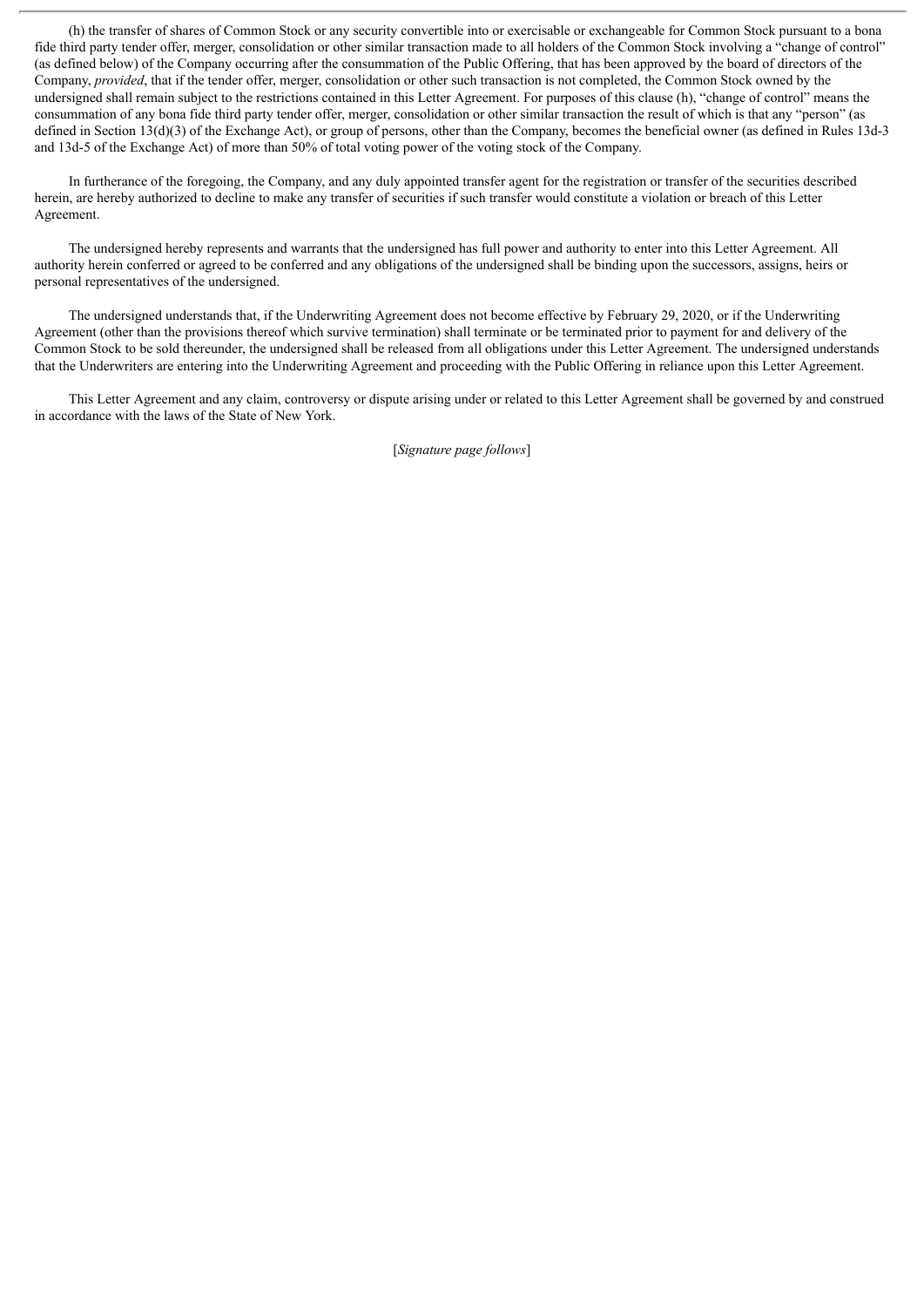Very truly yours,

# **IF AN INDIVIDUAL: IF AN ENTITY:**

| (duly authorized signature) | (please print complete name of entity) |
|-----------------------------|----------------------------------------|
| Name:                       | By:                                    |
| (please print full name)    | (duly authorized signature)            |
|                             | Name:                                  |
|                             | (please print full name)               |
|                             | Title:                                 |
|                             | (please print full title)              |
| Address:                    | Address:                               |
|                             |                                        |
|                             |                                        |
| E-mail:                     | E-mail:                                |
|                             |                                        |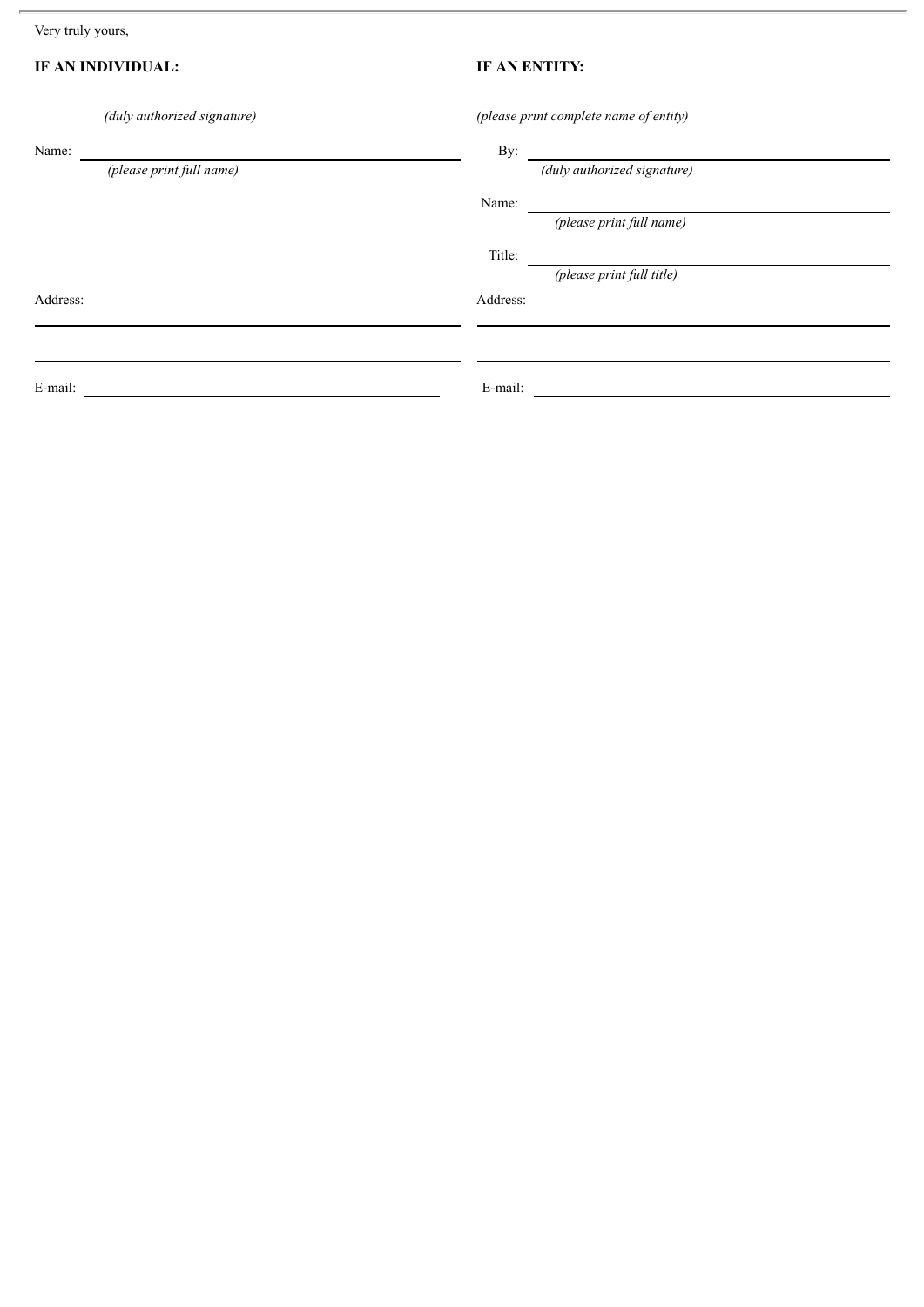<span id="page-46-0"></span>

Carlton Fleming +1 650 843 5865 cfleming@cooley.com

December 4, 2019

Kodiak Sciences Inc. 2631 Hanover Street Palo Alto, California 94304

#### Ladies and Gentlemen:

You have requested our opinion, as counsel to Kodiak Sciences Inc., a Delaware corporation (the "*Company*"), with respect to certain matters in connection with the offering by the Company of up to 6,900,000 shares of its common stock, par value \$0.0001 (the "*Shares*"), including up to 900,000 Shares that may be sold pursuant to the exercise of an option to purchase additional Shares, pursuant to a Registration Statement on Form S-3 (Registration Statement No. 333-234443) (the "*Registration Statement*"), filed with the Securities and Exchange Commission (the "*Commission*") under the Securities Act of 1933, as amended (the "*Act*"), the prospectus included within the Registration Statement (the "*Base Prospectus*"), and the prospectus supplement, dated December 3, 2019, and filed with the Commission pursuant to Rule 424(b) of the Rules and Regulations of the Act (together with the Base Prospectus, the "*Prospectus*"). The Shares are to be sold by the Company as described in the Registration Statement and the Prospectus.

In connection with this opinion, we have examined and relied upon the Registration Statement, the Prospectus, the Company's Amended and Restated Certificate of Incorporation, the Company's Amended and Restated Bylaws and the originals or copies certified to our satisfaction of such records, documents, certificates, memoranda and other instruments as in our judgment are necessary or appropriate to enable us to render the opinion expressed below. We have assumed the genuineness and authenticity of all documents submitted to us as originals and the conformity to originals of all documents submitted to us as copies thereof; the accuracy, completeness and authenticity of certificates of public officials; and the due execution and delivery of all documents by all persons other than the Company where due execution and delivery are prerequisites to the effectiveness thereof. As to certain factual matters, we have relied upon a certificate of an officer of the Company and have not sought to independently verify such matters.

Our opinion herein is expressed solely with respect to the General Corporation Law of the State of Delaware. We express no opinion to the extent that any other laws are applicable to the subject matter hereof and express no opinion and provide no assurance as to compliance with any federal or state securities law, rule or regulation.

On the basis of the foregoing, and in reliance thereon, we are of the opinion that the Shares, when sold and issued in accordance with the Registration Statement and the Prospectus, will be validly issued, fully paid and nonassessable.

> COOLEY LLP 3175 HANOVER STREET PALO ALTO, CA 94304-1130 T: (650) 843-5000 F: (650) 849-7400 COOLEY.COM